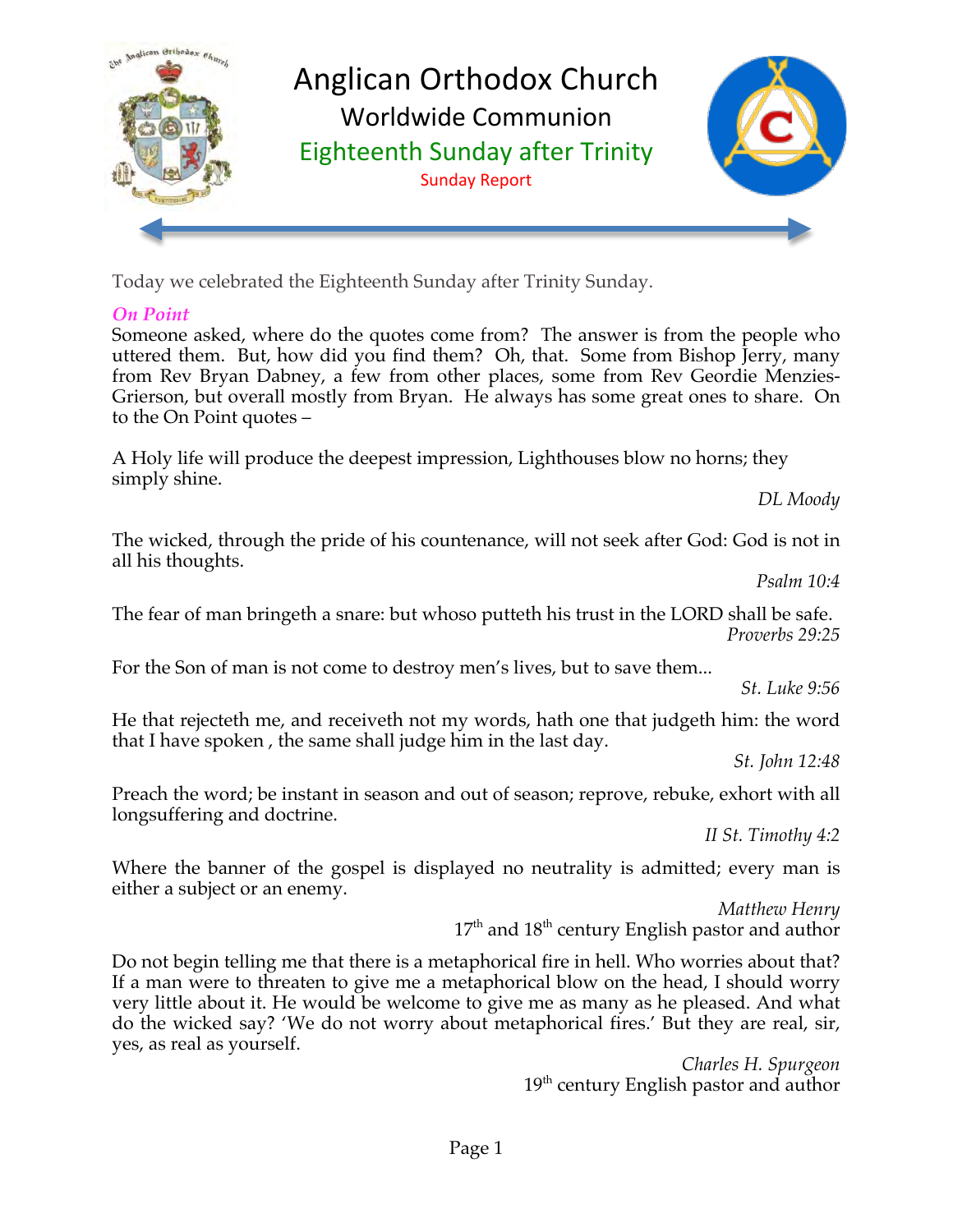Our salvation comes one way, by the Grace of God through our Lord Jesus. It is not through us to decide the salvation, but by God through His Son, who died for our sins. This is what the whole Gospel is based upon. This is the solid foundation, as Jesus Christ is the cornerstone of our faith. We are not Cramerians, nor are we Calvinists or Lutherans, but we are Christians primarily, who like the ideas of Cramner, et al. We should never be identified as followers of man but of Christ and God. When one becomes a follower of man, he ends up following the devil in a fashion, for if we serve ourselves, or follow ourselves, we tend up to end up in death, but if we follow Him, we have the gift of life as St. Paul explains "For the wages of sin is death, but the gift of God is eternal life through Jesus Christ our Lord." (Romans 6:23 KJV) The problem with the folks that identify themselves as something other than Christian, is that they start to believe on more of the ideas of the person they are following, than the ideas of Jesus Christ and God, whom they are supposed to be following. They get lost in the theological rabbit hole and wander so far back, they've gone past where they were supposed to be, and got lost off the narrow uphill trail towards heaven, and on the wide downhill trail towards hell instead.

*Jack Arnold* 21<sup>st</sup> century Anglican Orthodox minister

A large proportion of a saint's anxieties arise from things which never really happen. We look forward to all the possibilities of the journey to heaven and imagine all sorts of crosses and obstacles. We carry mentally tomorrow's crosses as well as today's. And often we find our alarms were groundless. Let us go forward in faith, not fear. No problems, real or imagined, can dissuade the man who loves Christ from obeying him.

*JC Ryle* 19<sup>th</sup> century Anglican bishop and author

Some of the worst things in my life never even happened.

*Mark Twain* 

When the state has the capability to know everything except the difference between right and wrong, it won't end well.

*Mark Steyn*

 $20<sup>th</sup>$  and  $21<sup>st</sup>$  century Canadian author and commentator

Regardless of the particular problem facing Americans today, too often the first question asked is, "When is the government going to save us?" At the most fundamental level, this question is a socialist response to private concerns. Free men in a free society do not look to government for solutions to private matters. Why? Because government is not God; it cannot "give" to one unless it first takes away from another. The "taking" mechanism of big government is that characteristic which tramples upon the liberty of its citizens. We do not live in a free society when the government can take our property in the form of taxes and give it to others.

> *Al Benson, Jr. and Walter Donald Kennedy* 20<sup>th</sup> and 21<sup>st</sup> century American political commentators and authors Lincoln's Marxists, p. 48

In order to avoid falling victim to the Hegelian Dialectic ... you must remember the process involved. Anytime a major problem or issue arises ... think about who will gain or profit from it. Then remove yourself from the equation and take a step back to look at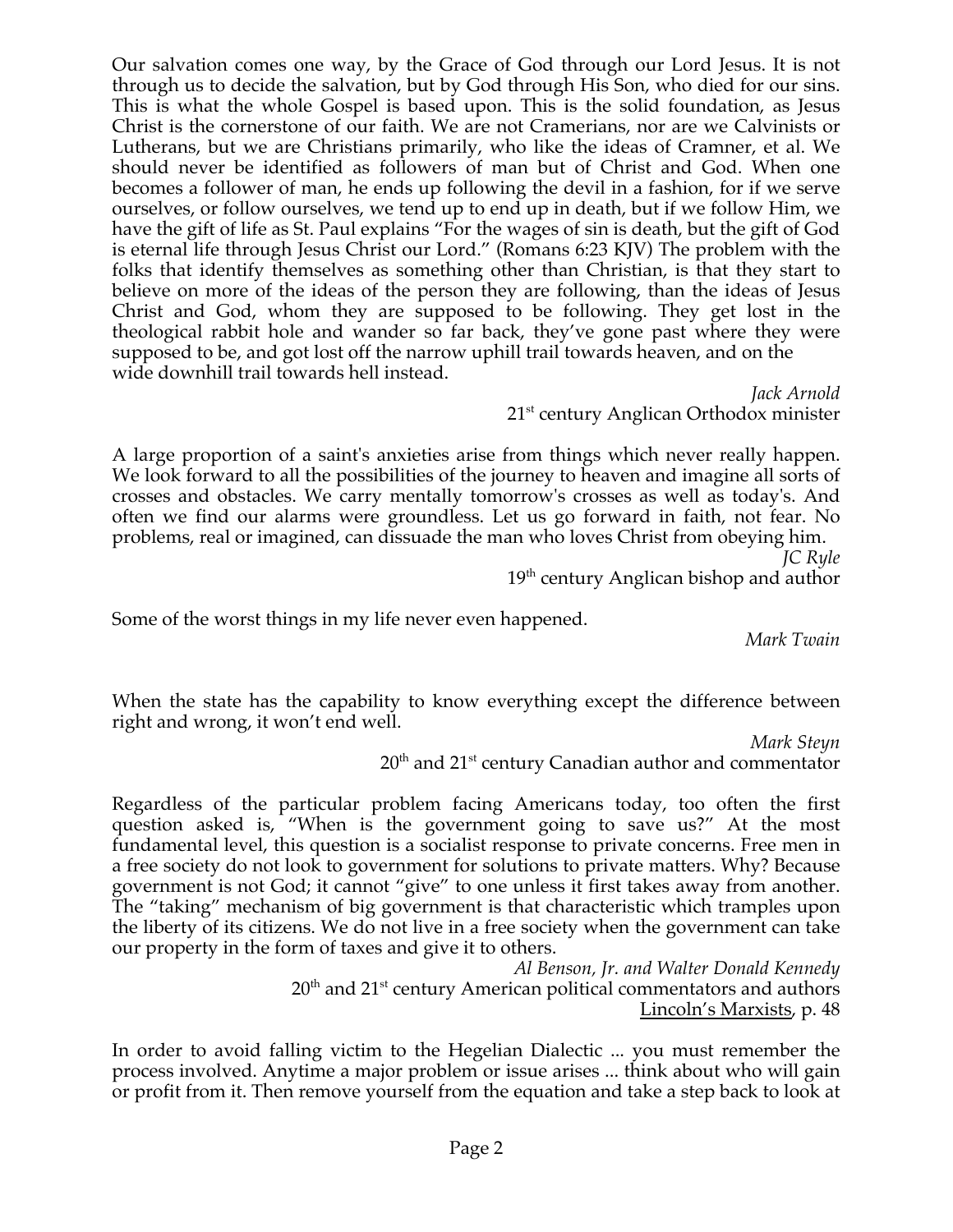it from a third party perspective. See the so-called "problem", look at who is reacting, why and in what way. Then look for who is offering up the solution. When you do this from now on you'll quickly see that real truth instead of the false truth they wanted you to see.

> *General Maddox* 21<sup>st</sup> century Australian commentator The Hegelian Dialectic and its use in controlling Modern Society www.realnewsinaustralia.com 4-8-13).

We are living on borrowed time that has been purchased by stealing money from future generations. We are literally destroying the future in order to make the present more palatable. But whether it is this year, or next year or the year after that, at some point we are going to experience the pain that results from decades of incredibly foolish decisions.

> *Michael Snyder* 21<sup>st</sup> century American commentator The Economic Collapse blog, 10-17-13

### *Propers*

Each Sunday there are Propers: special prayers and readings from the Bible. There is a Collect for the Day; that is a single thought prayer, most written either before the refounding of the Church of England in the 1540s or written by Bishop Thomas Cranmer, the first Archbishop of Canterbury after the re-founding.

The Collect for the Day is to be read on Sunday and during Morning and Evening Prayer until the next Sunday. The Epistle is normally a reading from one of the various Epistles, or letters, in the New Testament. The Gospel is a reading from one of the Holy Gospels, Matthew, Mark, Luke and John. The Collect is said by the minister as a prayer, the Epistle can be read by either a designated reader (as we do in our church) or by one of the ministers and the Holy Gospel, which during the service in our church is read by an ordained minister.

The propers are the same each year, except if a Red Letter Feast, that is one with propers in the prayerbook, falls on a Sunday, then those propers are to be read instead, except in a White Season, where it is put off. Red Letter Feasts, so called because in the Altar Prayerbooks the titles are in red, are special days. Most of the Red Letter Feasts are dedicated to early saints instrumental in the development of the church, others to special events. Some days are particularly special and the Collect for that day is to be used for an octave (eight days) or an entire season, like Advent or Lent.

The Propers for today are found on Page 214-215, with the Collect first:

# The Eighteenth Sunday after Trinity.

*The Collect.*

**ORD**, we beseech thee, grant thy people grace to withstand the temptations of the **LORD**, we beseech thee, grant thy people grace to withstand the temptations of the world, the flesh, and the devil; and with pure hearts and minds to follow thee, the only God; through Jesus Christ our Lord. *Amen*.

The Epistle for today came from Saint Paul's first letter to the Corinthians beginning at the Fourth Verse of the First Chapter. Paul tells the people of Corinth he thanks God they have been the beneficiaries of His Grace, that through Jesus they might have salvation, that through Jesus their sins would in the end be forgiven. He also pointed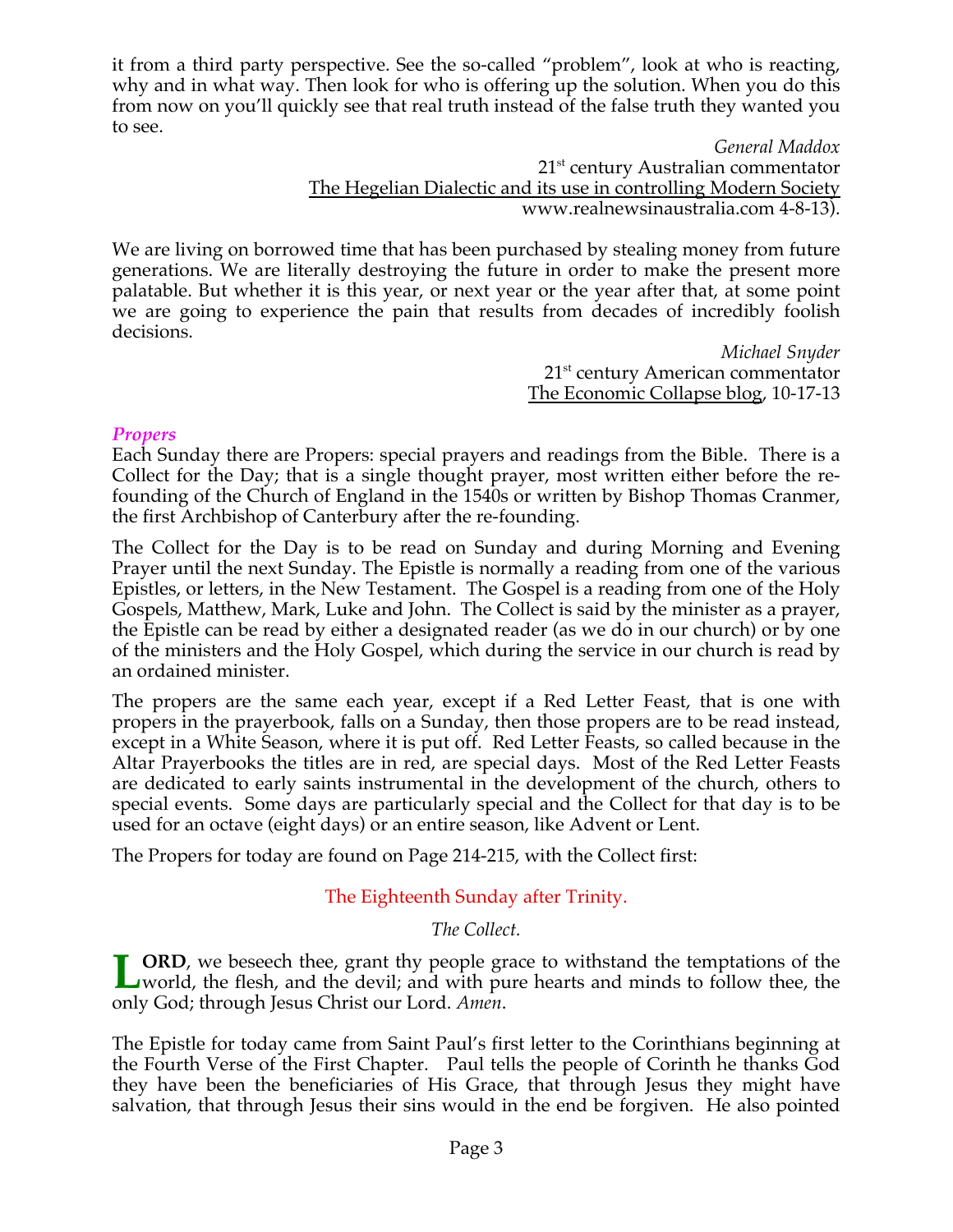out that if they would follow Christ in both their words and deeds, as the testimony of Christ was confirmed in them, through their actions, they would be "In every thing ye are enriched by him, in all utterance, and in all knowledge…" For by acting on Christ's words, we not only gain entry in to heaven, but are far more likely to prosper here on earth. This prosperity is not the mega wealth sometimes associated with "prospering", but rather the surplus of resources over our worldly desires and the true happiness that comes from loving and helping others.

 thank my God always on your behalf, for the grace of God which is given you by Jesus Christ; that in every thing ye are enriched by him, in all utterance, and in all knowledge; even as the testimony of Christ was confirmed in you: so that ye come behind in no gift; waiting for the coming of our Lord Jesus Christ: who shall also confirm you unto the end, that ye may be blameless in the day of our Lord Jesus Christ.  $\prod_{\text{bel}}$ 

Today's Holy Gospel came from the Twenty-Second Chapter of the Gospel according to St. Matthew beginning at the Thirty-Fourth Verse. Pharisees who had heard how Jesus confounded the Sadducees, feeling they were superior to the Sadducees, came together to confound Him. An expert in the law, of which Pharisees were very fond, asked Him a question, trying to trick Him, "Master, which is the great commandment in the law?" Jesus answered, "Thou shalt love the Lord thy God with all thy heart, and with all thy soul, and with all thy mind. This is the first and great commandment. And the second is like unto it, Thou shalt love thy neighbour as thyself. On these two commandments hang all the law and the prophets." Thus, He provided the Summary of the Law we hear every Sunday. The Pharisees made their earthly living by providing guidance on how to get around the 613 Mosaic Laws with as little inconvenience as possible. They were astounded when Jesus boiled the intent of those laws down to two sentences. They were much more comfortable getting around laws than complying with ones that might inconvenience them.

Apparently tiring of the game with the Pharisees and wishing to confound them instead, Jesus asked them, saying, "What think ye of Christ? Whose son is He?" They say unto him, "The son of David." For the scripture is clear that He should be of the House of David. As God, Jesus has been from the beginning, so he queried them, "How then doth David in spirit call him Lord, saying, The LORD said unto my Lord, Sit thou on my right hand, till I make thine enemies thy footstool? If David then call him Lord, how is he his son?" Not grasping the concept that God was, is and always will be, they could not answer and "from that day forth" no one would "ask him any more questions."

Then the Pharisees had heard that Jesus had put the Sadducees to silence, they were gathered together. Then one of them, which was a lawyer, asked him a question, tempting him, and saying, Master, which is the great commandment When the Pharisees had heard that Jesus had put the Sadducees to silence, they were gathered together. Then one of them, which was a lawyer, asked him a question, tempting him, and saying, Master, which is the great comman and with all thy soul, and with all thy mind. This is the first and great commandment. And the second is like unto it, Thou shalt love thy neighbour as thyself. On these two commandments hang all the law and the prophets. While the Pharisees were gathered together, Jesus asked them, saying, What think ye of Christ? whose son is he? They say unto him, The son of David. He saith unto them, How then doth David in spirit call him Lord, saying, The LORD said unto my Lord, Sit thou on my right hand, till I make thine enemies thy footstool? If David then call him Lord, how is he his son? And no man was able to answer him a word, neither durst any man from that day forth ask him any more questions.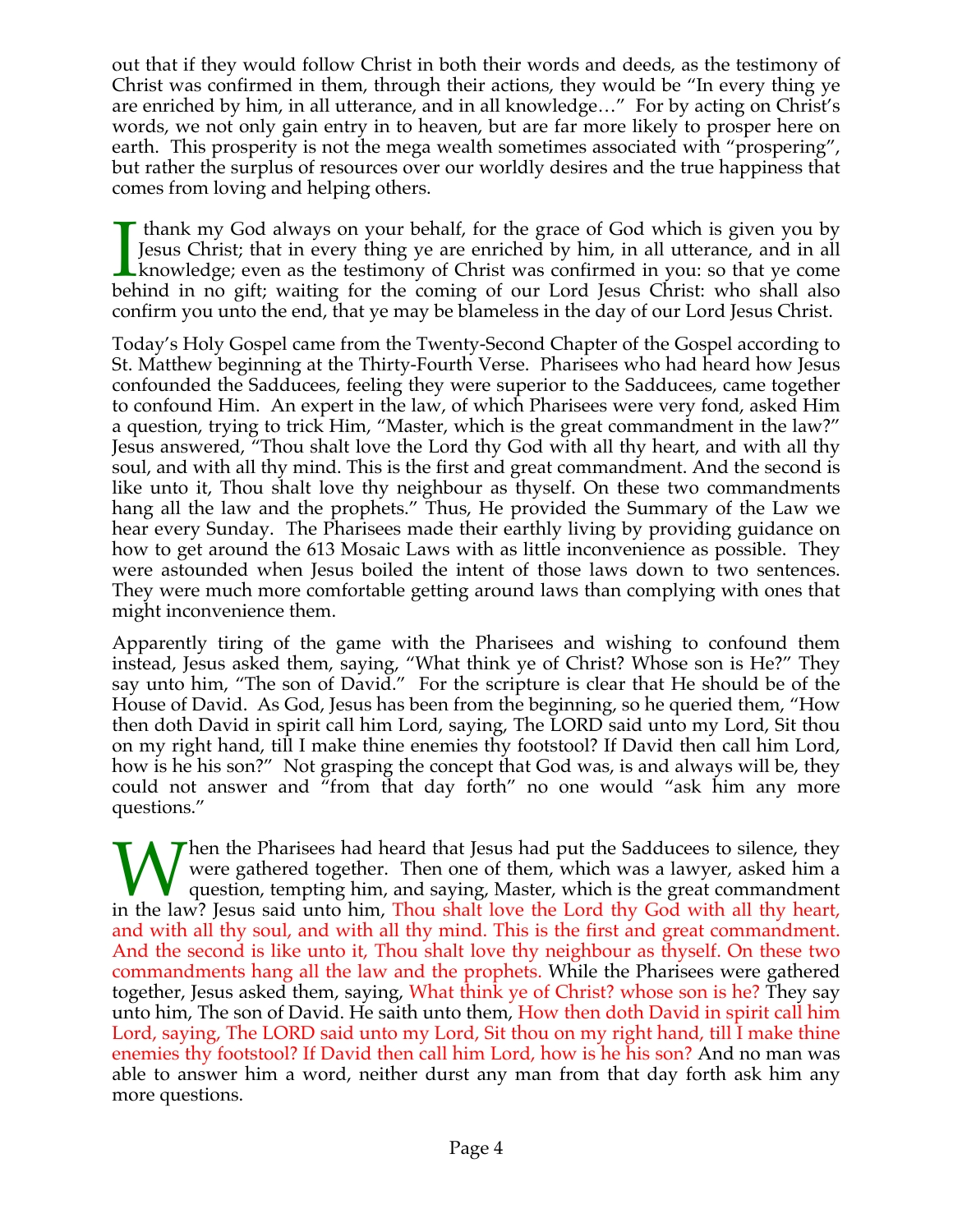#### *Bishop Ogles' Sermon*

We are oft fortunate to get copies of Bishop Jerry's sermon notes. Today is one of those

Sundays. Today's sermon starts off with the collect, and like always, it will give you a lot to consider in your heart.

#### **Sermon Notes**

Eighteenth Sunday after Trinity Saint Andrew's Anglican Orthodox Church 4 October 2015, Anno Domini

### The Eighteenth Sunday after Trinity.

*The Collect.*



**LORD**, we beseech thee, grant thy people grace to withstand the temptations of the world, the flesh, and the devil; and with pure hearts and minds to follow thee, the world, the flesh, and the devil; and with pure hearts and minds to follow thee, the only God; through Jesus Christ our Lord. *Amen*.

 I have included the Collect Prayer for today because of its striking relevance in addressing the tepid and passionless spiritualism being taught in above 90% of America's churches today. The preaching from America's pulpits fill the ears of the worshippers with the false notion that God's Law is no longer in force for he believer that the Law of God was done away on the cross at Calvary. This antinomian nonsense could not be further from the truth! It was the PENALTY of the Law that was nailed to the cross for those who believe in truth and spirit. Does that mean that we, as children of the King, may freely go about disobeying the rules of our Father's House. If you do not love the Law of God, you have no part with Him. The only reason that GRACE is so vital to our interests is because the LAW does remain. Grace is absolution of violating God's LAW. We can only havehearts that are pure by honoring God with our best efforts at obedience and, knowing that when we fail, we have an Advocate with the Father - our Lord Jesus Christ! Grace, as the Collect tells us rightly, also emboldens us to obey the Lord our God. Parents who are too strict at enforcing their laws upon the children, withoiut mercy, often raise rebellious children.

*<sup>34</sup> But when the Pharisees had heard that he had put the Sadducees to silence, they were gathered together. 35 Then one of them, which was a lawyer, asked him a question, tempting him, and saying, <sup>36</sup> Master, which is the great commandment in the law?* <sup>37</sup> *Jesus said unto him, Thou shalt love the Lord thy God with all thy heart, and with all thy soul, and with all thy mind.* » This is the first and great commandment. » And the *second is like unto it, Thou shalt love thy neighbour as thyself. •* On these two *commandments hang all the law and the prophets.* (Matthew 22)

 Many Bible scholars of our day promote these two Commandments as new commandments instituted by Christ, but they are not. Christ is simply quoting the Old Testament Commandments of Moses' day:

*And thou shalt love the LORD thy God with all thine heart, and with all thy soul, and with all thy might.* (Deut 6:5)

*And now, Israel, what doth the LORD thy God require of thee, but to fear the LORD thy God, to walk in all his ways, and to love him, and to serve the LORD thy God with all thy heart and*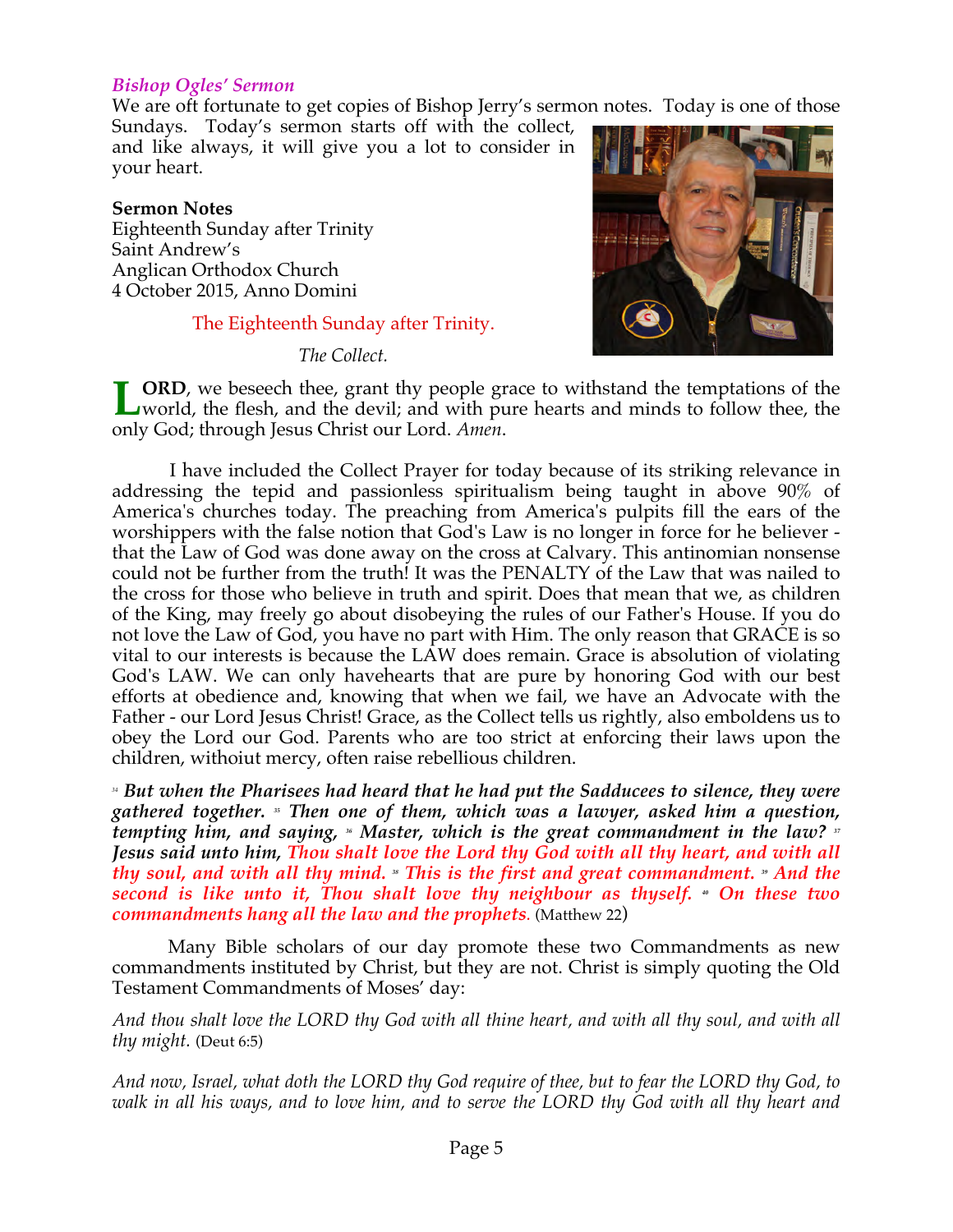*with all thy soul,* (Deut 10:12)

*1 If there arise among you a prophet, or a dreamer of dreams, and giveth thee a sign or a wonder, 2 And the sign or the wonder come to pass, whereof he spake unto thee, saying, Let us go after other gods, which thou hast not known, and let us serve them; 3 Thou shalt not hearken unto the words of that prophet, or that dreamer of dreams: for the LORD your God proveth you, to know*  whether ye love the LORD your God with all your heart and with all your soul. <sub>'</sub> Ye shall walk *after the LORD your God, and fear him, and keep his commandments, and obey his voice, and ye shall serve him, and cleave unto him. 5 And that prophet, or that dreamer of dreams, shall be put to death; because he hath spoken to turn you away from the LORD your God, which brought you out of the land of Egypt, and redeemed you out of the house of bondage, to thrust thee out of the way which the LORD thy God commanded thee to walk in. So shalt thou put the evil away from the midst of thee.* (Deut 13)

*<sup>17</sup> Thou shalt not hate thy brother in thine heart: thou shalt in any wise rebuke thy neighbour, and not suffer sin upon him. 18 Thou shalt not avenge, nor bear any grudge against the children of thy people, but thou shalt love thy neighbour as thyself: I am the LORD.* (Lev 19)

# **Silences the Pharisees about the Messiah**

Christ was always the master of every crisis and every challenge:

*Then went the Pharisees, and took counsel how they might entangle him in his talk. 16 And they sent out unto him their disciples with the Herodians, saying, Master, we know that thou art true, and teachest the way of God in truth, neither carest thou for any man: for thou regardest not the person of men. 17 Tell us therefore, What thinkest thou? Is it lawful to give tribute unto Caesar, or not? 18 But Jesus perceived their wickedness, and said, Why tempt ye me, ye hypocrites?* <sup>3</sup> Shew me the tribute money. And they brought unto him a penny. <sup>20</sup> And he saith *unto them, Whose is this image and superscription? <sup>21</sup> They say unto him, Caesar's. Then saith he unto them, Render therefore unto Caesar the things which are Caesar's; and unto God the things that are God's. 22 When they had heard these words, they marvelled, and left him, and went their way.* (Matthew 22:15)

 This is one reason they literally hated Christ. He interfered with their money greed……selling in the Temple…house of prayer, but a place of thieves.

# **Who is my Neighbor ….good Samaritan….etc**

 Now Jesus will also present them with a dilemma they should already have known being Masters of the Pentateuch:

<sup>41</sup> While the Pharisees were gathered together, Jesus asked them, <sup>42</sup> Saying, What think ye of *Christ? whose son is he? They say unto him, The Son of David.* <sup>45</sup> He saith unto them, How then *doth David in spirit call him Lord, saying, 44 The LORD said unto my Lord, Sit thou on my right hand, till I make thine enemies thy footstool? 45 If David then call him Lord, how is he his son?*

*1 The LORD said unto my Lord, Sit thou at my right hand, until I make thine enemies thy footstool.* (Psalm 110:1)

David also said: *Kiss the Son, lest he be angry, and ye perish from the way, when his wrath is kindled but a little. Blessed are all they that put their trust in him.* (Psalm 2:12)

Now these snails crawled away to plan how further they might have Him put to death.

 *7 Let them melt away as waters which run continually: when he bendeth his bow to shoot his*  arrows, let them be as cut in pieces. <sub>\*</sub> As a snail which melteth, let every one of them pass away: like the untimely birth of a woman, that they may not see the sun. <sup>,</sup> Before your pots can feel the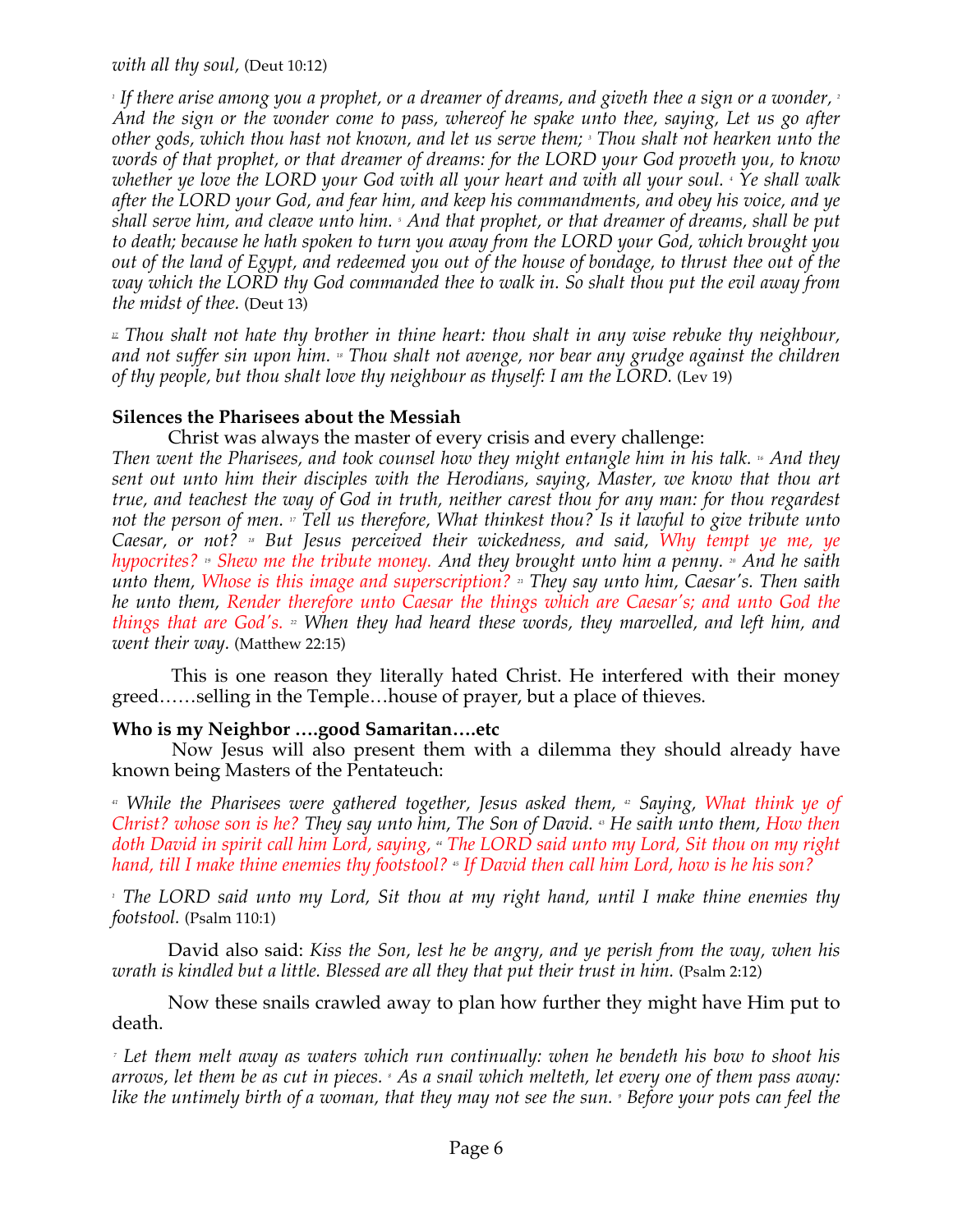*thorns, he shall take them away as with a whirlwind, both living, and in his wrath. 10 The righteous shall rejoice when he seeth the vengeance: he shall wash his feet in the blood of the wicked. 11 So that a man shall say, Verily there is a reward for the righteous: verily he is a God that judgeth in the earth*. (Psalm 58)

Snails love darkness. They hate Light. They also hate salt.

*<sup>13</sup> Ye are the salt of the earth: but if the salt have lost his savour, wherewith shall it be salted? it is thenceforth good for nothing, but to be cast out, and to be trodden under foot of men. 14 Ye are the light of the world. A city that is set on an hill cannot be hid.* (Matthew 5)

*46 And no man was able to answer him a word, neither durst any man from that day forth ask him any more questions.*

 A common enemy always unites various sects and interest together against it. Jesus was a common enemy to the superstitions and power struggles of the Times, just as He is a common enemy of the political and economic structures of our time. Though politics and financial interests are not found in the same common bed in normal circumstances, they both ally themselves against the True Gospel of Christ.

 Textbooks promote evolution. News outlets say we must respect the religious faith of Moslems, Buddhist, and Hindus, yet, with one voice, they press for condemnation of Christian Faith in out society.

Those who accept the biblical authority that condemns adultery, homosexuality, drunkenness, are considered smug and made to look ridiculous in movies and news specials.

 Nothing has changed in the world's contempt for Christ since He first ministered as a boy in the Temple at Jerusalem.

 HERODIANS, Sadducees, Pharisees, who were constantly at war with each other, made temporary peace alliances with each other in order to destroy the Man, Jesus. He was both Man and God. Instinctively, these cul;prits rcognized this from their study of ancient biblical texts, and the testimony of His works. Yet, they found Him contemptible to their world of power and money. They all hated Him alike.

They cunningly contrived questions to entangle Him in His speech and in His knowledge, however, they always lost.

 The last of the three questions put to Jesus, and the one question with which He turned the tables and silenced His questioners, are our subject. In the former, Jesus declares the essence of the law or of religion; in the latter, He brings to light the essential loftiness of the Messiah.

 As a man thinketh in his heart, so is he. Our Love for God crowns our lovenature. The underside of that love is love for our fellow man. The Pharisees remained 'gathered together,' and may have been preparing another question, but Jesus had been long enough interrogated. It was not fitting that He should be catechised only. His questions teach. He does not seek to 'entangle' the Pharisees 'in their speech,' nor to make them contradict themselves, but brings them full up against a difficulty, that they may open their eyes to the great truth which is its only solution. His first question, 'What think ye of the Christ?' is simply preparatory to the second. The answer which He anticipated was given,  $-$  as, of course, it would be, for the Davidic descent of the Messiah was a commonplace universally accepted.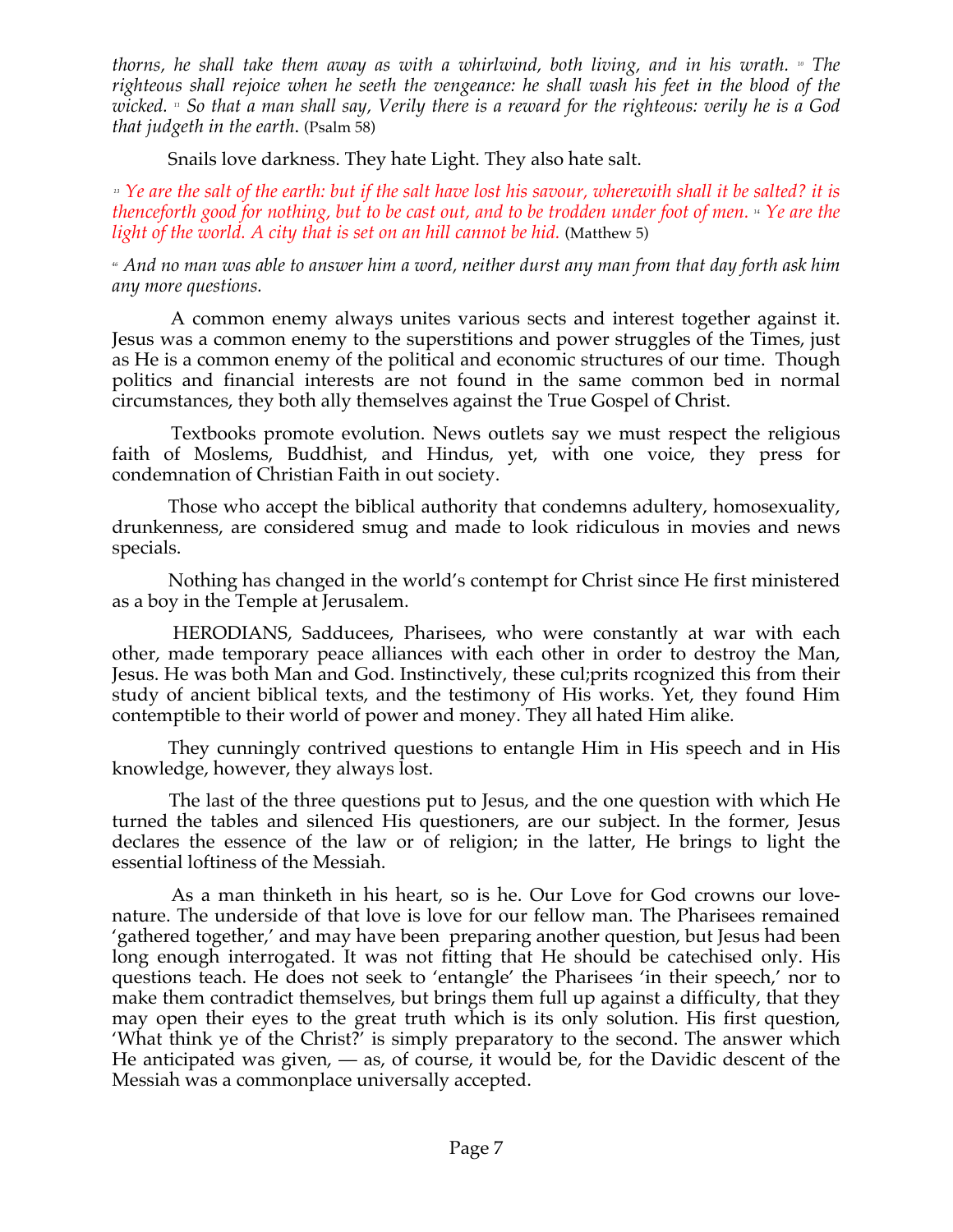One can fancy that the Pharisees smiled complacently at the attempt to puzzle them with such an elementary question, but the smile vanished when the next one:

*What think ye of Christ? whose son is he? They say unto him, The Son of David.*  $\cdot$  He saith unto them, How then doth David in spirit call him Lord, saying, *"The LORD said unto my Lord, Sit thou on my right hand, till I make thine enemies thy footstool?* <sup>5</sup> If *David then call him Lord, how is he his son?*

Why do teachers often ask questions?

 If they ask a question, and you know not the answer, why does a teacher often ask you another question?

The reason is guided discussion helps you discover the answer which is already a part of your knowledge.

How are Snails like sinners? Salt- light, darkness, eat from labours of others.

Here is the new commandment Christ gave:

#### *<sup>34</sup> A new commandment I give unto you, That ye love one another; as I have loved you, that ye also love one another.* <sup>3</sup> By this shall all men know that ye are my disciples, if *ye have love one to another.* (John 13)

These are important words and an identifying command to us. He gave it the night He was taken in the Garden to be crucified. It is the only new commandment. But it is not written on tables of stone, but on the soft sinews of our hearts.

Love will release us from condemnation:

*Hatred stirreth up strifes: but love covereth all sins*. (Proverbs 10:12)

 Do not try to argue away your sins and wickedness as the Pharisees. It is easy to love when we have compassion. And when we feed love in our hearts, hate will die of starvation, and our sins will cease.

*But this shall be the covenant that I will make with the house of Israel; After those days, saith the LORD, I will put my law in their inward parts, and write it in their hearts; and will be their God, and they shall be my people. 34 And they shall teach no more every man his neighbour, and every man his brother, saying, Know the LORD: for they shall all know me, from the least of them unto the greatest of them, saith the LORD: for I will forgive their iniquity, and I will remember their sin no more.* (Jeremiah 31:33)

Do you love God and His Word? Do you agree to follow Christ in all things.

Be richly blessed now and forever!



By perseverance the shall reached the ark. ~ C.H. Spurgeon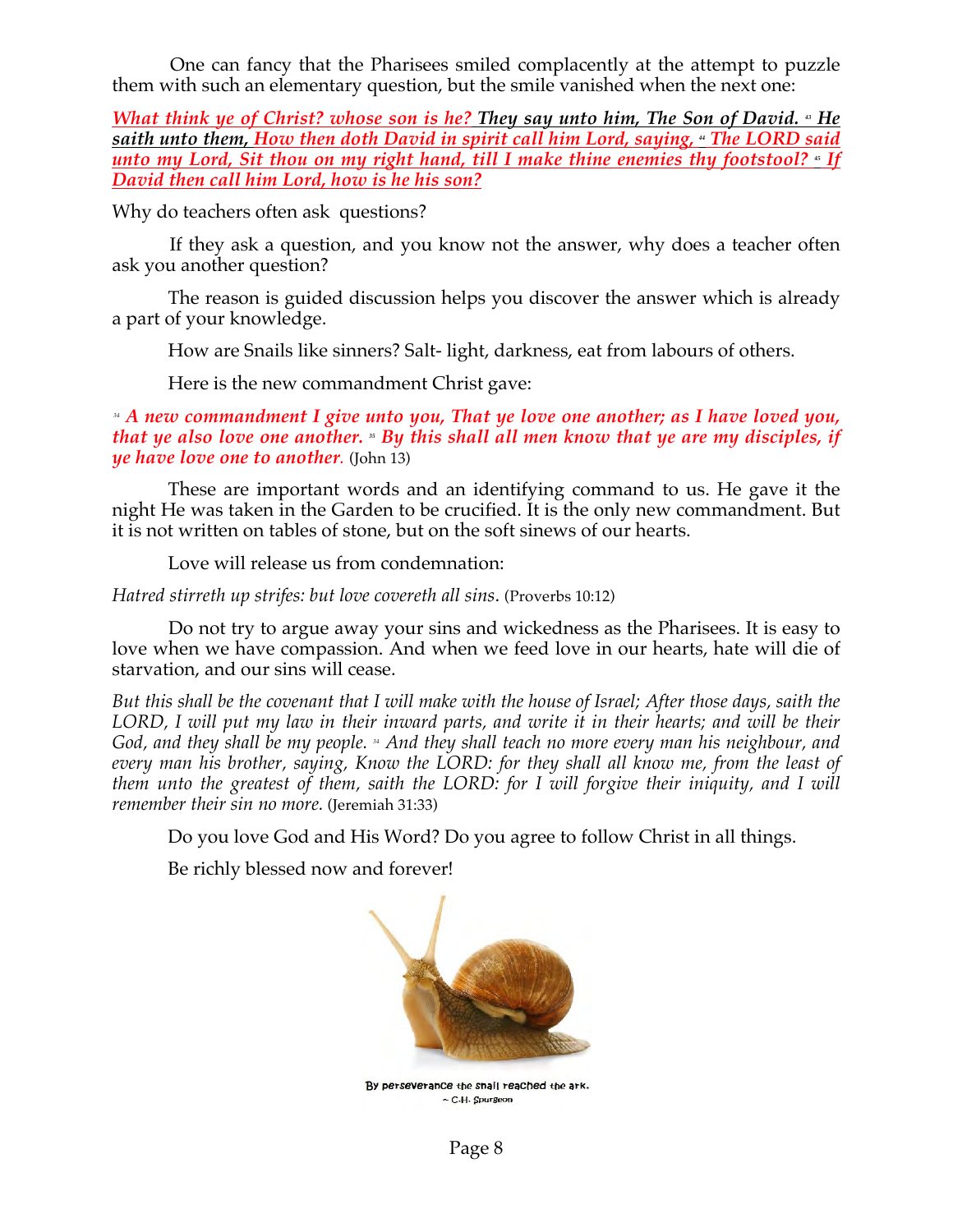### *Sermon – Reverend Jack Arnold - Time and Action Church of the Faithful Centurion - Descanso, California*

Today's sermon tied the Collect, Epistle and Gospel together and talked, as is oft the case, of the need for action, not simply diction.

Consider the words of the Collect, "…grant thy people grace to withstand the temptations of the world, the flesh, and the devil; and with pure hearts and minds to follow thee, the only God …"

When you hear the word GRACE, what do you think of?

- Help;
- Heavenly dispensation;
- A gift freely granted;
- The free and unmerited favor of God, as manifested in the salvation of sinners and the bestowal of blessings.



The word can be any of these, it comes from Middle English: via Old French from Latin gratia, from gratus 'pleasing, thankful' and is related to grateful.

In this case we are asking God's help, for which He charges nothing, except our faith and loyalty to Him, to withstand the temptations of this world. We ask for help to withstand what? Actually, what we are looking for is help to not follow our own devices and desires. This seems like an odd request, until one considers the fact that our own devices and desires are the root of all of our troubles. We are naturally inclined to the sinful things that separate us from Our Lord. We are simply requesting help in combating the evil desires of our heart that would separate us for all eternity if they were left unchecked. We are simply asking for help to make His Will our will. To help us to do what will make us happy and not just what makes us temporarily happy but permanently happy, which boils down to following His Word.. For we know that we ourselves will not do what His Will is on our own volition, but rather we must ask that God plant the seed of His Will on our hearts so that we will do it.

Paradoxically, we are asking for help to do not what we want, but what is best for us. There is a difference between what we want, and what is best for us, as there is a difference between the words want and need. What we want and what is best for us are not necessarily interchangeable. We are asking God's Help to make us want to do what He wants us to do, so that not only will we have "fun", but be happy! For, being happy is far more important and helps our spiritual lives more than the temporary state of fun. Fun will only last a few moments, happiness will last forever. There is a distinct difference between the two states of being. Fun is short lived while happiness can carry on through periods of time be it days, month or years. On the surface, it does not really seem all that reasonable, but here we are imperfect creatures with free will! The free will sometimes or rather most of the time seems more like a curse than a blessing, at least to me. For I feel that with it, I am more tempted to go the wrong way than the right way, but when I go the right way, it then comes to me that it is a blessing.

Using it properly to follow God's will, is what free will was intended by God to lead us to. He intended for us to follow Him willingly without any coercion whatsoever. He wants each and every one of us to come to His throne willingly and with all of our heart souls and mind for Him.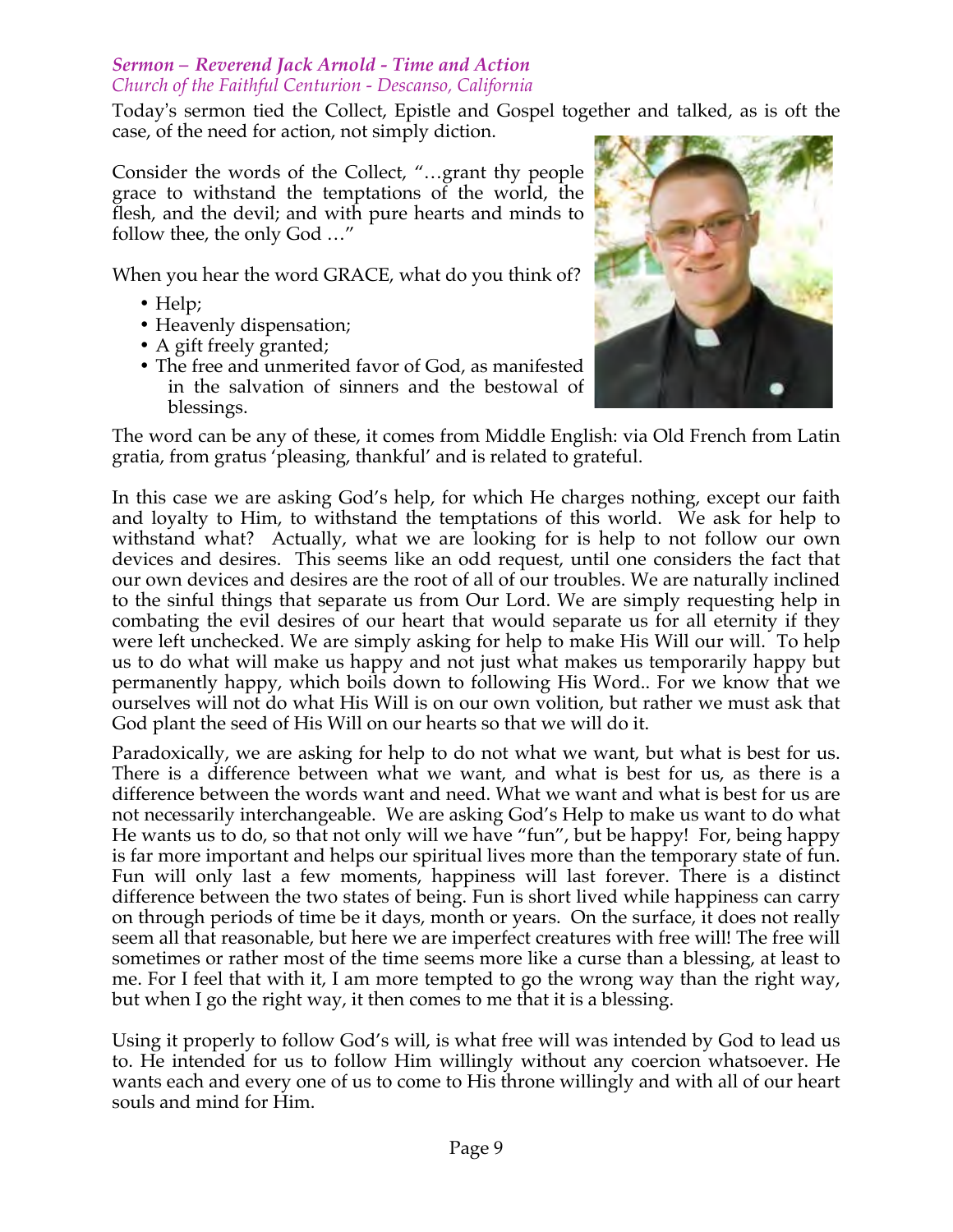So, when Paul writes the people of Corinth, it is not just them, but us for whom he thanks God we have been the beneficiaries of His Grace, that through Jesus we might have salvation, that through Jesus our sins would in the end be forgiven. We are not made perfect by Jesus. That is a common misconception by non-Christians. It would be convenient if we were made perfect. This is an issue that is sorely needed to be addressed in today's church, to combat the misperceptions of the non-Christians. The common complaint most non-Christians have of Christians is that we have a holier than thou attitude. There may be some indeed that have this attitude. But for the most part, they are confusing our righteous judgment of the world's behavior with a holier than thou attitude. But they do not see that we realize that we are not perfect, but we are striving for perfection. And there would be no point behind Christianity if that we had been made perfect. Would we have to have a "New Testament" if we were molded into cookie cutter perfection? If this was so, then there would be no need for the letters of Saint Paul, James, Peter and John to the early church, for they as us, would have no need of them. If we were made perfect, then there would be no strife in the word today I believe, and thus no reason to even have any of the parables that Jesus gave. This is simply not so! While we are accounted as perfect before God in the final judgment, we are not perfect at all. If anything, we are more conscious of our imperfection.

As a side point, none of us is perfect, none of us is better than others; however, some of us are clearly worse than others. We clearly know more than those who do not believe that we are fallen far short of the goal that He expects from us, being in our fallen state, and we know how far we have to go to as get close to perfection as we possibly can. We need the help of the Almighty to travel on this path!

Which takes us to Paul's next point; if we follow Christ in both out words and deeds, as the testimony of Christ is confirmed in them, through our actions, we will be "In every thing ye are enriched by him, in all utterance, and in all knowledge…" For by acting on Christ's words, we not only gain eternal salvation, but are far more likely to prosper here on earth. This prosperity is not the mega wealth sometimes associated with "prospering", but rather the surplus of resources over our worldly desires and the true happiness that comes from loving and helping others. It will make us far more happy than say for instance people like Bill Gates, Steve Ballmer, etc, that have far more money than even they know what to do with, and money cannot provide true happiness. Only God and Jesus can step in and fill that role, if we let him into our hearts.

But, not everyone is content to take Jesus at His Word. After the Sadducees lost their round with Jesus, the Pharisees, feeling they were superior to the Sadducees, came together to trip Him up. However, as we know ourselves, one cannot trick God, and if you try, you will come out looking like a fool. An expert in the law, of which Pharisees were very fond, asked Him a question, trying to trick Him, "Master, which is the great commandment in the law?" Jesus answered, "Thou shalt love the Lord thy God with all thy heart, and with all thy soul, and with all thy mind. This is the first and great commandment. And the second is like unto it, Thou shalt love thy neighbour as thyself. On these two commandments hang all the law and the prophets." Thus, He provided the Summary of the Law we hear every Holy Communion.

The Pharisees made their earthly living by providing guidance on how to get around the 613 Mosaic Laws with as little inconvenience as possible. They were astounded when Jesus boiled the intent of those laws down to two sentences. They were much more comfortable getting around laws than complying with ones that might inconvenience them. They could be closely compared to Lawyers today as a matter of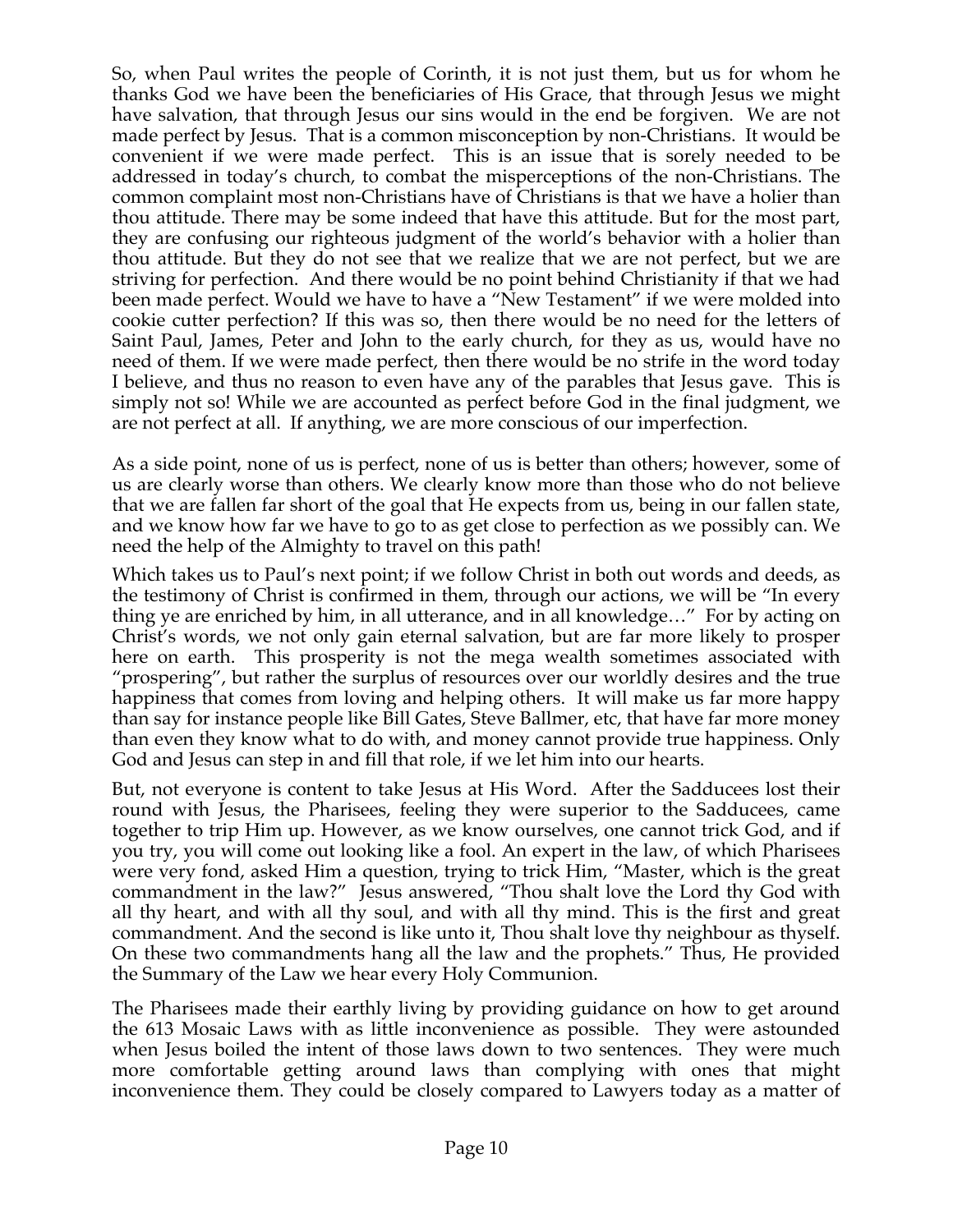fact, in the striking amount of dishonesty that is in their profession (no offense to the good lawyers!).

Apparently tiring of the game with the Pharisees and wishing to confound them instead, Jesus asked them, saying, "What think ye of Christ? Whose son is He?" They say unto him, "The son of David." For the scripture is clear that He should be of the House of David. As God, Jesus has been from the beginning, so he queried them, "How then doth David in spirit call him Lord, saying, The LORD said unto my Lord, Sit thou on my right hand, till I make thine enemies thy footstool? If David then call him Lord, how is he his son?" Not grasping the concept that God was, is and always will be, they could not answer and "from that day forth" no one would "ask him any more questions." Like I mentioned earlier, the result of their attempt to trick the Son of God made them look like absolute fools.

There have always been and always will be people who want to pick nits with the intent of avoiding doing what should be done, thus making it seems acceptable to do what they want to do. You can see people every day who fill the shoes of the Pharisees, insisting on complying with arcane and useless rules and regulations while studiously avoiding doing what God so clearly asks, that is to be a Christian and do as Christ asks us to do. People are always going to avoid doing what God wants us to do, that is in our nature. You can see this as the government attempts to supplement the rule of God with the rule of man. When a group of men believe that they have the right to control other humans with the rule of man and disregard the rule of God, you know that a society is in trouble. Ask Sodom, Gomorrah, Rome, Nazi Germany, and Imperial Japan how that worked out for them in the end. No country has ever fared well when it replaces God with the rule of Man. We are to be Christians, not "good", to do what God asks, not *Go with the Flow!* When you think about being a Christian, think a bit about these quotes from GK Chesterton:

- Christianity has not been tried and found wanting; it has been found difficult and not tried.
- The word good has many meanings. For example, if a man were to shoot his grandmother at a range of five hundred yards, I should call him a good shot, but not necessarily a good man.
- The Bible tells us to love our neighbors, and also to love our enemies; probably because generally they are the same people.
- Tolerance is the virtue of the man without convictions.
- A dead thing can go with the stream, but only a living thing can go against it.

G. K. Chesterton (1874-1936)

We are called to a new and different life, we ask the Lord, in His Grace, to lead us and follow us, to keep us always. Our goal is to do the Lord's will, not to avoid 613 laws or to replace Him altogether. To do what is right, no matter how hard that may be and be humble. This is the summary of what the Christian life should be all about.

Action, not diction, is what counts. It is by your actions you are known.

# **Be of God - Live of God - Act of God.**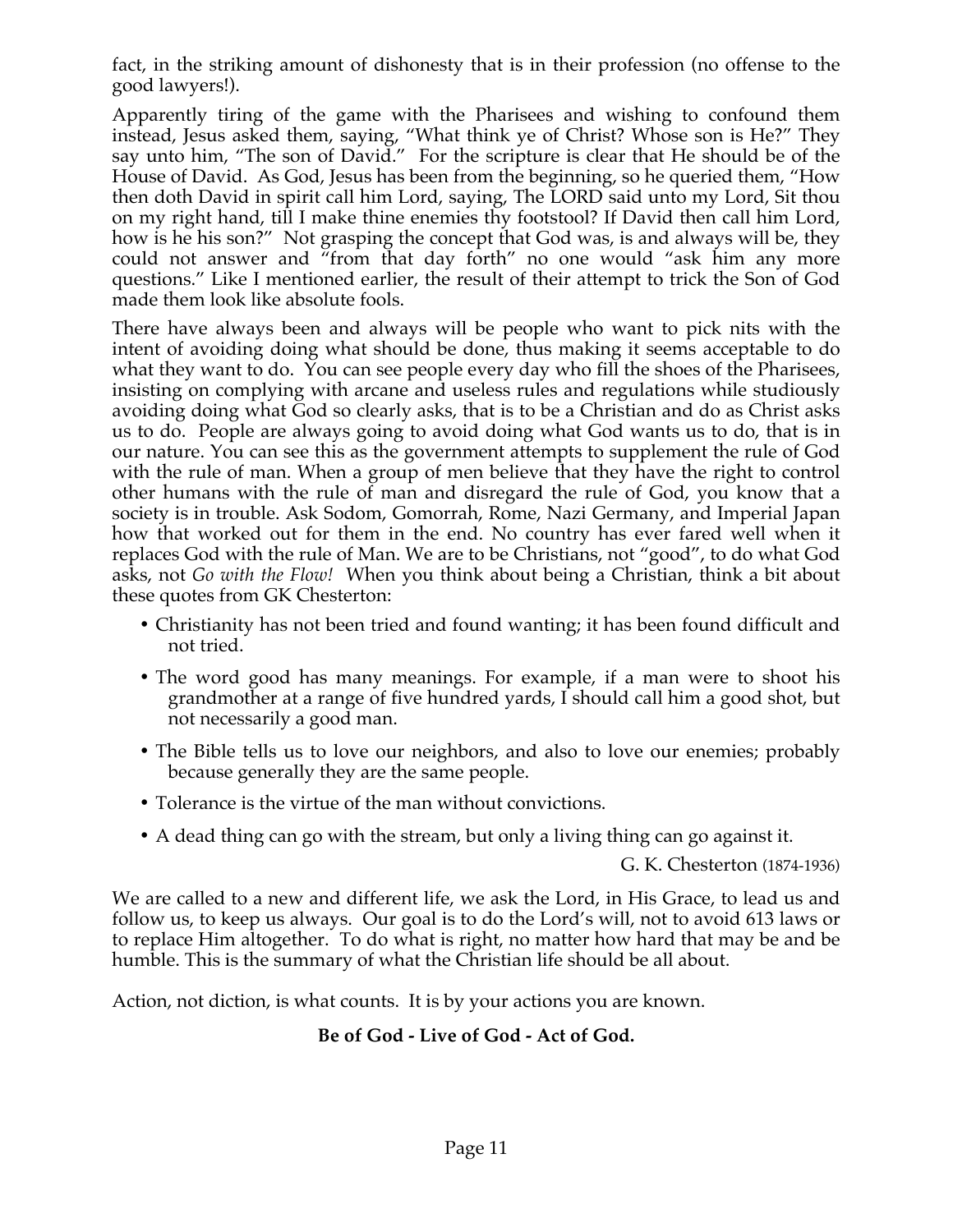### *Roy Morales-Kuhn, Bishop and Pastor - St. Paul's Anglican Church - Anglican Orthodox Church*

Bishop Roy is pastor of the biggest AOC parish West of the Mississippi and is in charge of the Diocese of the Epiphany.

**Eighteenth Sunday after Trinity** *The Ten Commandments; as Jesus explains them* 4 October 2015, AD 1 Corinthians 1:4-8 • Matthew 22:34-46

# The Eighteenth Sunday after Trinity.

*The Collect.*

**ORD**, we beseech thee, grant thy people grace to **LORD**, we beseech thee, grant thy people grace to withstand the temptations of the world, the flesh, and the devil; and with pure hearts and minds to follow thee, the only God; through Jesus Christ our Lord. *Amen*.



In today's gospel we see a culmination of two distinct biblical concepts and one prophetic statement explained. Pretty heavy stuff.

### *First Part*

When the learned men of Jesus day were having a bad time trying to trip him up on legal matters, Jesus then adds insult to injury. Not that he can't, after all as God the Father formulated the Law for the Hebrew people, Jesus, His Son could illuminate the reality of the Law. The first four commandments pertain to God and how we are to worship Him. The last six commandments pertain to other humans and how we are to respect them. So when Jesus said that the first and great commandment was "...Thou shalt love the Lord thy God, with all thy heart, ad with all thy soul, ad with all thy mind.." He was condensing the first four commandments to essentially: LOVE the Lord thy God! This really is what we are supposed to do as believers. We are commanded to worship God with the utmost respect, awe, wonder and love.

### *Second Part*

The next six commandments are condensed to a very simple: "...Thou shalt love thy neighbor as thyself." The last six commandment are about respecting one another as creations of God. Respecting one another in light of what is true, what is holy, what is sacred. There are so many aspects of the human condition that are not being respected, so much of life has been debased. Our very manner of treating each other has become a crude, brutal counterfeit of God's love, the world is sliding towards the days of evil as depicted before Noah.

Can we say we do no murder, when abortion is the law of the land? Can we say we do not covet when those who work are forced to hand over a portion of their earnings to be given to those who will not work? {not those who cannot work, those who will not work}. Can we say we do not seek others outside of our family when web sites like Ashley Madison can garner millions of hits, from some who are custodians of the Gospel ? How do we treat our parents, if they are still with us? Many of us need to self examine to make sure we are truly and correctly 'loving our neighbor as ourselves'.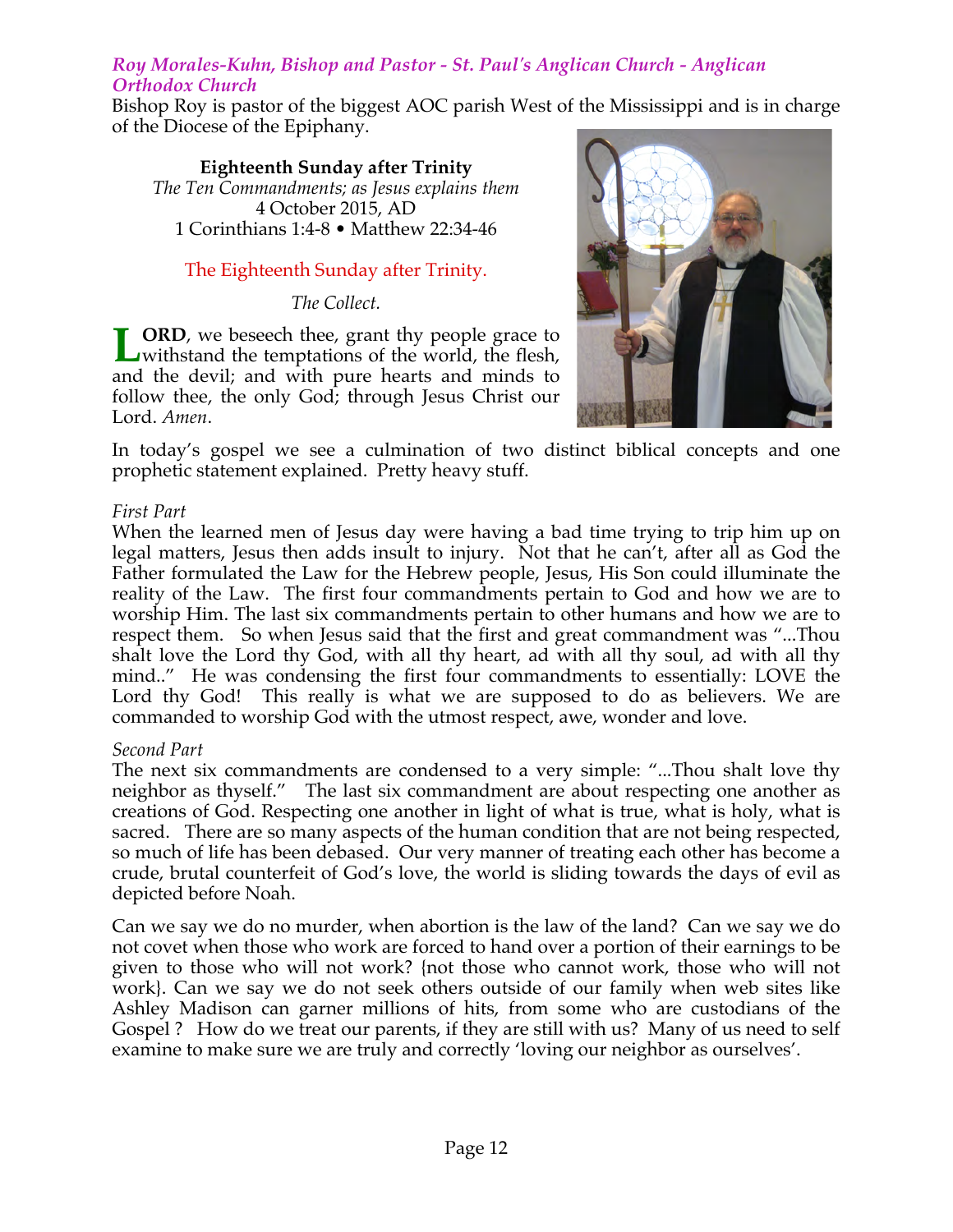Now let us turn to what David wrote about Christ and what Jesus Christ said about himself in context of this particular passage. We can read what the commentator Matthew Henry wrote concerning the last five verses in this passage.

42 Saying, What think ye of Christ? whose son is he? They say unto him, The son of David.

43 He saith unto them, How then doth David in spirit call him Lord, saying,

44 The Lord said unto my Lord, Sit thou on my right hand, till I make thine enemies thy footstool?

45 If David then call him Lord, how is he his son?

46 And no man was able to answer him a word, neither durst any man from that day forth ask him any more questions.

### *It puzzled them* (Matt. 22:46)

No man was able to answer him a word. Either it was their ignorance that they did not know, or their impiety that they would not own, the Messiah to be God; which truth was the only key to unlock this difficulty. What those Rabbis could not then answer, blessed be God, the plainest Christian that is led into the understanding of the gospel of Christ, can now account for; that Christ, as God, was David's Lord; and Christ, as Man, was David's son. This he did not now himself explain, but reserved it till the proof of it was completed by his resurrection; but we have it fully explained by him in his glory (Rev. 22:16); I am the root and the offspring of David. Christ, as God, was David's Root; Christ, as Man, was David's Offspring. If we hold not fast this truth, that Jesus Christ is over all God blessed for ever, we run ourselves into inextricable difficulties. And well might David, his remote ancestor, call him Lord, when Mary, his immediate mother, after she had conceived him, called him, Lord and God, her Savior, (Luke 1:46, 47).

### *It silenced them*

…and all others that sought occasion against him; Neither durst any man, from that day forth, ask him any more such captious, tempting, ensnaring questions. Note, God will glorify himself in the silencing of many whom he will not glorify himself in the salvation of. Many are convinced, that are not converted, by the word. Had these been converted, they would have asked him more questions, especially that great question, What must we do to be saved? But since they could not gain their point, they would have no more to do with him. But, thus all that strive with their Master shall be convinced, as these Pharisees and lawyers here were, of the inequality of the match.

Let us meditate on the Word of God, let us rest in the comfort it brings us. As we go out into the world of work, keep the Word close, go back and read again the word and pray for the peace that passes understanding.

# Let us pray:

**GOD**, the Father of our Lord Jesus Christ, our only Savior, the Prince of Peace; Give us grace seriously to lay to heart the great dangers we are in by our unhappy divisions. Take away all hatred and prejudice, and whatsoever else may hinder us from godly union and concord: that as there is but one Body and one Spirit, and one hope of our calling, one Lord, one Faith, one Baptism, one God and Father of us all, so we may be all of one heart and of one soul, united in one holy bond of truth and peace, of faith and charity, and may with one mind and one mouth glorify thee; through Jesus Christ our Lord. *Amen*.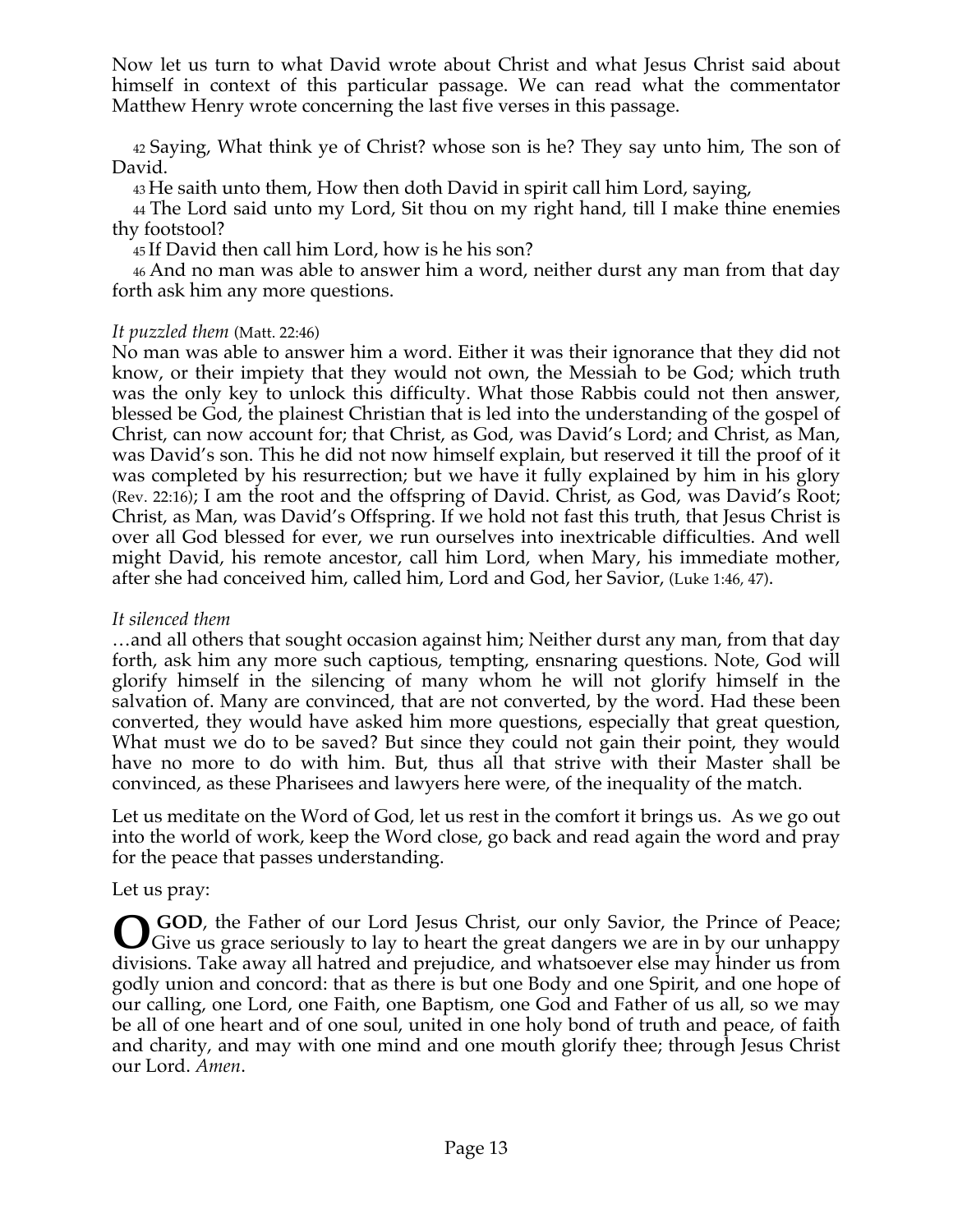**ALMIGHTY** God, who art a strong tower of defence unto thy servants against the **O** ALMIGHTY God, who art a strong tower of defence unto thy servants against the face of their enemies; We yield thee praise and thanksgiving for our deliverance from those great and apparent dangers wherewith we were compassed. We acknowledge it thy goodness that we were not delivered over as a prey unto them; beseeching thee still to continue such thy mercies towards us, that all the world may know that thou art our Savior and mighty Deliverer through Jesus Christ our Lord. *Amen*.

**HE LORD** bless us, and keep us. The LORD make his face to shine upon us, and be THE LORD bless us, and keep us. The LORD make his face to shine upon us, and be gracious unto us. The LORD lift up his countenance upon us, and give us peace, both now and evermore. *Amen*.

### *Rev Bryan Dabney of Saint John's Sunday Sermon*

We are fortunate to have Bryan's Sunday Sermon. If you want people to come to The

✟



Truth, you have to speak the truth, expouse the truth and live the truth. This is really a good piece and I commend it to your careful reading.

### **Eighteenth Sunday after Trinity**

#### *Amos 8:4-12*

4 Hear this, O ye that swallow up the needy, even to make the poor of the land to fail,

5 Saying, When will the new moon be gone, that we may sell corn? and the sabbath, that we may set forth wheat, making the ephah small, and the shekel great, and falsifying the balances by deceit?

6 That we may buy the poor for silver, and the needy for a pair of shoes; yea, and sell the refuse of the wheat?

7 The Lord hath sworn by the excellency of Jacob, Surely I will never forget any of their works.

8 Shall not the land tremble for this, and every one mourn that dwelleth therein? and it shall rise up wholly as a flood; and it shall be cast out and drowned, as by the flood of Egypt.

9 And it shall come to pass in that day, saith the Lord God, that I will cause the sun to go down at noon, and I will darken the earth in the clear day:

10 And I will turn your feasts into mourning, and all your songs into lamentation; and I will bring up sackcloth upon all loins, and baldness upon every head; and I will make it as the mourning of an only son, and the end thereof as a bitter day.

11 Behold, the days come, saith the Lord God, that I will send a famine in the land, not a famine of bread, nor a thirst for water, but of hearing the words of the Lord:

12 And they shall wander from sea to sea, and from the north even to the east, they shall run to and fro to seek the word of the Lord, and shall not find it.

In today's Old Testament lesson, God expresses his displeasure with the northern kingdom of Israel because the wealthy and powerful had sought to, swallow up the needy, even to make the poor of the land to fail (v. 4). The LORD knew well that such men were eagerly awaiting the passage of the Sabbath so they might then purchase the poor and needy through unjust weights and measures. Never mind centuries before, God condemned such things in the Law of Moses. But those evil men, under the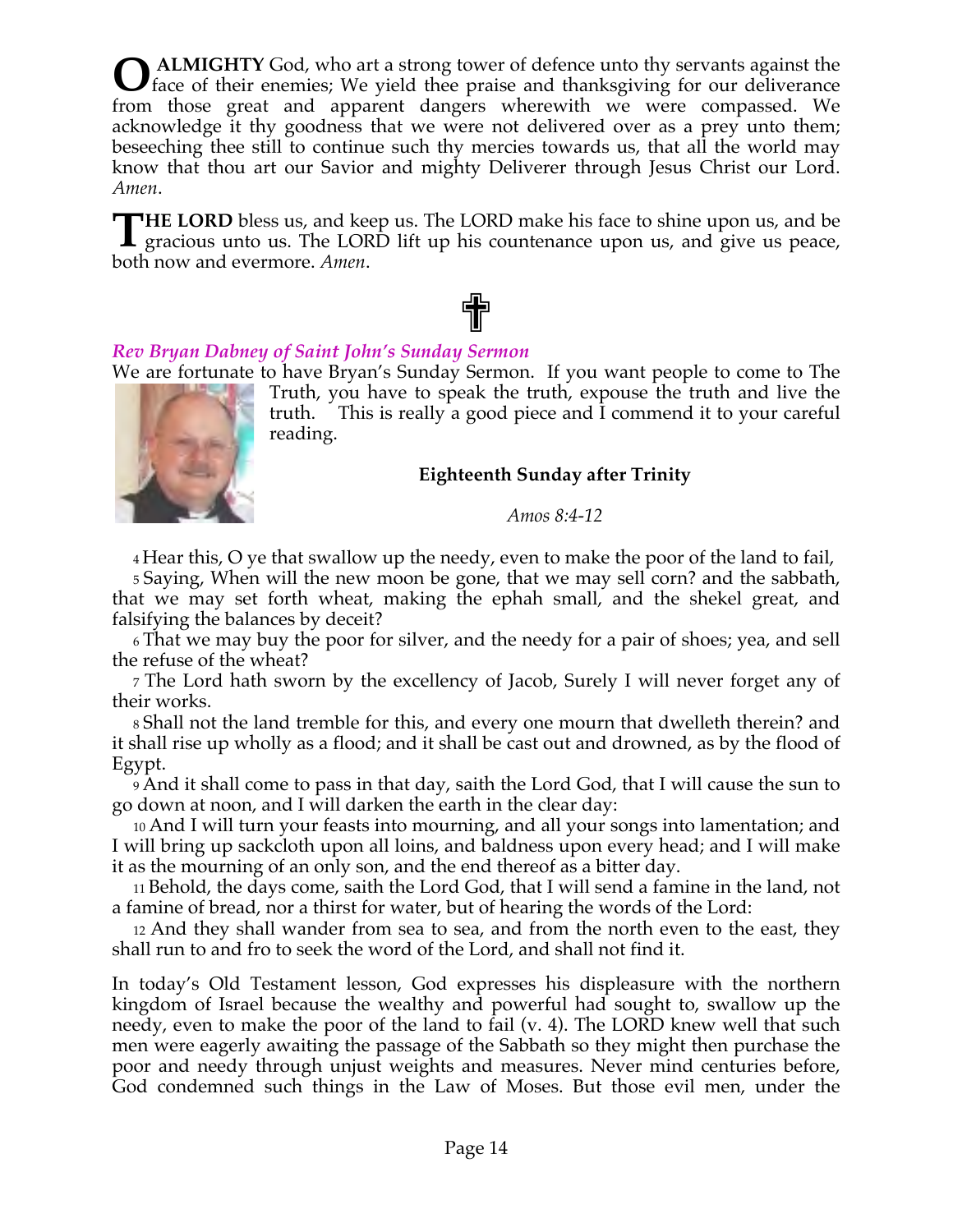influence of Satan, were not deterred by the laws God and were ever ready to violate them for their own nefarious purposes. Even today, we should not be surprised to find those of the rich and powerful seeking to do likewise because their master is merely continuing his campaign to ruin, devastate and destroy all who follow after the Godhead (Leviticus 19:35-37; Deuteronomy 25:13-16).

In St. Mark's gospel (11:15-18), our Lord spoke against those who had turned God's temple into, a den of thieves. The temple authorities of our Lord's day had allowed a number of profiteers to enter the sacred precincts to sell those things which God had commanded his people to offer as sacrifice for prices that were far and away excessive. These unholy merchants were not there to do God's will. They had come to get for themselves a prey, and that is why our Lord referred to them as thieves.

But this sort of behavior was also popular in the Medieval Church, more particularly, through its sale of indulgences. An indulgence was what we might call today a "get out of jail free" card such as those found in the game of Monopoly. For perhaps eleven hundred years, the Medieval Church has endorsed the idea of purgatory— a place of torment where all souls are punished for their sins apart from being sent directly into hell. Scripture does not support this doctrine one iota; but not to worry, the word of God was simply interpreted to support such a fraudulent activity by those who were charged with its care (Malachi 2:7-9). And so it should not be surprising to find that the sale of indulgences became a convenient way for the Medieval Church to raise money from those whose sole desire was to release their loved ones from the fires of that horrid yet imaginary place.

To counteract the twisting of his word and commandment, God has called faithful witnesses in every generation to stand for the truth of his word. He called Noah, Abraham, Isaac and Jacob. He called Moses, Joshua, and Samuel. He called David and Solomon. He called Isaiah, Jeremiah, Daniel and the minor prophets. He called the apostles and the patriarchs of the early Christian Church. And he called a young monk and church scholar named Martin Luther who challenged the Medieval Church's authority to market godly deliverance as if it were a worldly commodity or service. Luther's statements have come down to us as "The 95 Theses". These changed forever the religious landscape of the Christian world. Luther's intention was not to destroy his church, only have it abide by the expressed word of God and not lean upon the fabrications of human craft and cunning masquerading as truth. Let us examine a few of the points he made.

45. Christians are to be taught that he who sees a man in need, and passes him by, and gives [his money] for pardons, purchases not the indulgences of the pope, but the indignation of God.

46. Christians are to be taught that unless they have more than they need, they are bound to keep back what is necessary for their own families, and by no means to squander it on pardons.

47. Christians are to be taught that the buying of pardons is a matter of free will, and not of commandment.

Luther's objections that the poor and needy were being milked of what little resources they had is in line with our lesson from the Book of Amos as the prophet clearly spoke against those who intended to make merchandise of God's people.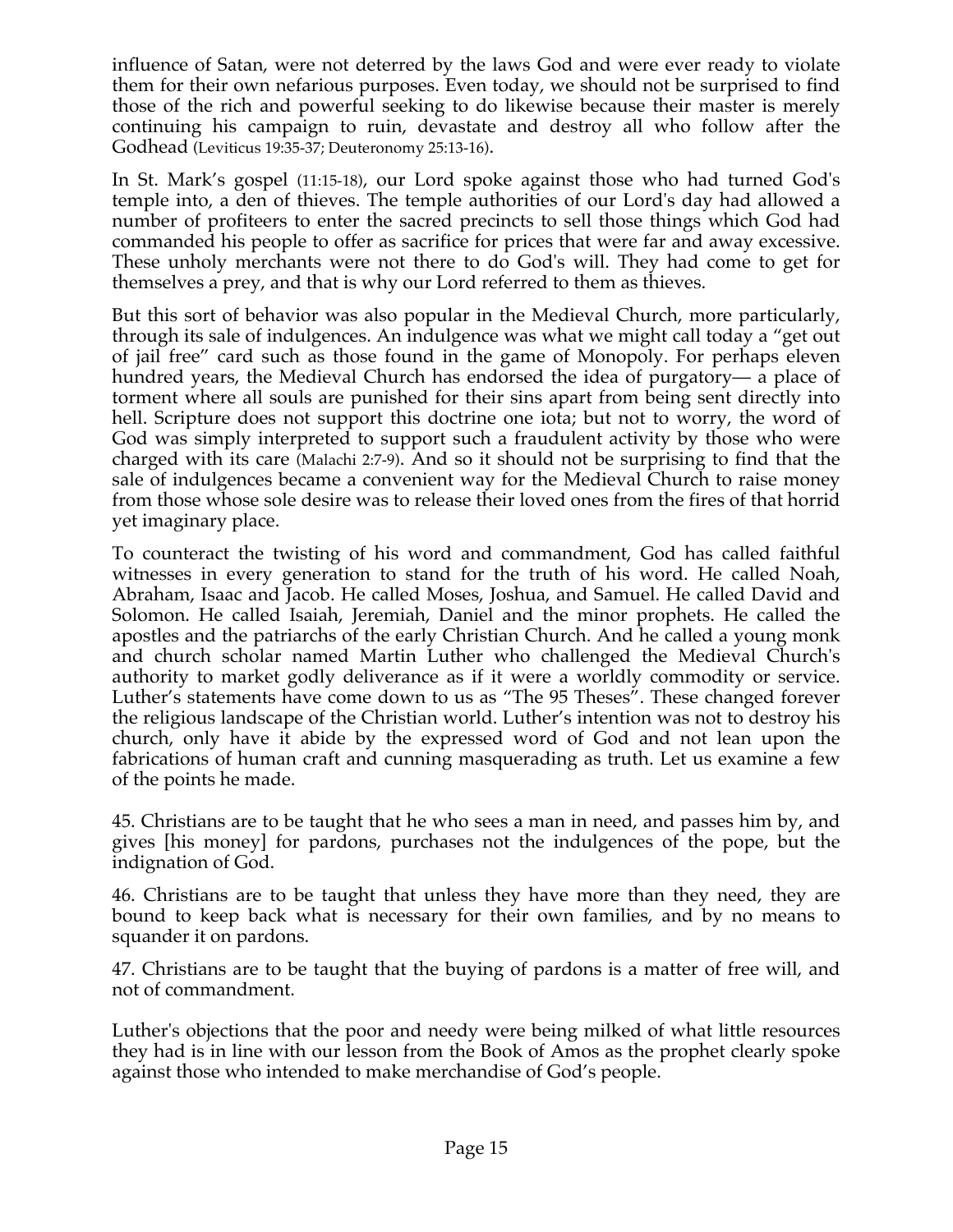While some would like to believe that our world today is different, such is not the case. If one has cable or satellite TV, one can witness the various prosperity preachers peddling their wares of well-being and abundance across the airwaves. They dangle the lure of temporal blessings before the poor and needy that they might snare them with their message, and then line their pockets with their hard-earned wages in the name of our Lord and Saviour. They omit the important biblical truth that God's calling is not to wealth and prosperity in this life, but to the inestimable gift of eternal life in his kingdom. St. Paul warned St. Timothy in his first epistle, If any man teach otherwise, and consent not to the wholesome words of our Lord Jesus Christ, and to the doctrine which is according to godliness; he is proud knowing nothing... supposing that gain is godliness: from such withdraw thyself. But godliness with contentment is great gain. For we brought nothing into this world, and it is certain we can carry nothing out. And having food and raiment let us be therewith content. But they that will be rich fall into temptation and a snare, and into many foolish and hurtful lusts, which drown men in destruction and perdition. For the love of money is the root of all evil: which while some coveted after, they have erred from the faith, and pierced themselves through with many sorrows (6:3-10).

God does not bless those who misuse his words and who tread down upon his people. Those who have been given the gift of knowledge in the word have not been called to mimic Simon the sorcerer who desired the power to bring forth the Holy Ghost that he might profit monetarily from such an action (Acts 8:9-24). St. Peter's warning to Simon is plain enough: Thy money perish with thee, because thou hast thought that the gift of God may be purchased with money (v. 20). If we profit as ministers of the word, we profit in that God will bless and keep us both now and in eternity. While we have been called to lay up treasure in heaven (St. Matthew 6:19-21), we also understand that God may at times supply the gift of means if such is part of his purposeful will. But regardless of what he supplies, all must be used wisely in his service. If we ministers benefit from it to the point of withholding such gifts from his service, he will deal with us as he did with that wicked servant from the Parable of the Talents (St. Matthew 25:25-30).

Swallowing the poor has also been an unfortunate attribute of government. Since all governments are made of people, they are susceptible to the error of the wicked. What may be offered up as a good idea for government to do for the poor may ultimately be harmful for them and for society as a whole. The development of Socialism, Fascism and Communism are testaments to the devastating power of government to— in the name of the people— inflict horrific injustices of all kinds, and all for the common good. I have heard it said that there are many good life lessons that can be found in the film, *The Outlaw Josie Wales*. One comment that stands out in my mind was that of Captain Red Legs Terrell, whose moral compass was so skewed that it permitted him to kill others with little remorse and with little regard for the truth when he said, "Doing right ain't got no end." Thus any action was justified as long as it fell under his understanding of "doing right."

"Robbing Peter to pay Paul" is a common expression for taxing one person to give to another and will not solve our country's economic woes. Besides, the usual course of tax policy has been to place the greatest burden for paying taxes on the small businessman and the middle class. Think of all the taxes and fees that did not exist back in 1900. How on earth did our country make it without all those taxes? The quest to create an income tax was not so that everyone would "pay their fair share," but to make it so that those at the top never would. That makes government a primary offender against the word of God even and in spite of the rhetoric of our public officials to the contrary.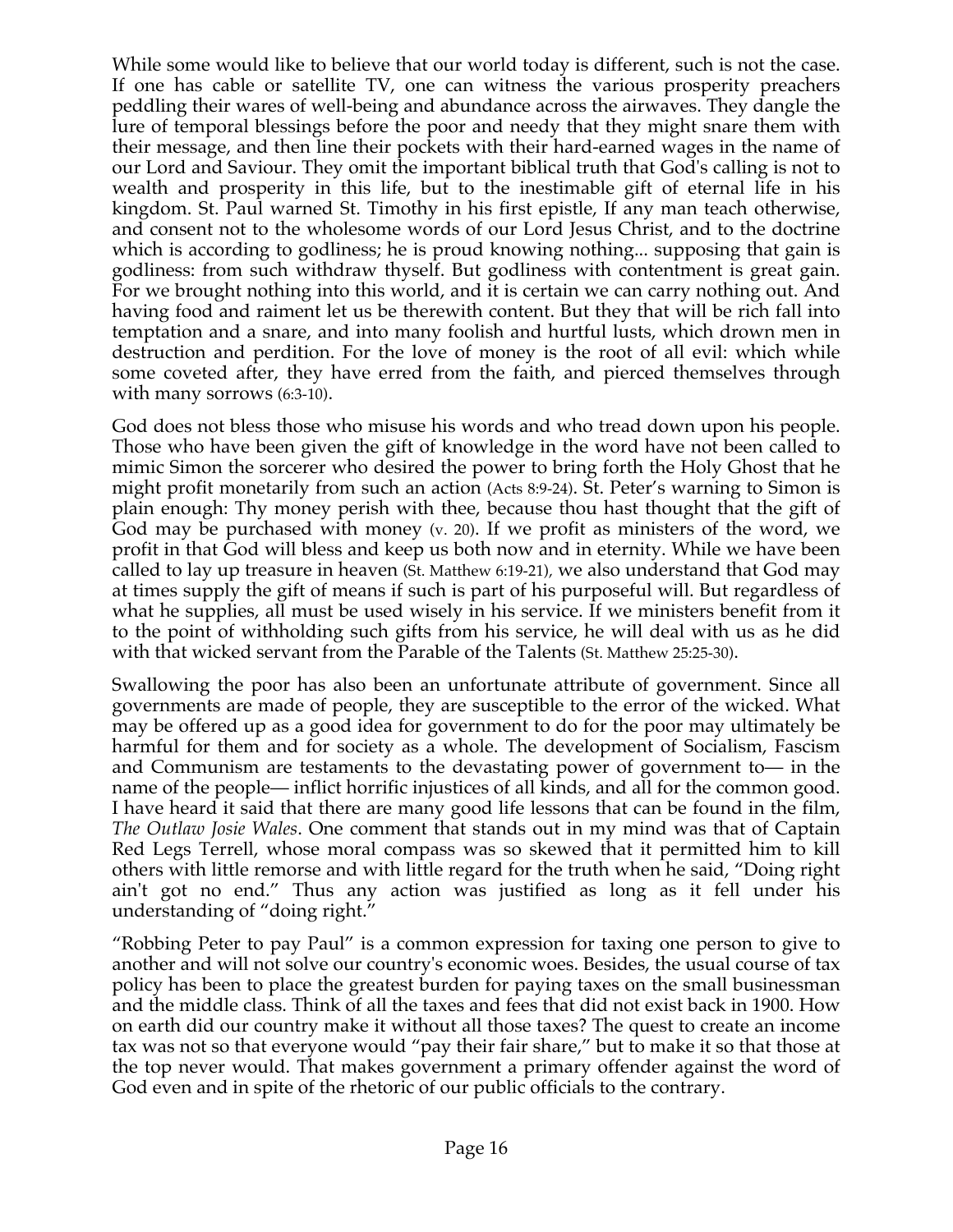It is our duty as Christians to resist the urge to do wickedly and to profit in an unjust manner. God has not called us to cheat and steal, but to labor honestly for our bread and keep. We are not to use subterfuge and deception in our business dealings. We have not been called to unfairness and underhandedness, but to openness and equity. God knows the hearts of all and from him no secret is hidden. To him we are all open books. Given that understanding of God, it would behoove those who love him to live in obedience and avoid those things which he despises. God expects his servants in business to pay a fair wage, to set a fair price for goods and services, and to assist as much as possible those who are in dire straits without material injury to themselves or their families. So then enjoy the things that God has given to you regardless of amount. Praise and bless his name for what he has provided. And may he also give you such a filling of his Spirit that you might live in obedience to his will and pleasure in every aspect of your life.

### Let us pray,

**TATHER**, help thy servants to live in obedience to your will, and that regardless of **their** occupations, they would strive daily to maintain a godly character in all their delines with the strive daily to maintain a godly character in all their dealings with those around them; for this we ask in the name of your Son, our Saviour, even Jesus Christ our Lord. *Amen*.

Have a blessed week, Bryan+

### *After Church Hospitality*

We would like some pictures of your after service gatherings. Come on! Help out!

### *People in our Prayers* - http://faithfulcenturionprayerteam.blogspot.com/

### **Why? Prayer is an extremely important activity.**

It is not that God knows not our needs, for He surely does. Yet, Jesus commanded us to ask God for those same needs. In addition to the obvious of asking God for help, offering thanksgiving and the like, prayer helps us focus our thoughts on how we might do God's work.

The Prayer Team of the Anglican Orthodox Church was established to help our members and fellow Christians pray for those in need and to give thanks as well for the blessings we have been granted.

### **Who can be on the list? Do I have to be a member of the Anglican Orthodox Church to be prayed for?**

No! The only qualification to be on the list is that you want our prayer team to pray for you. We are Christians and are happy to pray for you, no matter who you are. If you want help from God, you are our kind of people.

### **What is the commitment from the prayer team?**

Each member of the team will pray for the desired outcome at last once per day.

### **How do I get myself or someone else on the prayer list?**

You can email one of the prayer team leaders: Jack - jack@faithfulcenturion.org or Dru dru@ faithfulcenturion.org, or call the office at (619) 659-3608 or fill out a prayer card at your church.

### **What should I ask for?**

Depends on what you want. Some people merely want God to be asked to heal their ills and be mentioned by their first name, others want a specific outcome and / or have more of their personal information known to the team. Ask for what you want. It is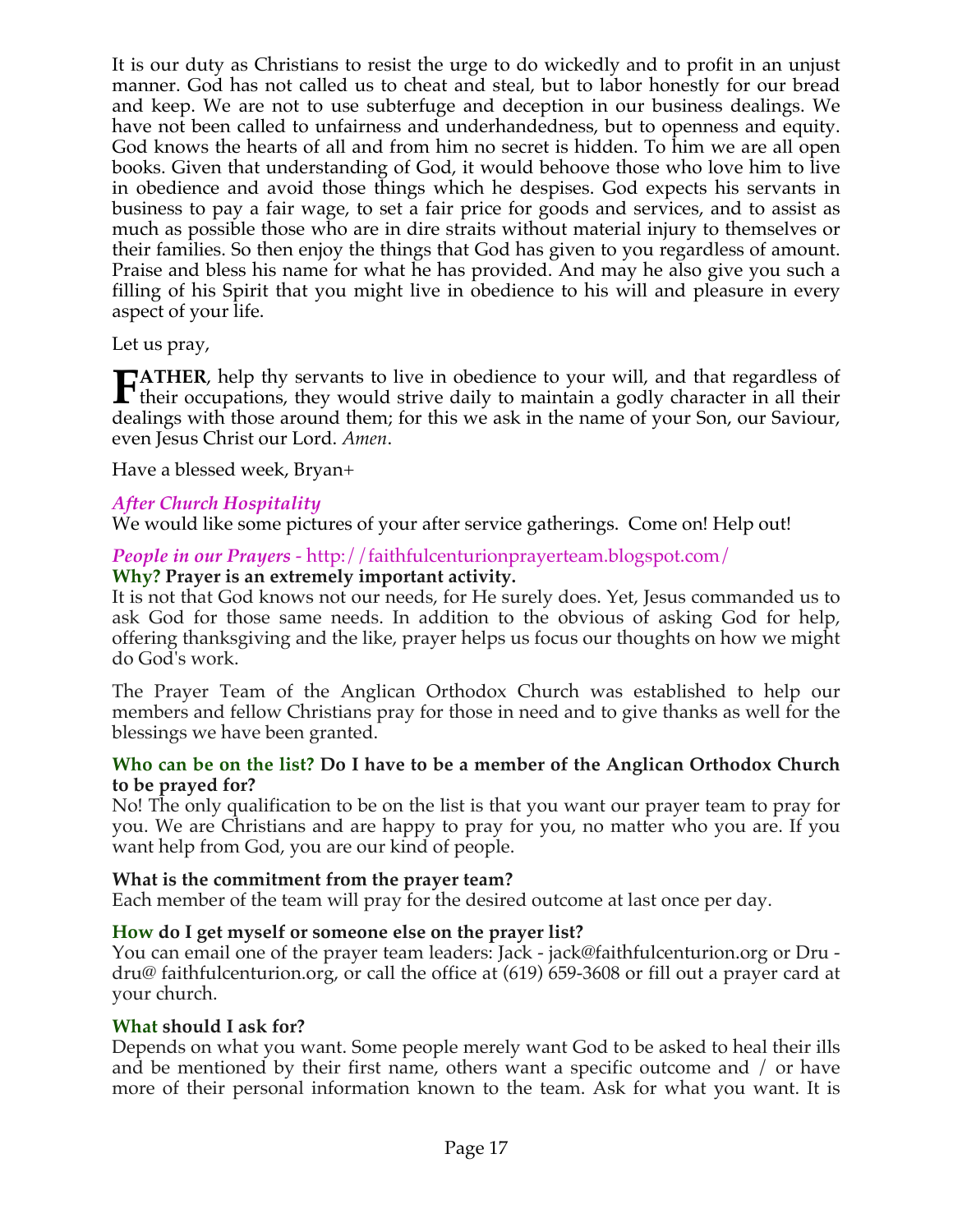your desire and need for prayer the team is attempting to meet. For typical examples, see the list below.

# **Updating the Team**

If you are on our prayer list, or if you have submitted a person that you have asked us to pray for, please update one of the team members or Hap in person, by telephone or email. It helps to be able to pray specifically for these individuals including their specific needs; plus if they get better, it is nice to give thanks!

Please note that on the yellow (maybe green or orange if you get an old one) cards at church, you can ask that those to be prayed for have their names disseminated to the prayer team. Those names will be said in church and appear here. Or, you can ask that their names and purpose be kept confidential, then only Hap will know to pray for them.

*Prayer List Notice – If you have someone on the prayer list and their needs have changed, please let us know. We'd like to update our prayers to reflect the need and most important to give thanks!*

# *Travel*

*Hap, Dru and Jack, Tricia, TW, Kathy, Corrine, Bill, Lynn, Dottie, Hope* and many others are on travel this week to the Organization of Flying Adjusters meeting in Phoenix this week.

### *Move*

*The Thomas Family* is now in Okinawa for a second short tour. Please pray for this new assignment to go well for Kurt and for Mary and the kids to make new friends.

# *Birthday*

*Hope* and her twin sister *Faith* celebrated their birthday on 30 August 2015.

### *Departed*

- *Don Hendricks* passed away on 8 September 2015. Please help his family adjust to the temporary separation that they might let God carry their sadness, fear and worry.
- *Rod Cook* passed away on 3 September 2015. Please help his family, in particular his daughter Lori, adjust to the temporary separation that they might let God carry their sadness, fear and worry.

# *Nearing the end of their time here on earth*

- *Dick* has a metastasized Merkle Cell carcinoma just under his sternum carcinoma for which all treatment has been exhausted. He is in hospice now. His faith in the Lord is great and he is ready to be with Him. Pray he, his wife Jenifer and family will keep their trust in our Lord and his time here on earth with his family will be good; pray also for a good passage to home.
- *Charles* has tonsil cancer; his treatment was stopped in June 2015. The tumor was too large and prevented surgery. Charles is unable to ingest nutrition and he is in a great deal of pain Please pray for him as he prepares to go home to be with his family who have gone before him. Please pray for comfort, understanding, strength and guidance for Phil and his family who will of necessity remain behind.
- *Phil* was taken off life support on 2 April 2015. Please pray for him as he prepares to go home to be with his family who have gone before him. Please pray for comfort, understanding, strength and guidance for Phil and his family who will of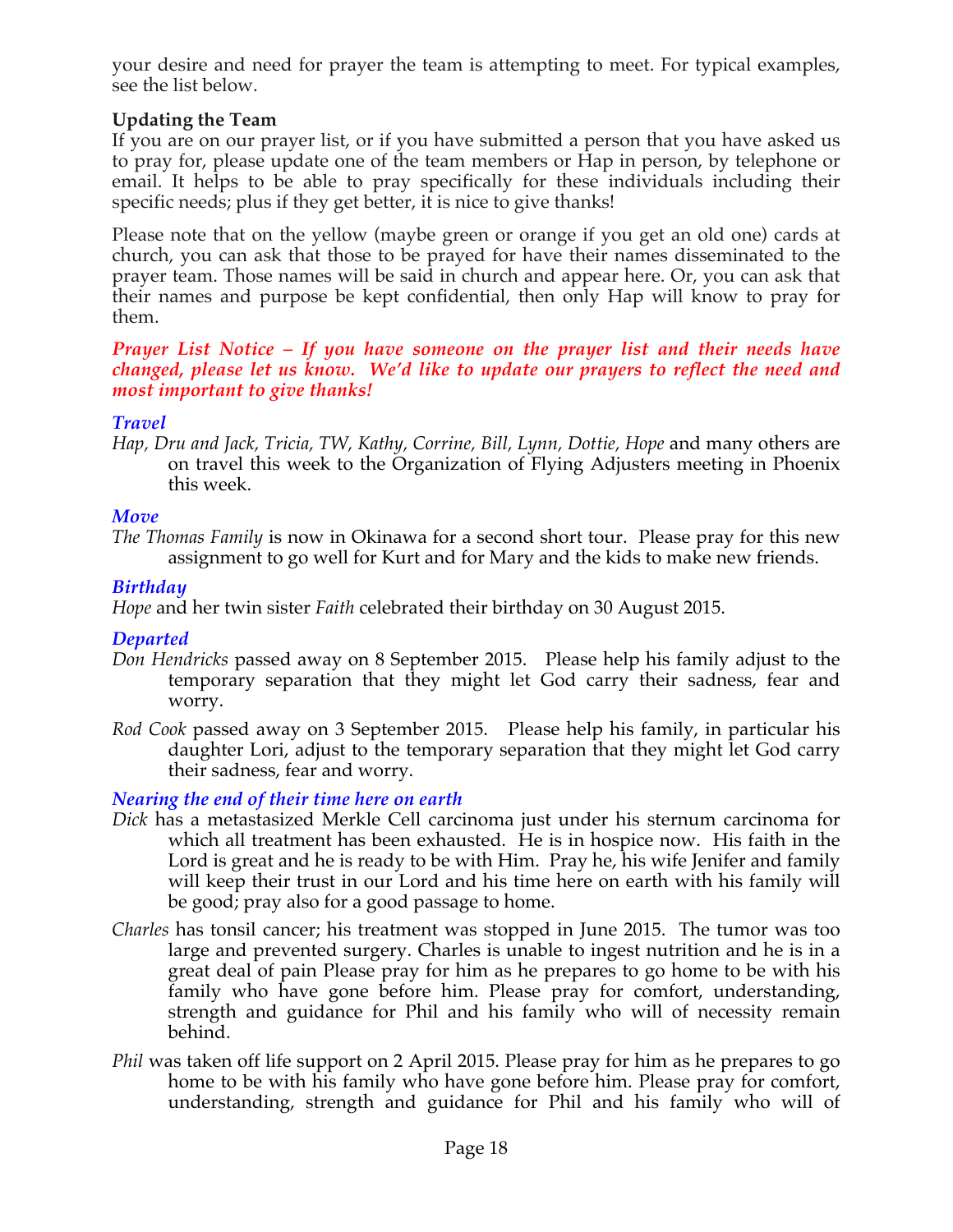necessity remain behind.

- *Maggie* is nearing the end of her time here on earth. Please pray for Maggie and her husband Dub as she prepares to go home to be with her family who have gone before her. Pray for the faith of her family to build and the transition to be good.
- *Alan* is a victim of metastasized colon cancer already destroying his liver. His youngest sister has put aside her hard-earned career to care for her brother in these days on earth. Please pray for him as he prepares to go home to be with his family who have gone before him. Please pray for comfort, understanding, strength and guidance for Alan and his family who will of necessity remain behind.
- *Saundra* is in ICU with congestive heart failure after a heart operation. She is aged and frail. Saundra is near the end of her time here on earth. Please pray for comfort, understanding, strength and guidance for Saundra and her family who will of necessity remain behind. Pray for the love of God to stay foremost in their hearts.
- *Polly* is in hospice care with dementia and spinal stenosis. Please pray for her as she prepares to go home to be with her family who have gone before her. Pray for the faith of her family to build and the transition to be good.

### *In need of a miracle or understanding of God's Plan*

- *Gemma Dillinger* has been treating for breast cancer for over a year now, after surgeries, radiation and chemotherapy, she is reaching the limit of her tolerance with no end in sight. Please pray for her to gain strength and ground on the cancer. Help her to continue with her faith in our Lord, she is not afraid to go home, but wants to make sure it is time. Pray she will be encouraged to not give up until it is her time to go and that her time here on earth with her family will be good.
- *Janet* has had a blood borne cancer for several years. Her faith in the Lord is great and he is ready to be with Him. Pray she will be encouraged to not give up until it is her time to go.
- *Holly* has had Colon Cancer, Breast Cancer and now it is in her spine. Please pray for guidance for the medical personnel treating Holly, for a miraculous remission; that Holly's remaining time here on earth might be good. Help Holly and her family put their trust in the Lord and let Him carry their sadness, fear, worry and terror. Pray for strength and courage for Holly.
- *Tim* was on a kidney transplant list and started dialysis and was taken off the transplant list for a heart problem that required stents, while putting in stents a leaking valve was found. A port was put in and something happened and it has to be redone. In several days he will have a valve replaced, after heart surgery and recover he will go back on the transplant list. Please remember him in prayer in the days and weeks ahead. Pray he will put his worry on God's shoulders so he might be at peace and rest. Pray for those treating him that they might pay attention and do their best.
- *Marilyn* has been diagnosed with non-operable pancreatic cancer. Please pray for a miraculous remission; that Marilyn's remaining time here on earth might be good. Help Marilyn and her family put their trust in the Lord and let Him carry their sadness, fear, worry and terror.
- *June* found she has a recurrence of colon cancer, which is now Stage Four, that is it has spread. Please pray for a miraculous remission; that June's remaining time here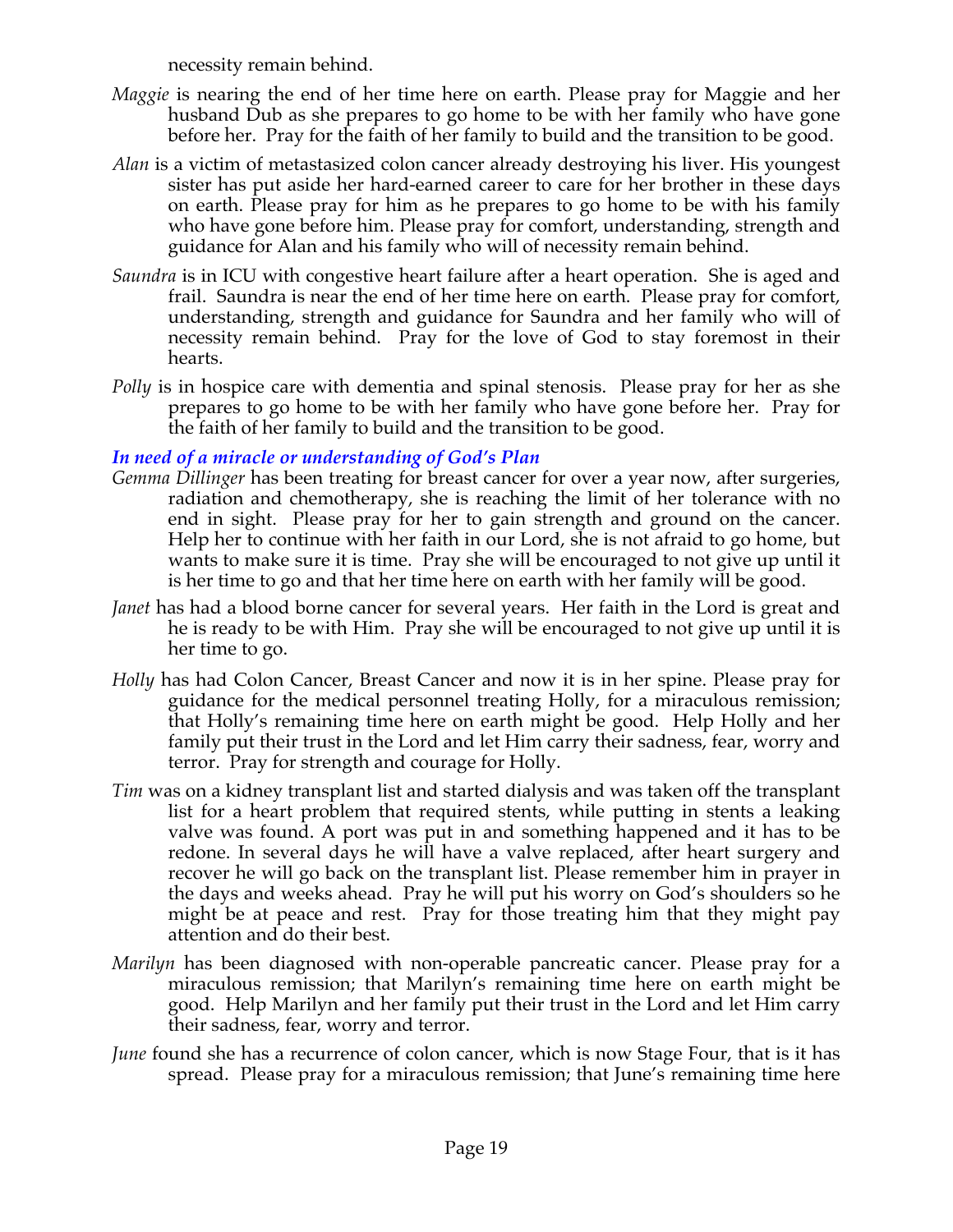on earth might be good. Help June and her family put their trust in the Lord and let Him carry their sadness, fear, worry and terror.

- *Cindy* has been diagnosed with an aggressive malignant brain tumor. Please pray for a miraculous remission; that Cindy's remaining time here on earth might be good. Help Cindy and her family put their trust in the Lord and let Him carry their sadness, fear, worry and terror.
- *Leon McKay* suffered a stroke a few weeks back that has left him unable to speak and while undergoing evaluation the doctors also found he has a very aggressive cancer. Please pray for a miraculous remission; that Leon's remaining time here on earth might be good. Help Leon and his family put their trust in the Lord and let Him carry their worry.
- *Rev. Thomas Brooks* is not improving and being kept alive by artificial machines. Please pray for a miraculous recovery and if that not be God's Will, a rapid passing to home. Help Thomas' family put their trust in the Lord and let Him carry their worry
- *Ronnie* has kidney cancer that has spread and the surgeons are very concerned. Please pray the medical team to formulate a successful treatment plan and for a miraculous remission; that Ronnie's remaining time here on earth might be good. Help Ronnie and family put their trust in the Lord and let Him carry their worry.
- Levi was cancer free for 4 years and just discovered he has kidney cancer. Levi has a great deal of faith and said whether he is healed or God takes him home he will be fine. Please pray for the medical team to pay attention and to their best and for a good outcome. Pray also that Levi and family will be able to put their worry on God's shoulders. In particular, please pray for pain relief; Levi is 22 years old.
- *Ray Daley* is a member of the Royal Canadian Legion and served his country during the Korean War era. Ray is taking chemotherapy treatments for cancer. Meanwhile his son Trevor is in the hospital in a coma and seems to have lost the will to live.
- *Pat* has been under treatment for colon cancer for sometime. He has had major complications the last few days and your prayers will be appreciated by family and friends.
- *Dorothy* had pneumonia, on checking her lungs they found tumors which permeated the lung area. Further investigation found a primary site in the colon, with the lung being secondary. It would appear there is no viable treatment at this time. Please pray for a miraculous remission; that her remaining time here on earth might be good. Help Dorothy and her family put their trust in the Lord and let Him carry their worry.
- *Becky* has fourth stage metastasized lung cancer and is not doing well with chemotherapy treatments. Please pray for Becky and her husband as they are together during this difficult time in their lives.
- *Jane* has fourth stage cancer and is not doing well. Please pray for Jane and her family as they are together during this difficult time in their lives.
- *Colleen* has been battling pancreatic cancer over the last year and it has now spread to one of her lungs. Please keep her and her family in your prayers.
- *Christine* has cancer of the colon, which spread to her liver; she is receiving chemotherapy and is having difficulty eating. Please pray for the medical team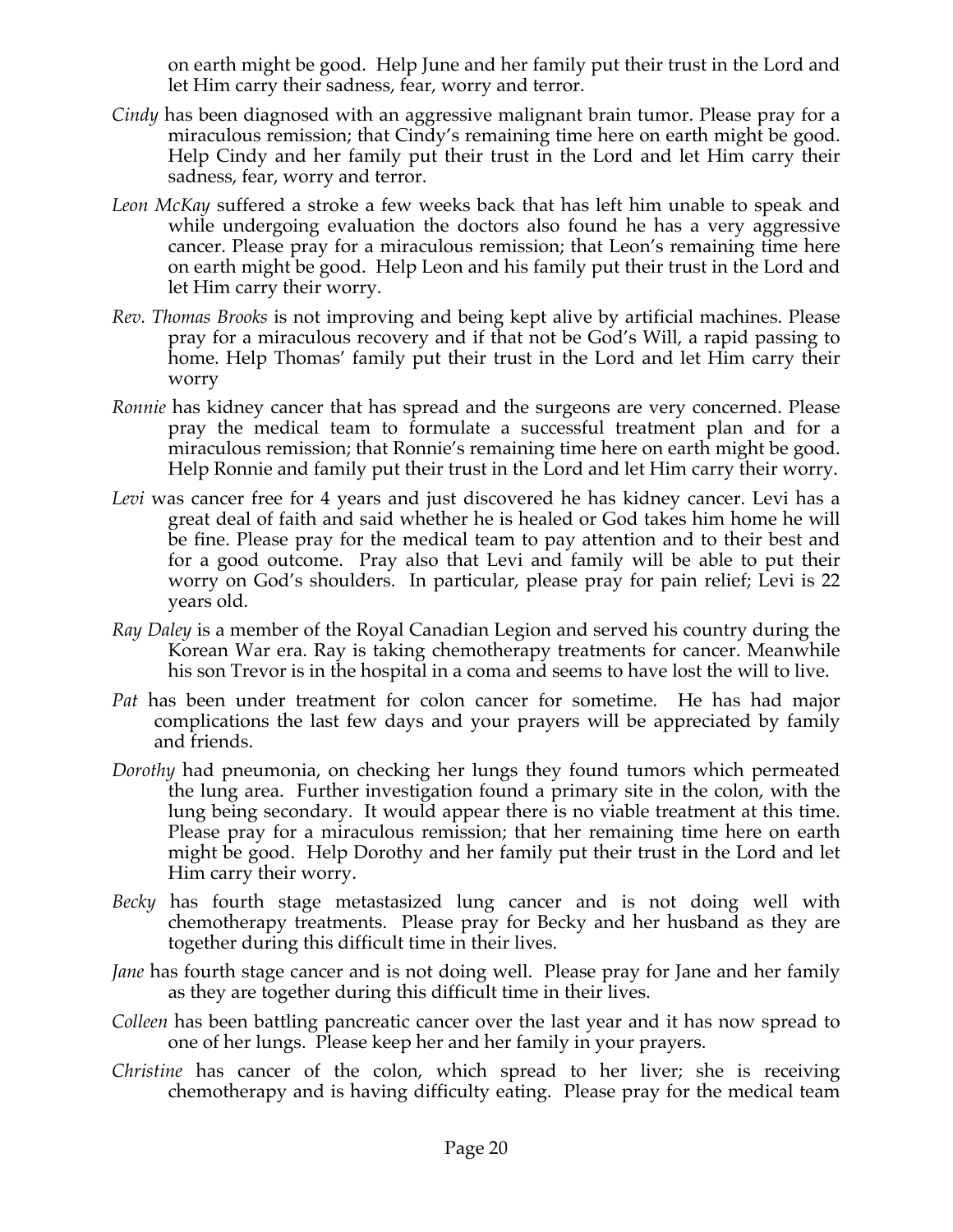treating her to pay attention and do their very best; pray also for confidence in our Lord for Christine and her family.

*Todd* and *Kenny* have both been fighting osteocarcinoma for over five years and have been told their time here on earth is nearing its end, absent a miracle from God. Both are ready to go home and leave the pain, but would like to stay. Please pray for them and their families.

### *Homebound or Infirm*

- *Steve,* brother in law of Paul Martin, appears to have early onset dementia and is likely coming to live with Paul. Steve had teenage children and is very concerned for them. Please pray for the disease to stall or abate and for peace of mind for Steve and his family.
- *Emma Lee* is in a Nursing Home and while moving her she was dropped and her femur was broken. She was operated on and her femur was repaired and she is in rehab. She is not responding well and your prayers will be appreciated.
- *James* is on oxygen all the time, this is bothersome to him and terrifying as well. Please pray for James to put his worry, his bother and his terror on the Lord. Pray for strength and guidance for James and his family. They suggest this verse, "I am thine, save me, for I have sought thy precepts."
- *Joan* has had serious medical problems that have kept her confined. Please pray her health will remain stable.
- *Norma, Sara's mother* is in a state of deteriorating health, both physically and mentally, with both dementia and Alzheimer's. She is slowly drifting away, though she still recognizes Sara and prayer gives her a sense of peace. Please pray for both Sara and her mother to put their cares and worries on God's shoulders so they can deal with the many problems involved.

### *Surgery*

- *Shamu* is set for additional surgery on 20 October 2015, for a disruptive colon.. She is in great need of God's Help for healing. Pray the surgical team will be open to guidance, pay close attention and do their very best. Please pray now for Shamu to trust in God, let Him carry her worry. Pray she will recover to the point her internals may be rebuilt.
- *Marcia* has had a biospy of a mass in her breast which indicated a tumor that must be removed. Pray the surgical team will be open to guidance, pay close attention and do their very best. Pray for peace of mind and trust in God for Marcia and her family.
- *Edware* is having his fourth back surgery (in the last four years) Please pray for the medical team to pay attention and to their best and for a good outcome. Pray also that Edware and his family will be able to put their worry on God's shoulders.
- *Jeff* has been undergoing surgery, chemo and radiation since October for pancreatitis and Pancreatic cancer. Please pray for the medical team to pay attention and to their best and for a good outcome. Pray also that Jeff, his wife and family will be able to put their worry on God's shoulders.
- *Albert* had a pacemaker installed recently. He will require surgery soon for a leaking heart valve and has just been told he has esophageal cancer. Pray he will turn to God and come to know Him on a more personal basis as the days go by.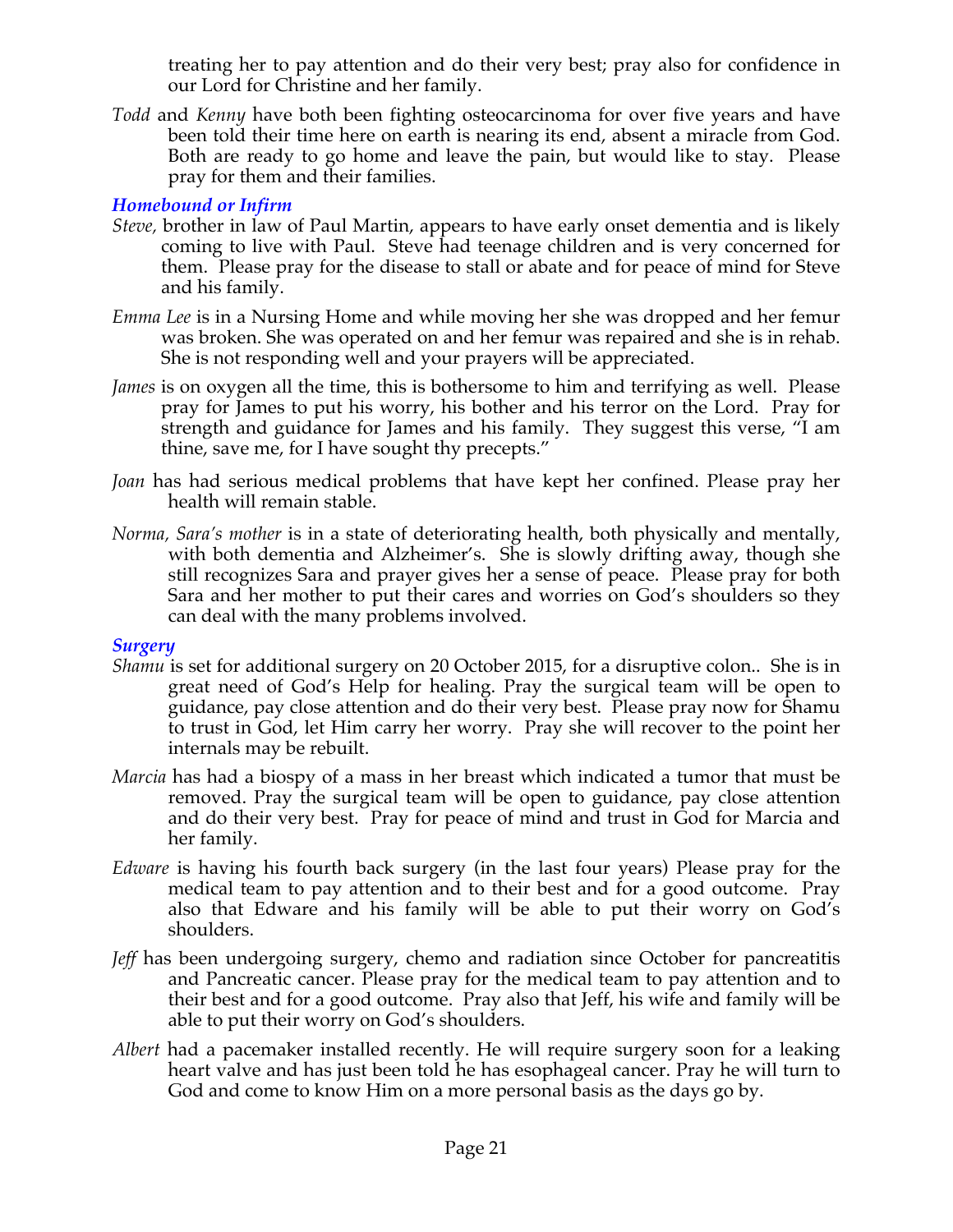- *Jane* underwent heart valve repair surgery on 3 July 2014. Please pray for full recovery. Pray also Jane and her family to put their worry on God's shoulders.
- *Mario* has early-diagnosed prostate cancer and had surgery. Pray for complete remission and that Mario and his family will be able to put their worry on God's shoulders.
- *Eddie* has upcoming bladder surgery. Please pray for the surgical team to pay attention and to their best and for a good outcome. Pray also that Eddie and family will be able to put their worry on God's shoulders.

### *Testing and Treatment*

- *Dan* is very sick with cancer and is starting an experimental treatment. This treatment will take Dan away from their family business and put even more stress on him and his family. Please pray for Dan's wife who is meeting with Steve who plans to keep the family business going while Dan is ill. Pray for Steve as he has many new responsibilities.
- *Timothy* has brain cancer. He had surgery and is waiting for the pathology report to find out what kind of chemo he will need. Please pray for continued guidance for the medical team treating Timothy and patience and trust in God for Timothy and his family. Pray also for a full recovery for Timothy.
- *Mike Wysocki* has a fluid buildup due to unknown reasons. He is being given diuretics which seem to reduce the fluid buildup. Please pray for continued guidance for the medical team treating Mike and patience and trust in God for Mike and his wife Wendy. Pray also for a full recovery for Mike.
- *Pricilla* has intestinal issue causing a great deal of pain; she is not responding to medications. Pricilla had a serious operation not long ago and perhaps things in the past are causing the present complications. Pray Jesus will be close to her and his healing will replenish her body. Please pray for continued guidance for the medical team and patience and trust in God for Pricilla and her family. Pray also for a full recovery for her.
- *Melanie Zimmers* was hospitalized for a serious stomach area bleed on 15 September 2015; this is on top of heart problems. She had an angiogram on 10 August 2015, which turned out clear, but there are problems. Her heart's has only a 20% ejection fraction, with no symptoms. They hope medications can get the fraction to above 45 percent or mechanical changes will have to be made. Please pray for continued guidance for the medical team and patience and trust in God for Melanie and her family, particularly her husband Mike. Pray also for a full recovery for her.
- *Helen* was admitted from her doctor's office 15 July 2015, as the result of a blood test, to the University of Pennsylvania Hospital with an extremely high white blood count. She and her husband are very active in the ministry of their church and are asking for believers to pray for them and their family, as they are facing very serious problems in the days to come. Please pray for guidance for the medical team and patience and trust in God for Helen and her family. Pray also for a full recovery for her.
- *Vickie* has been falling and passing out and hurt herself. Pray the medical team treating her will find out the problem and bring it to an end.
- *John Thornell, Colonel, USMC Retired Pilot* is recovering from a heart related event which began on Tuesday 19 May 2015, when he noted some chest pain while playing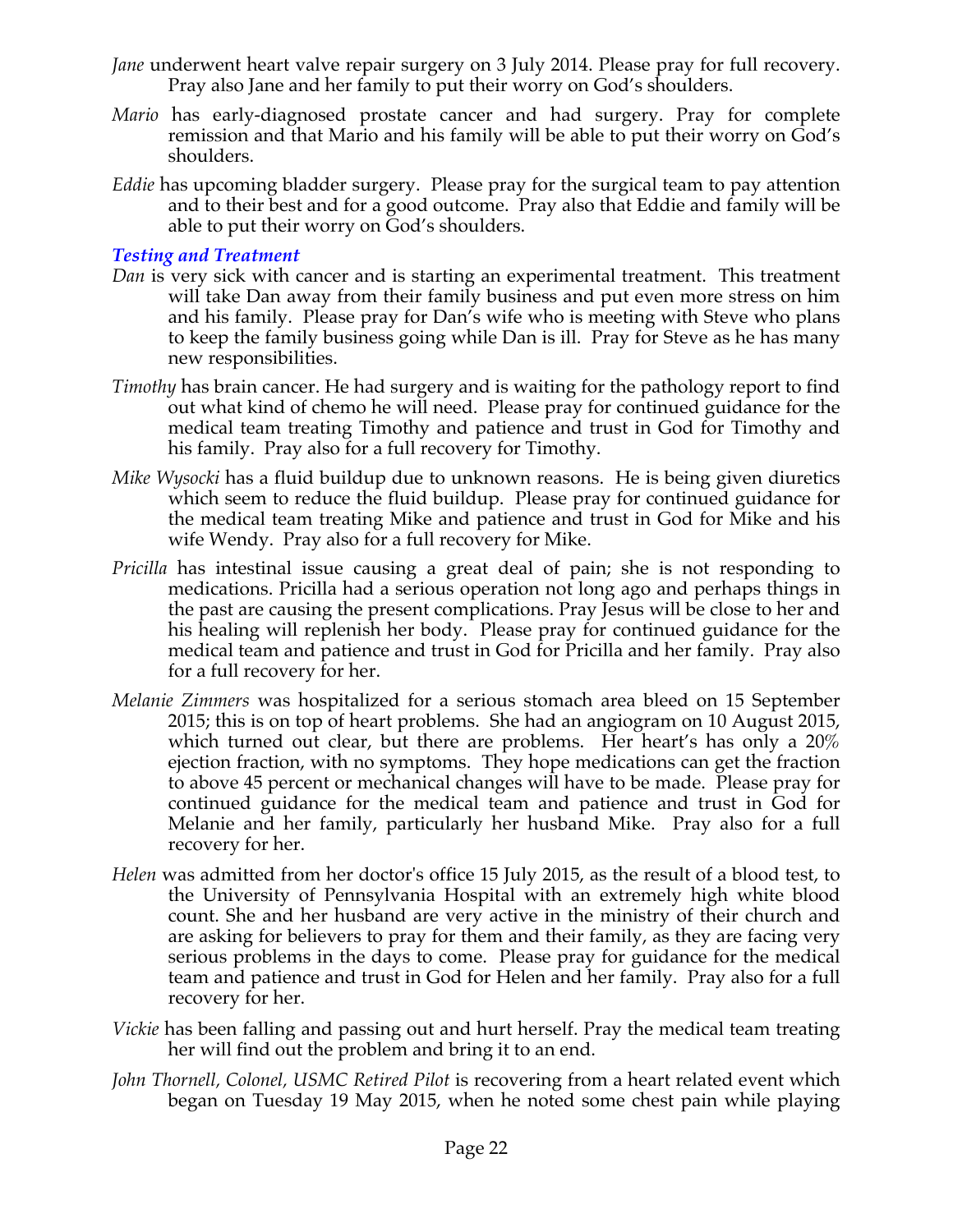golf. He skipped lunch and went home for a nap. About 0100 the next day, fully recognizable chest pain developed, four aspirin, one EMT battle (in which the losers apparently got the rights to bring John to the wrong place), one full on back from zero paddle battle, two surgeries and three stents later, John is in ICU wanting out, but because his blood pressure is so low (he is a runner, turns out it is just like it was a month ago) they don't want to let him out. Please give thanks for all this coming together so John is still with his family here on earth. Pray for continued guidance for the medical team and patience and trust in God for John, his wife Linda and kids Skyler and Remi. Pray also for a full recovery for him.

- *Steve Thornell* is undergoing cancer treatment at University of California Irvine, please pray for continued guidance for the medical team and patience and trust in God for Steve and his family. Pray also for a full recovery for him.
- *Red Thornell* has mass in his neck, which appears likely to be cancerous. He has had a biopsy on 22 May 2015 and expects the results after a PET scan on Tuesday 26 May 2015. While there is an infection, his temperature is now normal; he is not for he sleeps 19-20 hours a day. Please pray for trust in our Lord for Red and his wonderful wife Vickie as they try to get through this nightmare.
- *Elma* has been suffering with headaches for a long time. Doctors have not been able to discover the reason for them. Pray for strength, courage and understanding for Elma and her family; as well as for God's guidance for the medical people caring for her that they might find the best treatment method to banish the headaches completely.
- *Corissa* has been diagnosed with a blockage. As soon as the Physicians determine the exact problems they expect Major Surgery will proceed.
- *Barbara Apple* was more or less bedridden after a fall. She was hospitalized in great pain and had been transferred to a skilled nursing facility where they hope to be able to control the pain level. Pray for inspiration for those caring for her that they might find the appropriate treatment. Please pray for Barbara to put her trust in the Lord, look to Him for strength and for her to gain energy so she does not lose the mobility she has; pray for a full and rapid recovery. Please pray also for her husband Bob who is taking care of her that he might be comforted and strengthened in this time of stress.
- *Bob Apple* was at the hospital picking up his wife Barbara to bring her to the skilled nursing facility when he experienced chest pain. Barbara's release from the hospital was delayed until Bob underwent an angiogram and had his medication adjusted. Please pray for comfort and strength for Bob and his continued healing.
- *Deborah* has had a stroke, she is doing much better and out of the hospital. She has a problem with anemia and is taking supplements for that. Pray our Lord will be close to her and her family. Pray for strength, courage and understanding for Deborah and her family; as well as for God's guidance for the medical people caring for her that they might find the best treatment method to allow her to heal completely.
- *Rev. Steve Boardman* has been diagnosed with stage 3 cancer. Pray that Jesus will be close and comfort his family and members of his congregation*.*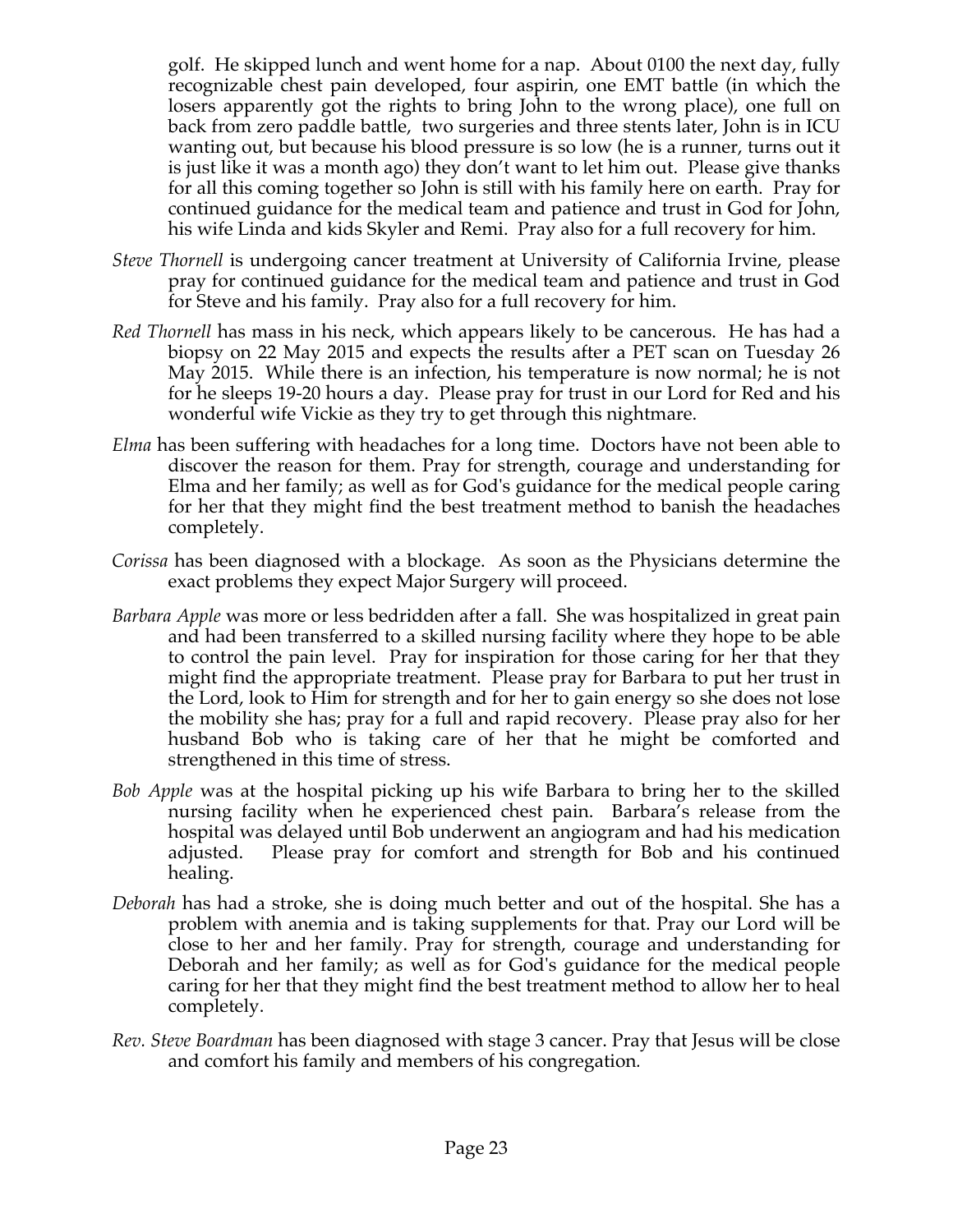- *Hang So Ryu* has cancer. Please pray for medical team contemplating and evaluating the treatment that they might be guided to the correct choice and do their very best. Pray also for peace of mind and trust in God for him and his family, as well as physical strength.
- *Olivia,* age 7, has been diagnosed with Stage 3 Lymphoma. The prognosis is good at this time, please pray for medical team contemplating and evaluating the treatment that they might be guided to the correct choice and do their very best. Pray also for peace of mind and trust in God for Olivia and her family, as well as physical strength.
- *Paul* has been hospitalized recently several times because of persistent high fevers. He is being tested and checked by physicians and seems to have a slight scoliosis, a node and Schuermann's disease. Please pray it will be discovered how to treat these problems and healing will begin so he will be inspired to continue his education.
- *Carol Anne* needs God's comfort and healthy test results as she is anxiously undergoing tests related to previous hysterectomy and experiencing symptoms in the surrounding area.
- *Jennifer* has some lumps on the right side of her neck; they have grown and multiplied. In the last few months she has been having problems swallowing. Jennifer has an appointment with specialist in several weeks to try and discover what it is. She is having a great deal of anxiety as she waits for her Doctors appointment and will appreciate your prayer for anxiety and health.
- *Rick* has heart problems. Please pray for guidance for the medical people treating him that they might pay attention, do their very best and make the right recommendations regarding treatment. Pray for help for Rick and his wife Wanda to keep their trust in the Lord and let Him carry their worry.
- *Clay* has melanoma. Please pray for guidance for the medical people treating him that they might pay attention, do their very best and make the right recommendations regarding treatment. Pray for help for Rick and his wife Pam to keep their trust in the Lord and let Him carry their worry.
- *Atina* has been diagnosed with skin cancer, which turned out to be a melanoma. A routine CT scan found a 9mm (3/8 inch) lesion in her left lung. The melanoma appears to be spreading; they need to remove the offending tissue and test the sample. Pray for guidance for the medical people treating her that they might pay attention, do their very best and make the right recommendations regarding treatment. Atina's faith is being tested, she has difficulty in praying and accepting the outcome, she wants what she wants and is perplexed about her faith in Jesus. Pray for help for Atina to keep her trust in the Lord and let Him carry her worry.
- *Evelyn* has been diagnosed with bone cancer. Pray for guidance for the medical people treating her that they might pay attention, do their very best and make the right recommendations regarding treatment. Pray for help for Evelyn to keep her trust in the Lord and let Him carry her worry.
- *Stacy* has Multiple Sclerosis and was hospitalized for what turned out to be food poisoning. Pray for trust in God for Stacy and Chris as they deal with Stacy's illness.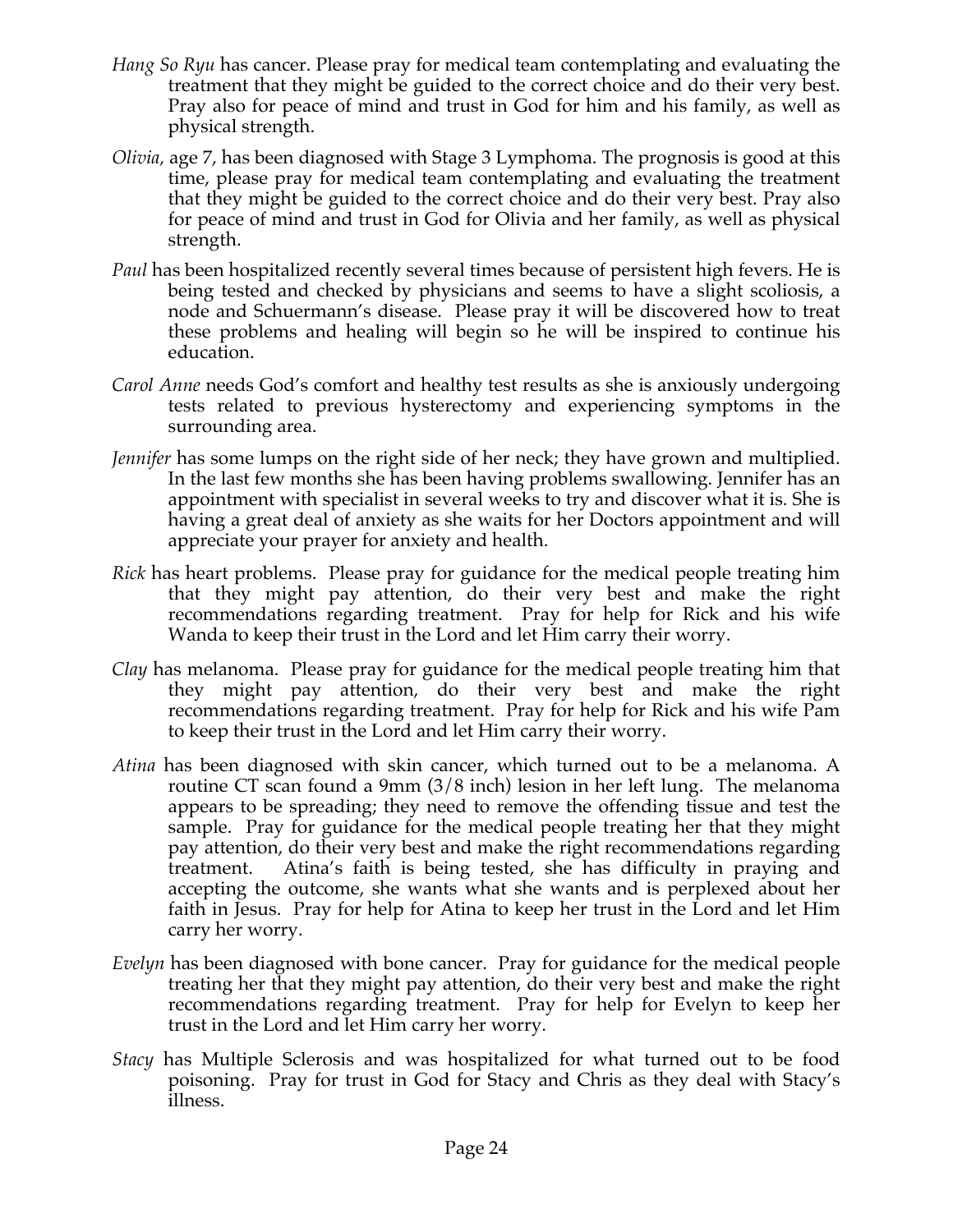- *Liz Strauch* had a pineal cyst, which in the end responded well to a surgical draining last year. Since November 2013, similar symptoms have returned. A CT Scan turned up what is thought to be either a new cyst or an enlarged pineal gland. More testing, including an EEG is in the works. She can no longer work. Pray for strength, courage and understanding for Liz and her family, in particular her husband Ken and sons Caleb and Nathan; as well as for God's guidance for the medical people treating her that they might find the best course of treatment and allow Liz to heal completely.
- *Faye* is in the hospital because she is weak has been receiving blood transfusions. Pray for strength, courage and understanding for Faye and her family; as well as for God's guidance for the medical people treating her that they might find the best course of treatment and allow Faye to heal completely.
- *Tom* has heart and kidney problems. Pray for strength, courage and understanding for Tom and his family; as well as for God's guidance for the medical people treating him that they might find the best course of treatment and allow Tom to heal completely.
- *Harold* has had a severe stroke. He is now home, but his family is looking for a rehabilitation facility to help him recuperate. Pray for strength, courage and understanding for Harold and his family; as well as for God's guidance for the medical people caring for him that they might find the best treatment method to allow Harold to heal completely.
- *Joe* has had a preliminary ALS diagnosis. Pray the final diagnosis will something that will allow him to continue taking care of his devoted young family. Pray for strength, courage and understanding for Joe and his family; as well as for God's guidance for the medical people treating him that they might find the best course of treatment.
- *Mark* Wilson's breathing seems to be under control at present, he is getting oxygen, which is a huge blessing for which he is grateful. Pray for God's guidance for the doctors and medical people treating him that they might figure out a way to treat him that will work and not adversely affect other parts of his body, particularly his oxygenation levels, kidney and liver function. Please pray for peace of mind and trust in the Lord for Mark, as well as for his family.
- *Preston* is reacting poorly to recent neck surgery and now has problems with his liver count; Physicians feel that dialysis will help. There may be a blockage in the bowel and an operation might be necessary. Please pray for the medical team to pay attention and to their best to determine how to help Preston and for a good outcome. Pray also that Preston and family will be able to put their worry on God's shoulders while Preston does his best to facilitate a return to good health.
- *Erica* has a non-malignant Brain Tumor which cannot be surgically removed due to the size and location. They are going to attempt chemotherapy. Please pray for peace of mind and trust in the Lord for Erica, as well as for her family, and for God's guidance for the medical people treating her that they might find the best course of treatment.
- *Brenda* is in the hospital because of bleeding on her brain. Please pray for peace of mind and trust in the Lord for Brenda, as well as for her family, and for God's guidance for the medical people treating her that they might find the best course of treatment.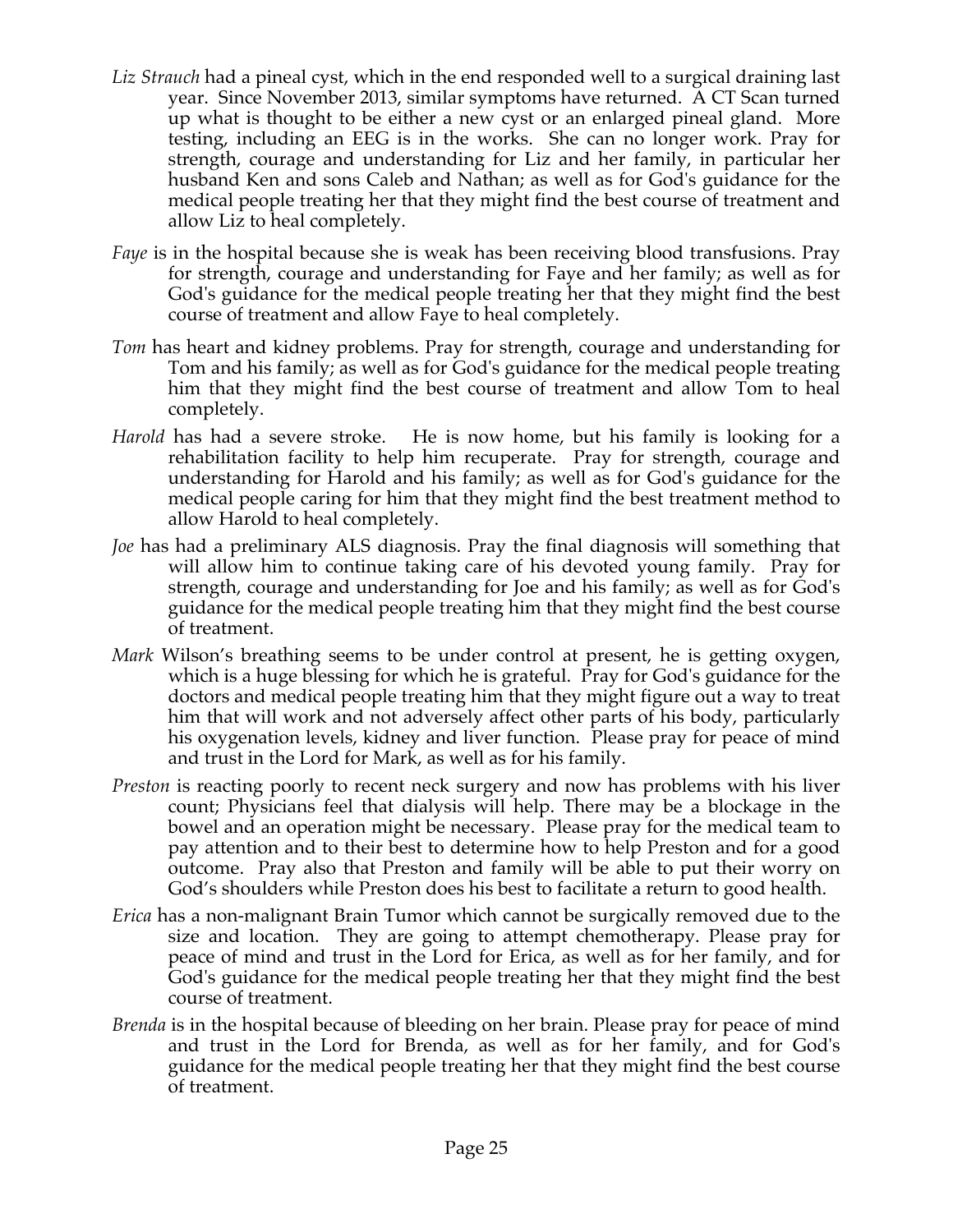- *Mackenzie* is a young girl with leukemia. Please pray for peace of mind and trust in the Lord for Mackenzie, as well as for her family, and for God's guidance for the medical people treating her that they might find the best course of treatment.
- *Mack* has had diabetes most of his adult life. Circulation in his legs is very bad and doctors are considering amputation. Please pray his medication will help and he will not face amputation. Please pray for peace of mind and trust in the Lord for Mack and for God's guidance for the medical people treating him that they might find the best course of treatment.
- *Michael* has been diagnosed with lung cancer recently after making it through gastro intestinal cancer last year. Please pray for peace of mind and trust in the Lord for Michael and his wife Gayle; as well as for God's guidance for the medical people treating him that they might find the best course of treatment.
- *Ken Strauch* has been tired and is anemic, he had a colonoscopy which found a pair of polyps which were removed and are being tested. Just for good measure they found he has a hiatal hernia with ulcers, basically part of his stomach is pushed up into his esophagus and is bleeding from there. Sounds like there may be surgery involved. Please pray for peace of mind and trust in the Lord for Ken and for God's guidance for the medical people treating him that they might find the best course of treatment.
- *Adriano* is in the hospital due to high sugar and high blood pressure. He is very weak and will appreciate your prayers.
- *Heather* recently found out she has cancer. Please pray for peace of mind for her and for the medical team treating her will be guided to the right solution.
- *Jim* has had an aneurism and blood clots. Pray that healing will come.
- *Georgia* has liver and pancreatic cancer. The doctors are evaluating whether to do surgery and how to tackle the disease. Georgia is a faithful Christian and appreciates your prayers. Pray for God's guidance for the medical people treating her that they might find out the source of the problem and best course of treatment. Pray also for peace of mind and trust in God for Georgia and her family.
- *Lana's* doctor found something on her lymph nodes and ovaries. Pray for God's guidance for the medical people treating her that they might find out the source of the problem and best course of treatment. Pray also for peace of mind and trust in God for Lana and her family.

### *Healing*

- *Dennis* will begin chemotherapy for an active cancer spot on his spine on 17 September 2015. Please pray for a good result and tolerance of the treatment for him.
- *Vickie* has been bothered with Migraines and all that go with the headaches. Please pray for relief from the pain for Vickie.
- *Amelia Perez* had a small stroke on 11 July 2015 and drove herself to the emergency room, she was admitted for three days, had her carotid artery opened up and is recovering. Amelia's faith and spirit are strong. Please give thanks for the progress so far, for her continued and full recovery and her faith to continue to support her. Pray also for her family who are still quite worried for her.
- *Jon* has Stage 4 mantle cell lymphoma There is good news in that he is in remission; however the chemotherapyis producing neuropathy in his legs so that it is a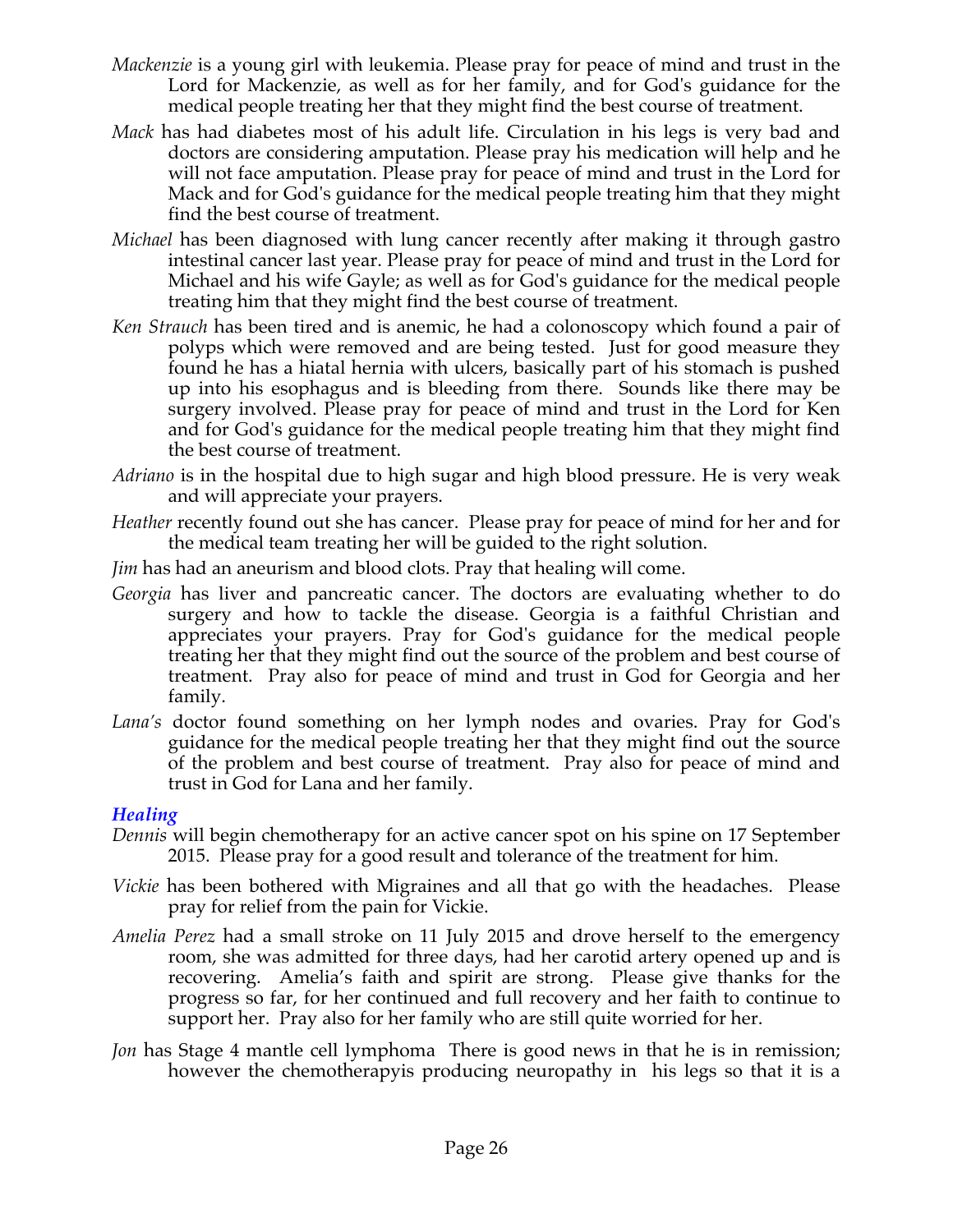challenge for him to get around. Please pray that he will be as comfortable as possible; he has been a Marathoner runner so this is especially difficult.

- *Margaret,* from California, fell and broke her on 7 July 2015, while visiting her daughter in Arizona. She will stay in Arizona for the rehabilitation and return to her home when able. Furthermore, Margaret is in good spirits; however she will be away from her church family which is important to her for an extended period of time.
- *Ashley* broke her wrist. Pray for full and complete healing of her wrist and patience and trust in God while it heals.
- *Cindy* is very ill, she is young and has children, she and her family need your prayers that they might stay close to our Lord and Saviour Jesus Christ as she heals.
- *Diana*, age 15, broke her leg while in school and now has a cast on. Pray she will adjust and be healed soon
- *Bernie Coogan* had a stroke near Christmas time. He is undergoing physical and speech therapy at a rehab facility where his wife works. Bernie is doing pretty well, his speech is a bit slurred, but his mind is clear. He is still Bernie. Bernie, his wife JoAnn and their family would appreciate your prayers for a full and rapid recovery as they maintain full trust in the Lord.
- *Amy* has melanoma in her lungs, liver and kidneys; they have found a treatment for her that has a high success rate however the side effects are debilitating. Please pray she will be able to tolerate the side effects and the treatment is successful. Amy has full trust in the Lord, but would still appreciate your prayers.
- *Debbie* is just beginning chemotherapy for cancer of the lymph nodes. Prayer she will be able to tolerate the therapy acceptably and remain strong as she remembers the Lord is with her at all times.
- Liz had a massive stroke at age thirty-seven. The prognosis is good but she has a long road ahead. . Please pray for guidance for those treating her, for trust in our Lord for Liz and her family, for healing.
- *Ebick* is suffering from a severe ulcer but the Doctors cannot give her the proper dosage of the medicine due to her six month pregnancy. Please pray doctors will find an alternative avenue for treatment or that God will provide.
- *Stan* is going through chemotherapy and radiation treatments for cancer. He is elderly and the treatments are tiring him. Please pray for his wife *Marvelene* as they do this together.
- *Meg* recently found out she had heart problems causing low blood oxygen levels, loss of focus resulting in an emergency room crisis. As a result of the symptoms she made errors on the job that caused her to lose her job. She is grateful for the excellent medical care she has received and optimistic, feeling with God's intervention in her life her health may be reversed and a new job will become available.
- *Donald* is in the hospital and had his leg amputated on 14 April 2014. Pray he will adjust and healing will begin.
- *David* has many concussions and unable to go to school, read books, watch TV and has headaches and migraines. He has trouble sleeping and his family will appreciate your prayers for this 10 year old young man.

*Gladys* has breast cancer and has had a lumpectomy. She needs to take a year off of her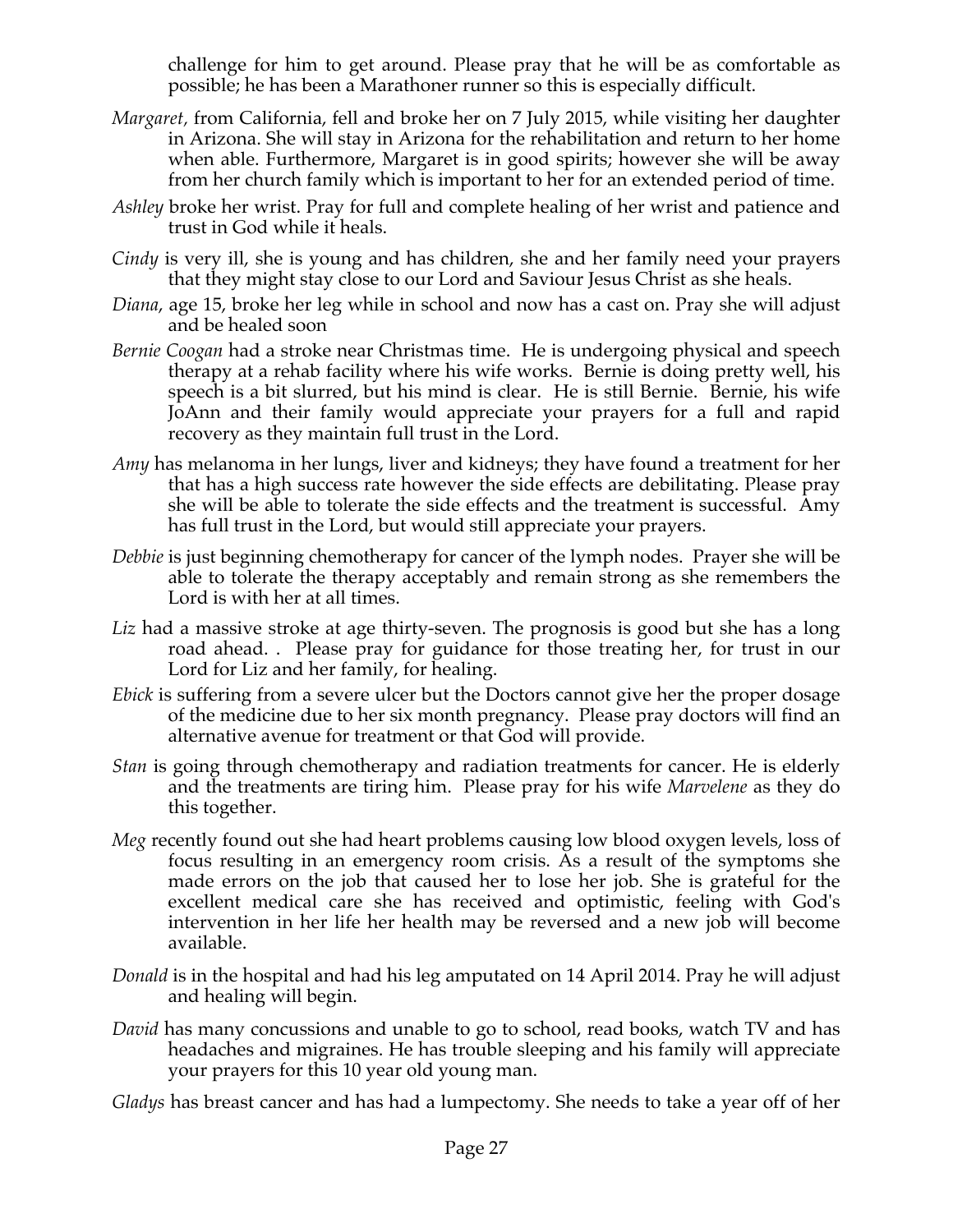work to have chemo treatments.

- *Alwin Jack* has had a stroke and recently has had a relapse. Please pray for those who treat Alwin that they might chose the best possible treatment and pray for peace of mind for Alwin during the recovery phase.
- *Carolyn* has Multiple Sclerosis with complications. Pray Carolyn and her children will be close to our Lord Jesus Christ as they and family members help to ease the problems.
- *Jeong* was in an auto accident and sustained a serious back injury. Please pray for a full and rapid recovery.
- *Gil Garcia* is back in the Long Beach VA Hospital. It is quite a trip for Mary, so please pray that he will recover fully and quickly. Pray for strength for Gil and his wife Mary as they deal with the stresses of Gil's paraplegia and the general aging process.
- *Mary Garcia* had surgery, she is home, but not healing as well as she hoped. Please pray for her continued healing.
- *Bill* had malignant growth removed from a lip last month and seems to be experiencing a re-growth of the cancer. He asks your prayer for the medical team treating him and for peace of mind for himself.
- *Hank* has osteoporosis, which has caused him a great deal of pain and inconvenience in the past few years. Pray for his healing and that his medical bills will be met.
- *Evelyn is* an elderly woman who has had problems with her eyes and is now blind. It appears some sight will return shortly, pray for that to happen!
- *Joanne* has begun kidney dialysis as a result of kidney failure due to extensive chemotherapy. Additionally she cares for an adopted drug addicted baby who is now nine years old. Please pray for her to keep her faith, to let the Lord carry her worry and concern and to give her strength. Pray also for those treating her that they might pay attention and do their best.
- *Mr. N. Anand* is in the hospital and is seriously ill. He is being encouraged to pray for repentance of his sins and to depend upon our dependable God for a cure and recovery of his health. Pray that he will be a strong witness for Christ.
- *Jacob* has been going through some dental procedures and has some pain and aggravation with the numbness. Please pray for comfort and strength for him, as well as for guidance for the medical team treating him that they might pay attention and do their best.
- *Bud and his wife* for their continued welfare and enthusiasm. Bud has been advised of an aneurism in his heart of a size not mandating immediate surgery. This comes at a time when he has sole care of his wife who recently broke two vertebrae and thereafter sustained pneumonia.
- *Virginia* has Sinus and Allergy problems giving her severe problems. Pray that the Doctor will discover why it continues and find a cure.
- *Steve Thornell* had a brain aneurysm, which was found before it burst. He is home from the hospital and working hard on recovery. He lacks energy from seven days in the hospital. His doctor told him he has to make serious life changes. One of the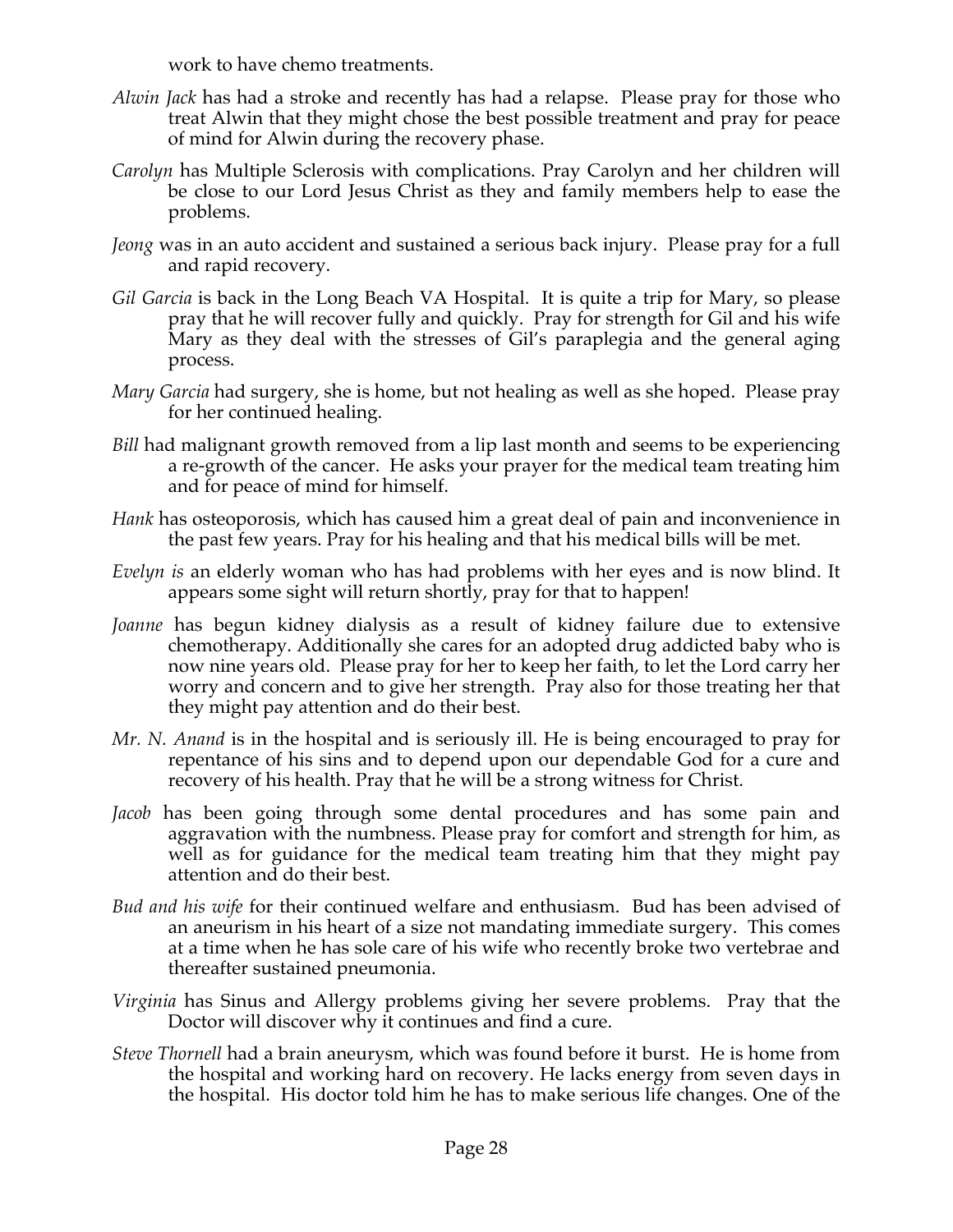two main arteries in the back of the head is now completely closed. He must take blood thinners, he has thick blood and recent chemotherapy made it worse. Steve has always operated at 110 percent, he needs help to slow down. Please pray for trust in the Lord and a full and rapid recovery. Pray for peace of mind for Steve and his family.

- *Arlen* is receiving treatment for lung cancer and recently experienced a ruptured colon during treatment. She is alone in Oregon but does have a friend who has traveled a great distance to be at her side. Please pray for guidance for the medical team treating her and for strength and trust for Arlen.
- *Oscar* discovered some time ago he had blood clots in his leg and lung. He has been treated for them and has not been cured. He now will be facing surgery. Please keep him in your prayers.
- *Angela* had an ischemic stroke (clot). Please pray for guidance for the medical team treating her and for strength and trust for Angela. Please pray also that she and her family might put their worries on our Lord's back so she can work hard towards recovery.
- *Nora* had a stroke mid February 2013. Please pray for guidance for the medical team treating her and for strength and trust for Nora. Please pray also that she and her family might put their worries on our Lord's back so she can work hard towards recovery.
- *Linda* has been hospitalized for several days with a gastrointestinal problem. Please pray for guidance for the medical team treating her and for strength and trust for Linda.
- *Dester* is suffering from unknown skin and diseases. Please guide the medical team treating him to find out what the problem is and cure it. Pray also for Dester to trust in the Lord.
- *Lee* has Arterial Fibrillation, sheis doing much better and she and her family thank you for your prayers. Her pain level is high and some medications have bad side effects. Please continue her in Prayer in the weeks ahead as she heals.
- *Nell* recently adopted two children and has just been diagnosed with multiple myeloma.
- *Mary Lou* has been suffering with seizures. She was in the hospital with a 24 hour monitor and is being sent home from the hospital with two medications and orders to return in 2 months for another MRI to review whatever is going on in her brain. Please pray for guidance for the medical people treating her, as well as peace of mind and trust in God for her and her family.
- *Kathleen* has spent the last two weeks in the hospital. She has been diagnosed with colitis, shingles and possibly colon cancer. Pray she will be comfortable and begin to heal.
- *Rachel* has Mitochondrial Myopathy. This is a hereditary disease of the muscles and they do not have a cure for it. Part of her pain is her family does not believe she is indeed ill, as she appears to be just fine. Please pray her family will learn the truth and be supportive of her; pray also the medical people treating her will find the right measures to minimize the disease. Most particularly pray for Rachel's trust in God.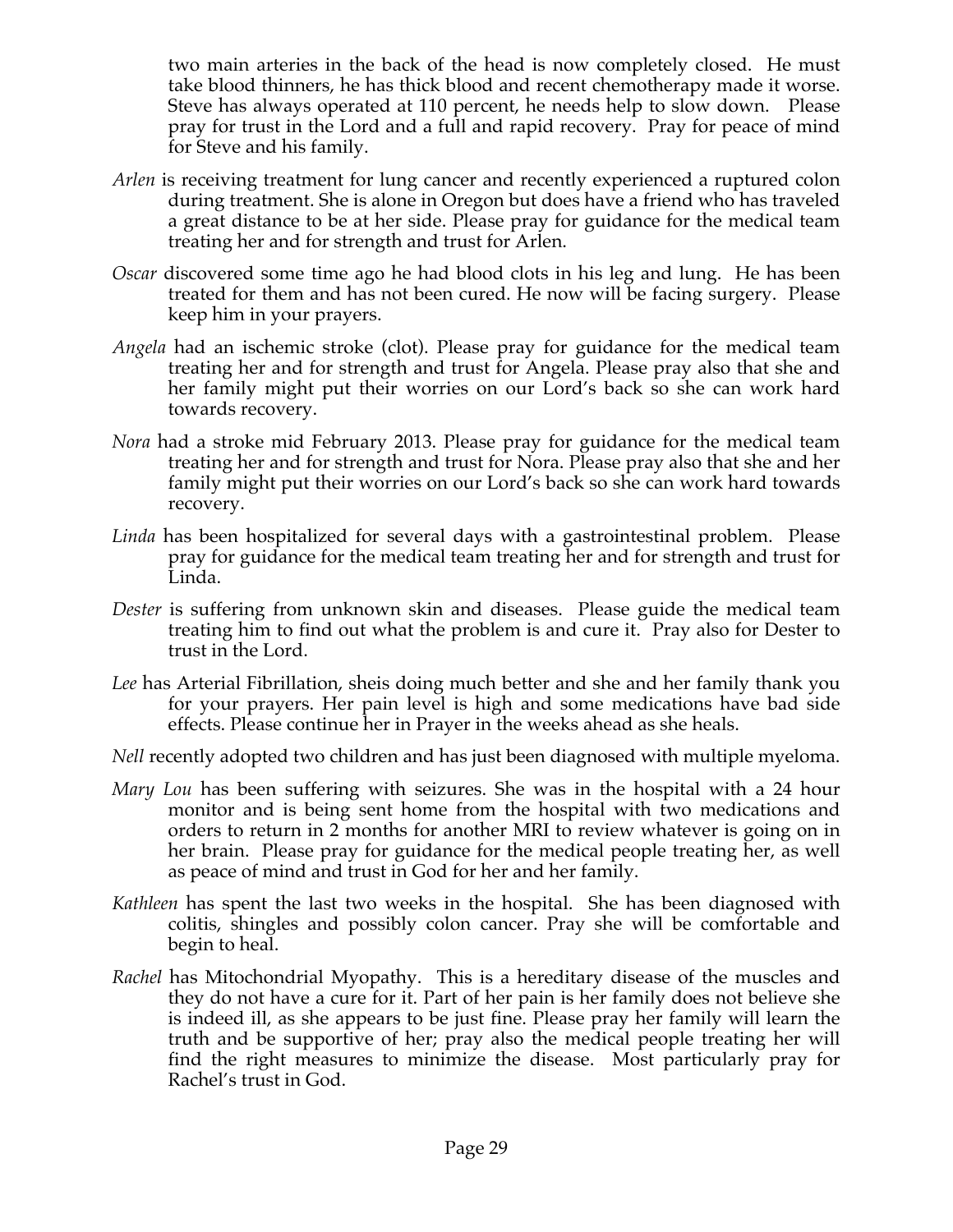- *Nicolas* is in the hospital with serious symptoms of a heart disorder. Please pray for peace of mind for him and guidance for the medical team looking for the cause and cure.
- *Juanita* is a young girl who was in a coma because of a blood disease. She has not come out and is gaining strength. They are awaiting results from blood samples. Her family thanks you for your prayers and asks that you continue.
- *George* had foot surgery. Please give thanks for the surgery and pray for a full and rapid recovery.
- *Nellie* is in the emergency room of a hospital in a great deal of pain. Please pray for peace of mind for her and guidance for the medical team looking for the cause and cure.
- *Lauralee Meade* underwent a lumpectomy on Friday after Thanksgiving. A further anomaly has been discovered and she had additional preventative radiation treatment. Please pray for a complete remission of the cancer. Pray also Lauralee will maintain her great attitude and trust in God.
- *Bill, Sara's husband,* had a third abdominal surgery on 22 November 2011, to remove a tumor. Bill is doing better keeping the doctor's instructions, for which we are all grateful, including taking chemotherapy once a day for one more year. He has decreased the consumption of alcohol and eating at least mostly properly. Please pray for help for him to continue do all this. Please pray also that Bill might turn his heart outward to help those around him, as well as live a long and healthy life to the honor and glory of God. Pray also for peace of mind for Bill and his wife Sara.
- *Kay Denton* (Mrs. Kay) has had another chest infection, perhaps viral, this one is pretty bad. Please pray for her full and rapid recovery and for her ability to breathe to return quickly. Please pray for continued peace of mind for Mrs. Kay and her family. Give thanks for her trust in the Lord and her positive attitude.
- *Matt Alcantara*, age 16, came back with ZERO SCANS again in August 2014! Matt has Osteosarcoma (bone cancer), a very rare and often lethal form of cancer with limited treatment options. This is a disease that is about 90 percent fatal in a couple of years. He has no hip joint on one side, but he walks and swims! Courage? Guts? You bet! Please also give thanks for the great faith of Matt and his entire family. Their faith and trust is a wonderful example for each and every one of us. But, now is not the time to stop praying. Actually, it never is the time to stop praying!
- *Judith Clingwall* is afflicted with Multiple Sclerosis (MS). She is currently in Laurel Place, an extended care facility in Surrey, British Columbia. Judith's condition has worsened recently. Please pray for her to take an active part in her own life, for her strength, peace of mind, trust in God and remission of the disease so she might return home to her family. Pray also for strength for her husband Martin as he deals with all the problems and stress of Judith's situation.
- *Vince (age 15),* reoccurrence of Osteosarcoma, recent testing found a nickel sized tumor in his lungs. The doctors are consulting with a specialist in Houston. Please pray for guidance for the medical team and for peace of mind for Vince and his family.

### *Healing and Patience*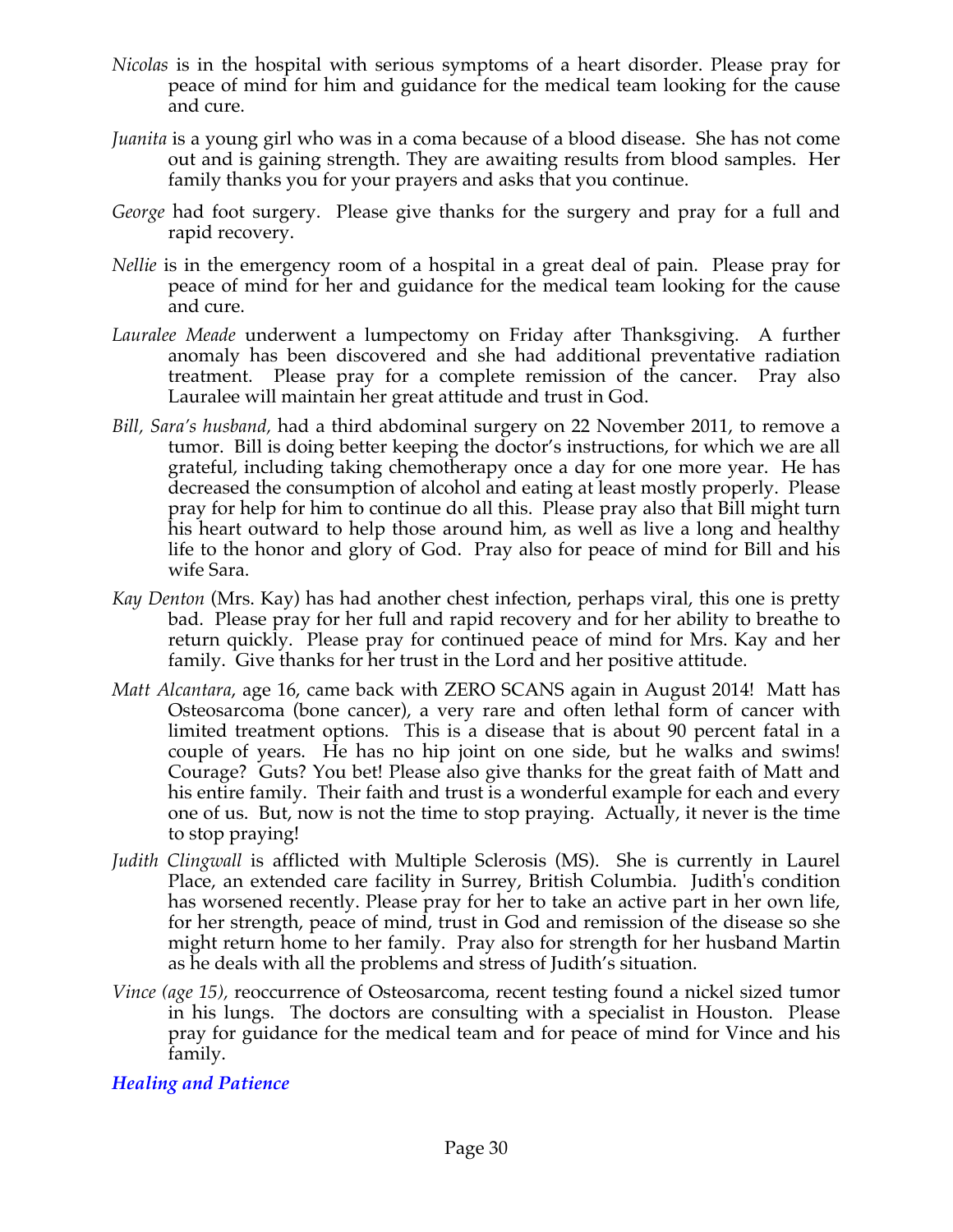- *Diane* spent a month in the hospital because of an inability to breath., due to Chronic Obstructive Pulmonary Disease (COPD) apparently from chronic bronchitis. She is home, still very weak and learning to live with this progressive disease. Pray she will let the Lord help her be calm in her new circumstances and that healing will come.
- *Kym* (43) has various hip problems which seems to be related to osteoarthritis. And, her mother *Ruth* is in the early stages of dementia. Pray for guidance for those treating both of them, as well as patience and trust in the Lord for both of them.
- *Christopher* has had problems with his leg for some time. Now he has to have it casted and it will stay that way for what to him seems an interminable time. Pray for patience and peace of mind for this young man who has much he wants to do.
- *James* for the Lord's healing of health issues and give a remedy for many personal challenges at the moment

### *Thanksgiving and Continued Healing*

- *Cynthia (Cindy) Olufson* (Melanie Zimmer's sister) had surgery to remove Harrington rods put in her back 25 years ago because of an infection. The surgery went well, please give thanks for the great result and pray for a full and rapid recovery for Cindy.
- *Carolyn,* (Charlie McCormack's mom) was hospitalized with a blood clot in her arm, she is back home and doing well. Please pray the clot will continue to abate without damage to her system. Give her trust in the Lord and peace of mind for her and Charlie, too.
- *Daisy Lee* is recovering from necrotizing fasciitis, which manifested on 30 January 2015, causing the loss of her right arm and her left hand, as well as parts of both feet. This is very very hard, but Daisy has kept her faith. As she becomes more well, less in people's thoughts and prayers it will be a lot tougher for her. Please pray for strength for her and her family and friends as time moves on. Her family is thankful for all the support they have received during these past couple weeks and hopes all will continue to pray for Daisy's speedy recovery.

Pray for peace of mind and trust in God for Daisy's family, her husband and children Tiffany and Chris.

- *Michael Lenahan* known to all as *Bullet* was hospitalized on 18 March 2015, and had a stent placed in a cardio artery. All went well and he is recovering nicely. Please give thanks for the great result and pray for a complete and rapid recovery for Bullet.
- *Janet Jessup* had a stroke on 3 July 2014 and heart problems that were causing huge issues for her. They seem to have gotten her stabilized and she is going home from the hospital. Please join the entire family in giving thanks for this wonderful development. Please pray for those treating her to find the appropriate treatment and for trust in God and peace of mind for Janet and her family, in particular her husband of 43 years, Rev Roger Jessup, retired minister of Saint Joseph of Arimathea Anglican Orthodox Church.
- *Arch Crittenden* has Multiple Myeloma (cancer cells in bone marrow); without this treatment life expectancy is one to two years. The treatment has apparently been effective. Arch and his lovely wife Kathy ask that you pray for their trust in God to remain strong and for a good outcome.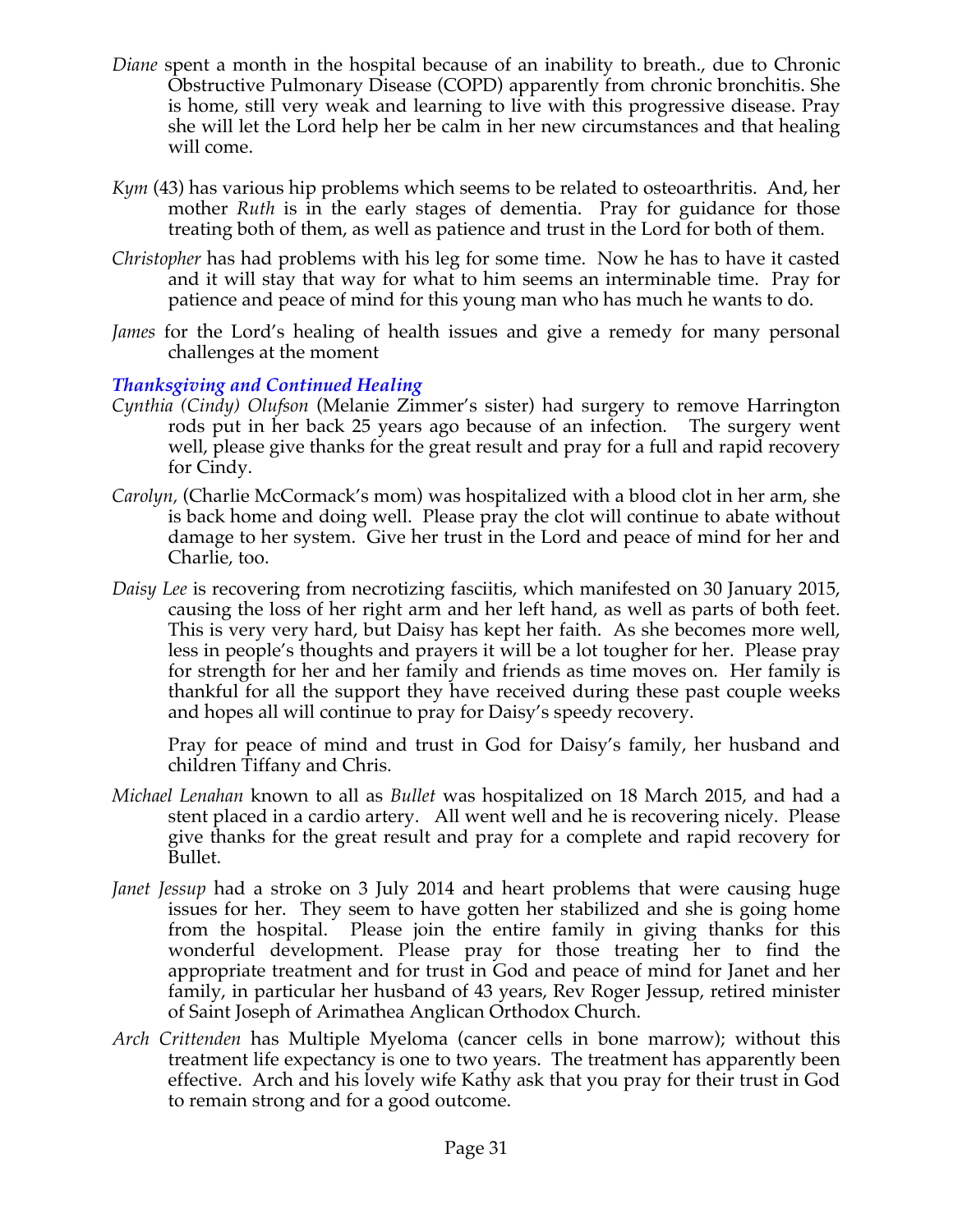- *Sam* had surgery on his entire large intestine that had become infected. At the time of the operation he was just hours away from a complete organ shutdown. He had had turmoil in his life over the years. Sam is now in the ICU and his Minister visited him and explained to him God had given him another chance for him to make things right with his Lord. Pray for his good health and his spiritual life with Jesus.
- *Marv Rogge* had successful heart valve replacement surgery on or about 20 December 2014. Other than a desire to chew his food way too much, Marv is doing great, up and about. Please join Marv, his lovely wife Marian and the rest of the family in giving thanks to God for the great result. Pray for a full and complete recovery.
- *Ian* had surgery to remove excess skin rendered a nuisance by controlled lost of 200 pounds. Please give thanks for the successful result and for those treating him to have paid attention and done their very best on the lengthy surgery, taking the best possible care of him. Please pray for his continued recovery and strength for his Mother who will be in charge of his after care.
- *Jenniffer* had surgery for breast cancer on 15 October 2014, which seemingly went well; please give thanks for that. She has had other complications which preclude her from making a full recovery in particular, the reconstructive surgery seems to have gravely affected her back muscles and nerves, resulting in both very limited mobility and extreme pain, the drugs are making her terribly sick; please pray those will be overcome. Pray for help for Jenniffer to keep her trust in the Lord and let Him carry her worry and concern as she recovers. Please pray also for strength and courage for her family as they try their best to help her.
- *Mary Thornell* has been battling colon cancer for three years now, she is currently treating at the City of Hope. Things seem to be going well, the numbers seem headed in the right direction. Please pray for guidance for those treating her, as well as strength, guidance and peace of mind for Mary and her husband Jim, as well as daughter Janice and son Jimmy, as she undergoes treatment.
- *Jim Thornell (Jet)* seems to have recovered from the five stomach ulcers and now is dealing with blocked coronary arteries and taking care of Mary. Please give thanks for the great result and also for the strength, guidance and peace of mind our Lord gave Jet and his wife Mary, as well as daughter Janice and son Jimmy, as he underwent treatment.
- *Elma* is suffering from cancer. She was taken home from the hospital on the advice of her Doctor. We were asked to pray that Elma's remaining time here on earth might be good and that Elma and family might put their trust in the Lord and let Him carry their worry. Since then, Elma's Bishop told us a great Miracle of the Lord is working over Elma. Doctors sent her home to die, but now she seems to be doing all right. On behalf of her, thank you for all of your prayers. Please continue praying for her complete healing.
- *Dennis* has heart problems; now the medical people treating him discovered a large mass on his liver which turned out to be a cyst! Please give thanks for this great development and pray for peace of mind and trust in the Lord for Dennis and for God's guidance for the medical people treating him that the contemplated surgery might go well.
- *Dwight* had major oral surgery, for which he gives thanks. He is recovering slowly and asks your prayers to speed the process.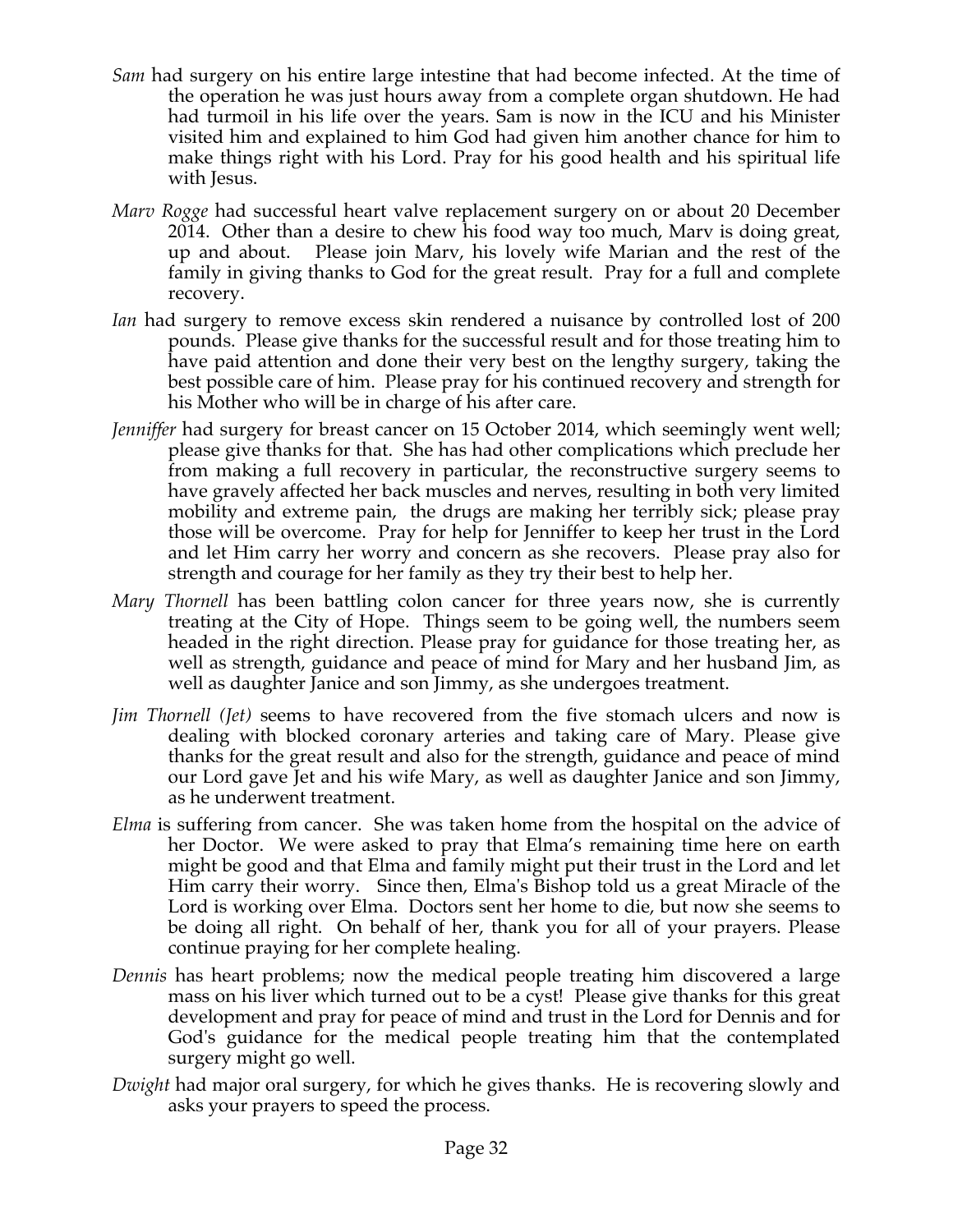- *Mike* is a veteran who has served his country when she called. Please pray he will open his heart to God so He can make Mike's crooked road straight and pull him towards the summit rather than to the pit.
- *Carol Stone*, the sweet wife of Mike Stone, recovered far better than expected from a severe brain bleed, but fell recently and broke her hip. She still requires 24 hour care, which Mike provides with little help.

#### *Business*

*Mark's* business is in difficulty. He works in a shrinking field, of which he is one of the country's true masters, but there is little work available. He asks that you pray that he can find a way to survive in his industry, which he loves and needs his talents. Pray he can find new sources of business and new ways of doing things, perhaps someone to partner with to better use his talents. Pray also for those who work for and with him that they might do their best to help.

#### *Financial Guidance and Employment*

- *Anne* is unemployed and just interviewed for a position. Please pray she will be employed, if not at this position then that this interview will lead to better prospects. Pray for her ot be encouraged and strengthened by the Holy Ghost.
- *Doug* recently became unemployed from his job of 18 years. He has been applying for jobs, but unable to get one at this time. His wife is working; this is not enough for the family. Please pray he will find employment with a firm that will be able to use his considerable skill and hard work to benefit both the firm and the family.
- *Catherine and Lewis* are at a low ebb due to a struggle for employment. Your fervent prayers will be appreciated.
- Lori is considering a potential change in her employment. Please pray for God's guidance in considering all aspect of her potential work.
- *Sara* is concerned about the future with her company. She would appreciate prayers for her continued employment and that her firm might find more and better ways to use her considerable skills.

### *Financial Guidance and Healing*

- *Clark* is in need of salvation; for God's Will to be done in his life. Pray his family will be blessed with the financial miracles that come from doing His Will.
- *Timothy and Sharon* had their home foreclosed the morning of 15 April 2014. They are experiencing spiritual, emotional and financial crisis at the current time. Please pray for God's guidance as to how they might handle the financial difficulties in which they have found themselves and more importantly have them draw closer to God and each other.
- *Linda, Rick, Christian and Sawyer* are a family experiencing spiritual, emotional and financial crisis at the current time. Please pray for God's guidance as to how they might handle the financial difficulties in which they have found themselves and more importantly have them draw closer to God and each other.
- *David and Lorna* are having financial problems. They are trying to find a smaller home which may be more affordable. *Lorna* has had an ongoing battle with brain cancer, her trips back and forth to the hospital have drained their finances to the point they sometimes struggle to have enough food in the house. Pleaser pray for Lorna's healing and guidance on how they might handle the financial difficulties in which they have found themselves.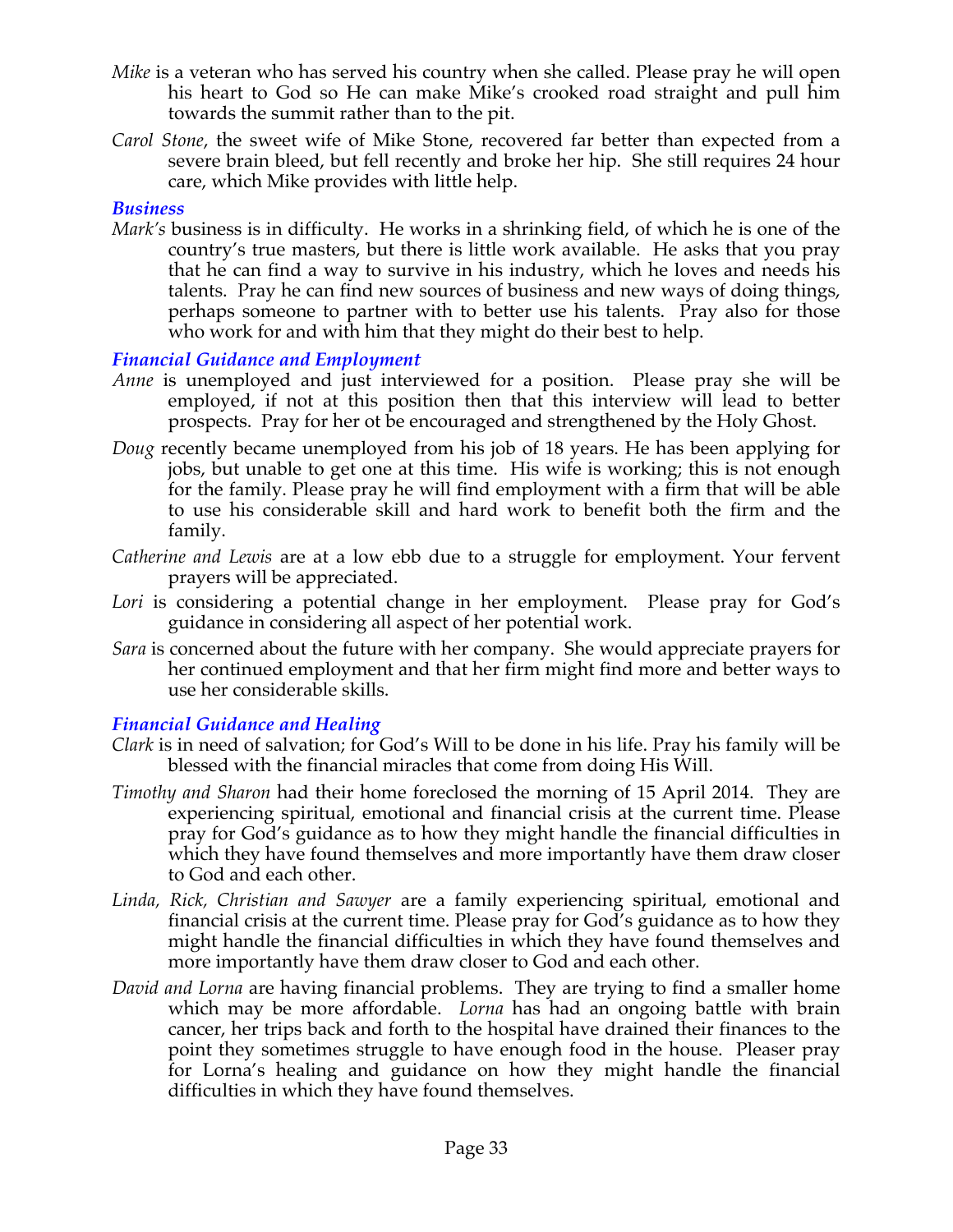### *God's Strength and Peace of Soul*

- *Geordie* can use your prayers following the loss of his lovely wife Sarah. Ask for help for him to turn outward from his inner feelings and act on the commission given him; help the pain of temporary separation to dim.
- *Tommy Dunning* is facing his first Christmas following the death of his only son to cancer. Please pray he can concentrate his heart on what he had and will have in his son through God.

### *Guidance*

- *Holly and her two sons Brandon and Bailey* need your prayer. Holly is in need of employment and her two sons have turned their back on God and are walking into the world and making their way down that broad smooth boulevard which leads to The Pit. They now wish to be not only in the world, but of the world. Please pray Holly will remain strong and preserve in her faith and that she can find help in the Holy Ghost to help her return her sons to the Word in which they were raised and back to that narrow path that leads to the summit; help them to distinguish fun from happiness and to see the signs of Donkey Island before it is too late for them to turn back.
- *Maria Legumana* will graduate with a Bachelor of Education Friday from the University of the South Pacific Fiji. The ceremony will be in Honiara Solomon Islands so her family will be able to be with her. Pray that she will continue to seek God's guidance as plans for the future come into her life.
- *Cam* has gotten into some of the issues being with the wrong crowds, too much dinking and making the wrong decisions. Pray he will ask God to send the Holy Ghost in to straighten things out and he will listen when He speaks to him.
- *Paul* recently had his large toe amputated due to diabetes and is having a difficult recovery filled with fear about dying. He recently accepted Jesus as his savior and his family Rosie and Brenda are very grateful. Pray for strength for both Rosie and Brenda who are staying by his side through it all encouraging him on.
- *Steve* is addicted to alcohol, pain pills and gambling. Pray for wisdom, courage and strength to stick with treatment and follow God's plan for his life.
- *Eli* has some mental issues and has lost his way. He was admitted to the hospital for psychological evaluation to get a proper diagnosis and medications and has been discharged. He has yet to come to grips with the demons chasing him. Pray he will return to the Lord and his family. Eli's brother *Carl* has gotten little to no support from the family, he being the one to get Eli into treatment. Daughter Katie seems to be the least helpful. Pray they will ask God to send the Holy Ghost in to straighten things out and they will listen when He speaks to them. The family has been open to the Prince of Darkness and needs help.
- *Debbie* has family problems that must be dealt with and she asks God's guidance in making the correct decisions and how to stand.
- *Edward (45)* had the opportunity to meet with a Christian during the conversation she discovered Edward had some background about God but thought He was not relevant to this day. Edward asked many questions about the Bible and was surprised at the answers and continued to ask questions. They both went their separate ways and the Christian told Edward that she would pray for him. Will you join in prayer for Edward, please?

*Michael and his Family* ask your prayers for wisdom as they are under trial and affliction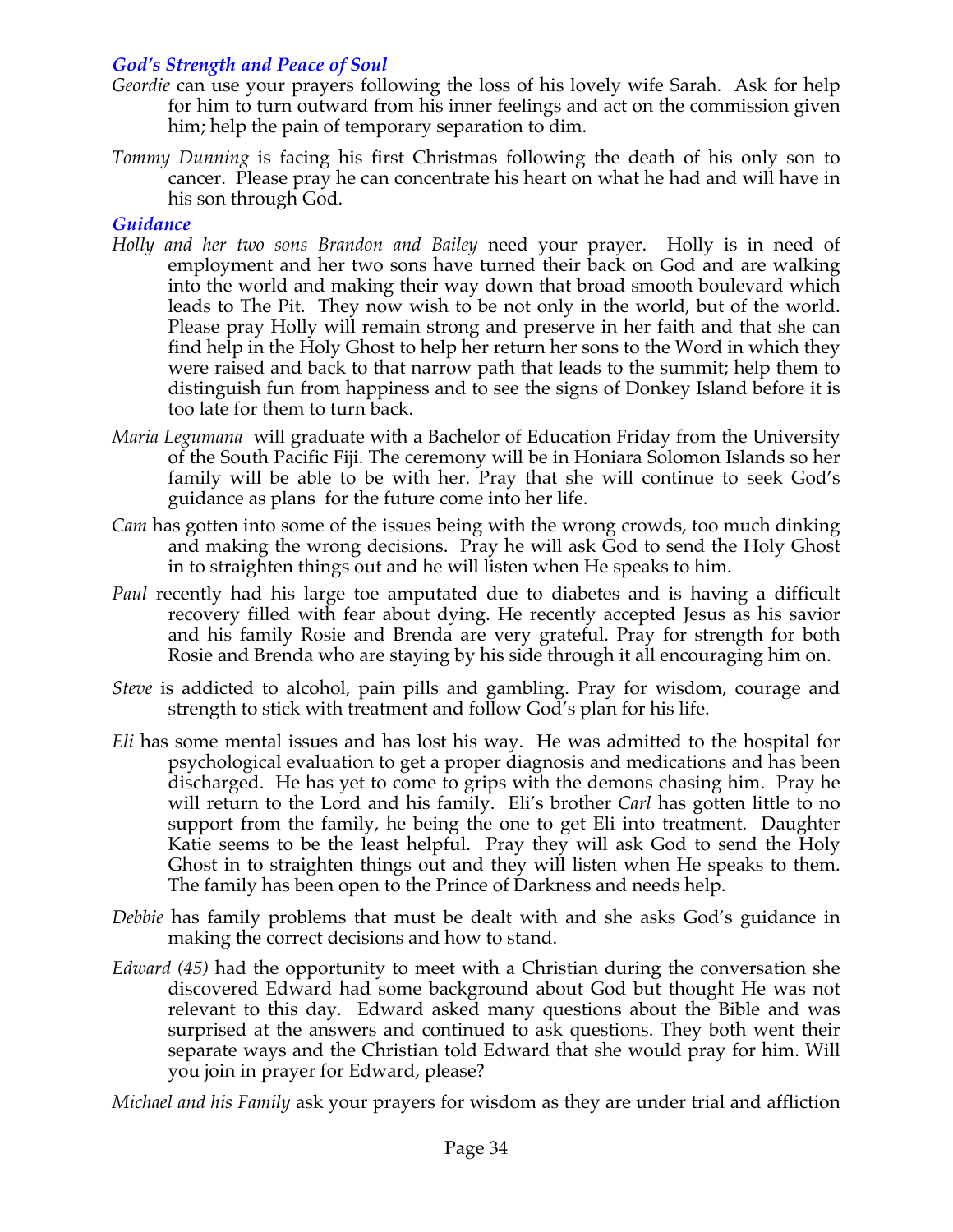to follow the law of the land and yet honor God in so doing.

- *Flora* is in remission with cancer, but has high blood pressure and fatigue. Flora's Mother recently died and this has caused added stress. Please pray that she will be able to let God carry her worry and sorrow so she can do the things she needs to do.
- *Elizabeth and Gunner* need your prayers for their general well being. Pray that they might see the Light of the Lord and let Him guide their lives. Pray they might open their hearts not only to the Lord, but to each other to become one in Him and happiness.
- *Eli* has lost his way both spiritually and mentally, please pray for him and his parents Ed and Barb, who are having great struggles seeing their son, go through these afflictions having brought up in a Christian home. Please pray his parents can find a way to help Eli.
- *Mitten* has a Christian talking to him about Christ. Mitten does not believe and does not seem to care. Please pray Mitten will see the light.
- *Kristen, Rickey and their two children* ask you to pray for grace, wisdom and understanding as they attempt to cope with infidelity, separation and possibly divorce as a result of backsliding from the Lord into the World.
- *Aaron* has a problem seeing is where his life should be leading him. Please pray that he can listen to his father Paul and those around him who want him to work hard and obtain a real education now rather than just coast towards oblivion.
- *Helene and her family* ask your prayers for them as they deal with the loss of Alan, husband and father.
- *Stephanie* seems to be very deeply into post partum depression after her baby was born prematurely. Please pray for her Mother in Law who is going a great distance to help Stephanie and her new Grandson. Pray that Stephanie will be able to direct her attention outward, rather than inward.
- *William* is an elderly man living with his Son and Daughter in-law. William is causing trouble in the family because of his demanding ways and continually using bad language. The family is at wit's end to know how to handle him and will appreciate your guidance and prayers.
- *Caitlin* is in the grip of the Prince of Darkness; she thinks there is escape from reality in drugs. The saddest part is that reality is not as she sees it. Her family is despairing as they can do nothing to help her and ask that you pray for the Holy Ghost to enter into heart and show her the need for change before it is too late.
- *Nathaniel* is in spiritual turmoil. His family and friends will appreciate it if you will keep him in your prayers for him to find the root of his trouble and accept God's help to heal his heart.
- *Sam* and her *two children* that have been living in a shelter and are to lose their place there. Please pray a place will be found they can stay in and recover.
- Please pray *Darlene* will surrender her life to Christ.
- *Norrie* is facing daily exams in the weeks ahead. Pray for calmness and concentration and to do the best possible.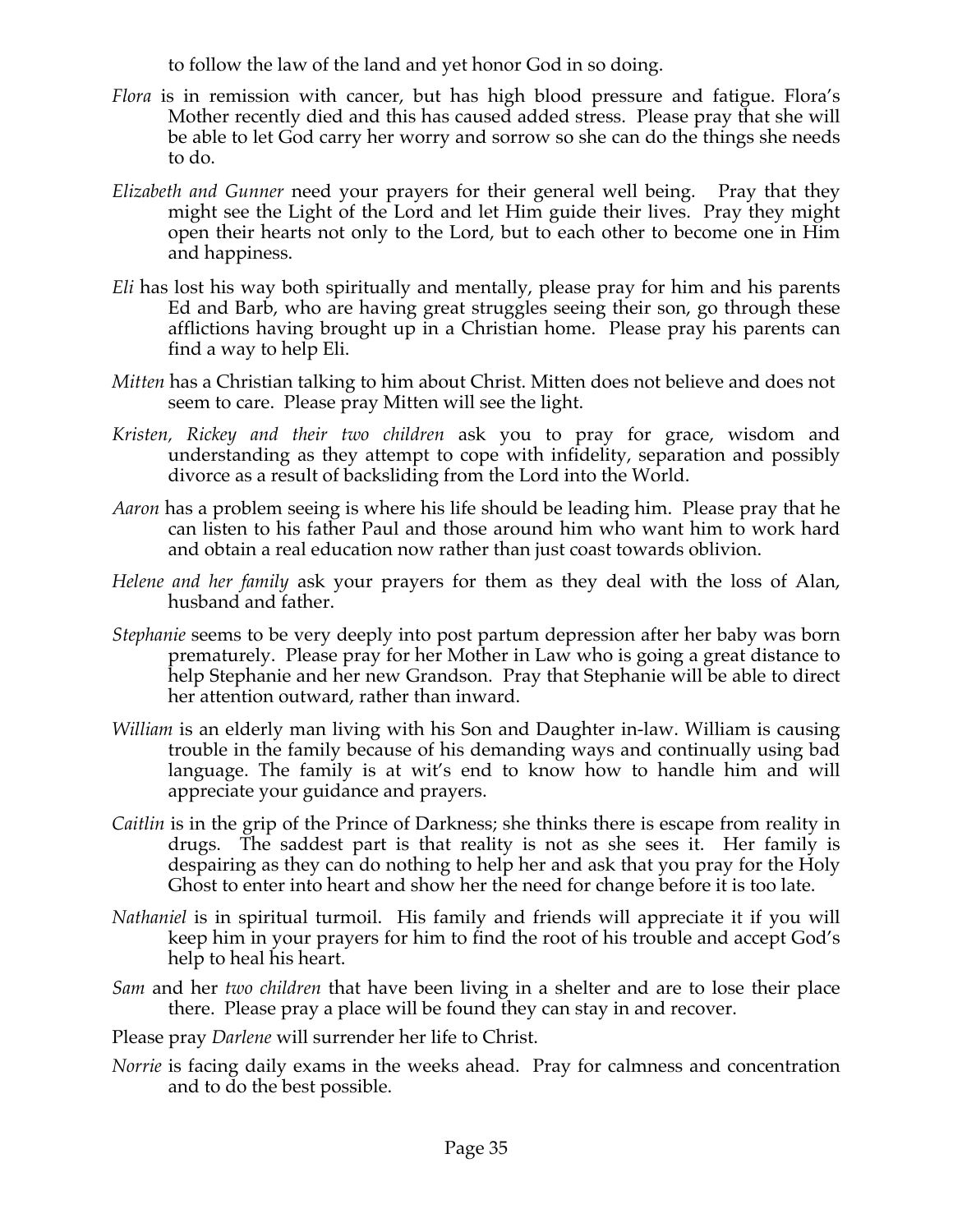- *Jonathan* is addicted to drugs. He is now in jail awaiting trial. His parents and friends will appreciate it if you will keep him in your prayers for him to find the root of his trouble and accept God's help to heal addiction.
- *Beth* is suffering from ungodly treatment in her marriage. Please pray God will guide her in her behavior, actions and thoughts that she might be able to lead her husband to God so her marriage might prosper to the benefit of them.
- *Jeanette* has had many members of her family die from diabetes and several are near death now. Jeanette does not know the Lord and is despondent and perplexed about her family and herself. Please pray she can open her heart to allow the Holy Ghost in to bring her knowledge and understanding.
- *Dr. Elizabeth Raj* is teaching a biblical approach to the psychological problems facing many in our society today. She is battling against the growing influence of worldly psychology adopted by the churches themselves. Elizabeth constantly stresses answers are found between the covers of that precious Book, the Holy Bible. Please pray for encouragement, strength, fortitude and courage for her.
- *Abigail* is a teenager who has behavior problems. She feels she is in an area of mental darkness. Please pray that she might look to God for help and not within herself.
- *Sara* asks that you pray for guidance for her as she deals with the stresses of her family and life. Pray that she can separate those things which she can affect from those things which she cannot and give her grace to accept that she cannot do everything and can only change those things within her control. She asks for God's help for her business so that she might remain gainfully employed while keeping up with the needs of her mother and husband and healing her own problems.

*Jacquie* to open her heart to God and accept His Love and Grace.

*Hap* asks you to pray he might be able to trust God will help him make the right decisions at the right time and not to worry uselessly, to change those things he can change, accept those things he cannot change, sleep well to be able to do the correct things with a clear head and that he will open his heart to the Holy Ghost so that His Light can penetrate into the far corners of his heart and eradicate the cellar rats lingering there.

# *School Challenges*

Destiny, Blake and Janet

#### *Anglican Orthodox Church Kenya*

- The Anglican Orthodox Church is making plans for establishment of a presence in *Kissi, Kenya.* There are six parishes, a total of 161 members, 68 adults, 93 children with two ministers:
	- Raphael Ondara
	- Iohnson Otara

• Please pray for the church there and guidance for the people involved.

# *India*

*Nepal* has experienced a 8.3 earth quake and it has reached *India* where we have members of The Anglican Orthodox Church. Please pray now and continue your prayers as they experience the many problems

# *Indonesia*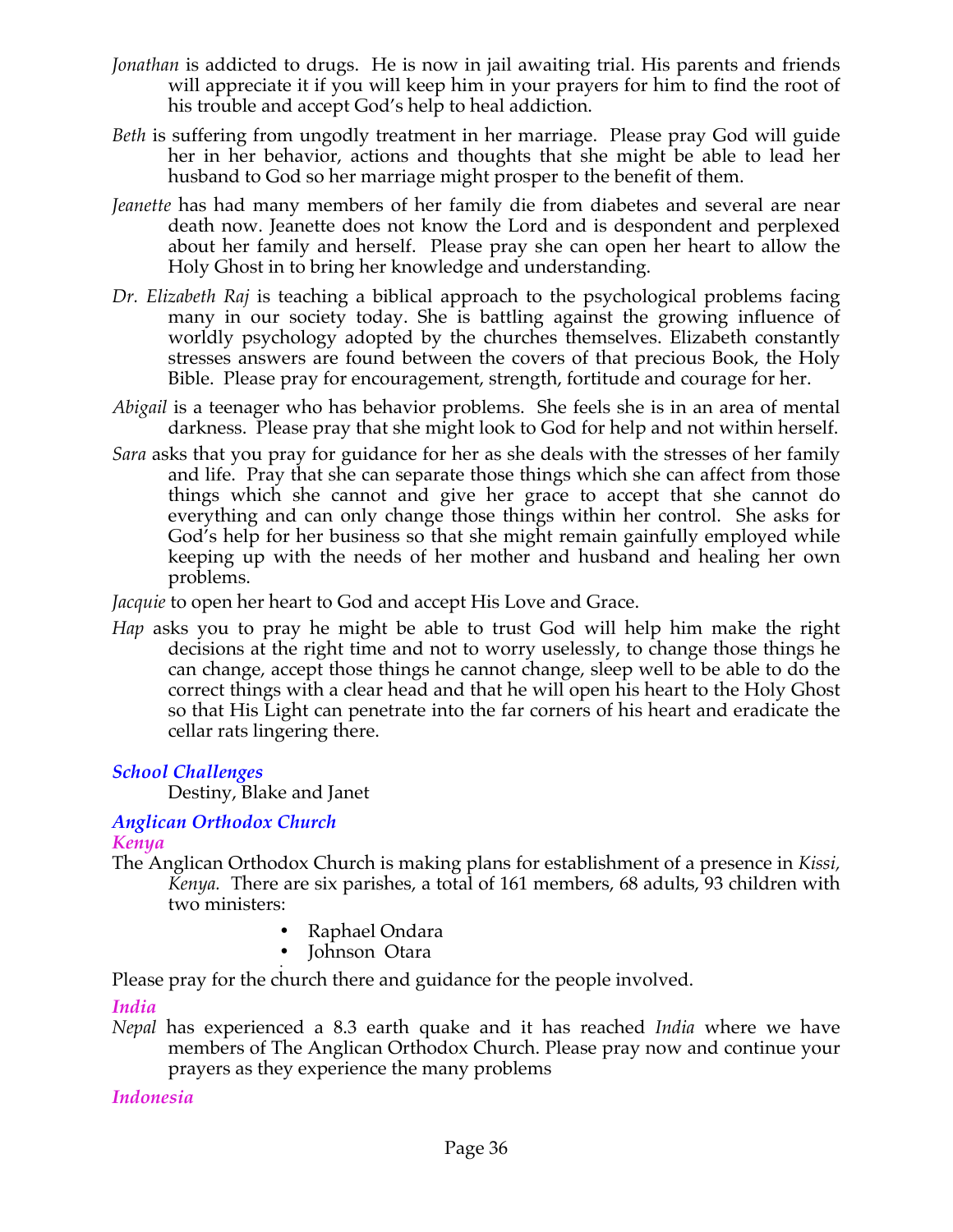Please pray for the Lord's will regarding the establishment of an AOC church in Indonesia.

### *Pakistan*

The forces of evil are strong in Pakistan. The force of God stronger. Pray for our Christian family there.



My visit to St. Paul Anglican Orthodox Church, Jamrud, Khyber Agency, PAKISTAN along with Priest-in-charge Rev. Razaaq. We had a very blessed worship service and spent some good time with our lovely congregation. Remember two weeks ago a suicide bomb was exploded at Tehsil gate, killing 6 and injuring 50 people. This incident took place 50 meters away from our Church.Thanks be to God that all our dear members of our church were safe & sound. Please always keep them in your prayers since they are living and working in a very dangerous location.

> *Ernest Jacob* Presiding Bishop Pakistan

#### *Serbia*

Rev. Igor Djurcik leader of Anglican Orthodox Church in Serbia asks us to pray for his students. He has excellent young people in Belgrade who are having services and classes on the Bible.

### *Philippines*

Please pray a *Minister* will be found who would like to serve in Tabuk, in the Philippine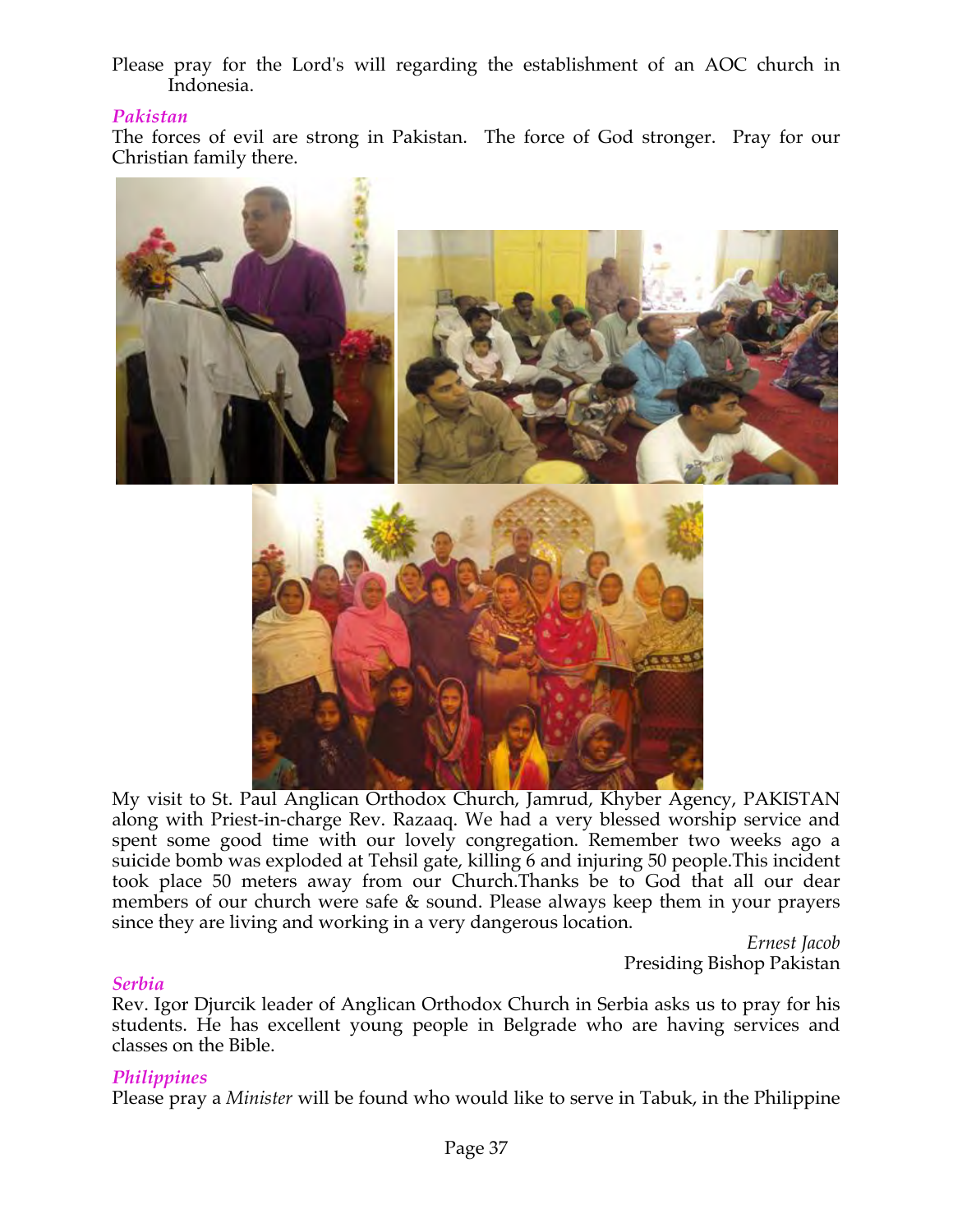Islands. The Anglican Orthodox Church has an established Church there and in the surrounding areas and need a Shepherd to lead the flock*.*

### *Diocese of the Epiphany*

*Saint Paul's, Moberly, Missouri* would like your prayers that the Holy Ghost might enter more fully into their hearts so that they might be more effective in spreading the Word of God.

### *Atlanta*

*Bishop Jerry* was in Atlanta, preaching at a church who has in attendance many members of another church founded in 1887 that has closed. Many of those are older, in their late 70s and early 80s. Please pray they will see this is a parish where they can be one with other believers. Please pray the Holy Ghost might enter more fully into their hearts so that they might see their way to come together.

### *Diocese of Virginia*

*Saint Joseph of Arimathea Anglican Orthodox Church* is under a lot of stress. We all are, but they need even more prayer. Rev Roger Jessup, their wonderful minister, had to retire as he was so pressed by the duties of a primary care giver, in addition to all the worries of this world. Pray for trust in God for each member of the parish and for them to find economic relief.

### *Armed Forces & Contractors*

Dustin (Middle East)., Kristyna Thomas (Army – Camp Walker - Taegu / Daegu, ROK), Airman Donny Patton (USAF - Hulbert Field, Florida), Jordan Brown (USMC – Fleet Marine Force - Pacific), Trevor Jennings (USAF - KC-10 Boom Operator – New Jersey), Trevor Di Marco (USN – Whidbey Island, EF-18 Pilot), Kurt Thomas (USN – Camp Foster, Okinawa), Ethan (US Army Airborne – Southwest Asia)

### *For Our Country*

Our country has lost its way. Over half the people that vote, voted for a government that promises them things it cannot deliver in return for their souls which it can, will and does take. Our foreign policy backs the rise of Islam, we turn our backs on those who would follow God and arm those who murder them. Pray God will raise up a leader from among the people who can turn the country's course 180° and attempt to come back to God. Pray the people will recognize that they are headed down a smooth wide road into the pit, a road that will get smoother and smoother, steeper and steeper until the only possible way is down. Down, into the depths of the pit. Pray people will recognize there is:

- One True and Triune God who is goodness in and of Himself
- All religions are not equal
- All ways of life are not equal;
- The Bible holds the Key to Life;
- All rights come from God, not the State;
- Good;
- Bad;
- Evil;
- Right;
- Wrong;
- Allah is the Devil;
- Abortion is no more than sacrifice of children to Baal.

Pray this recognition will not come too late. Pray we will, each of us, do our duty to God, Country and Family, putting His Honor above all.